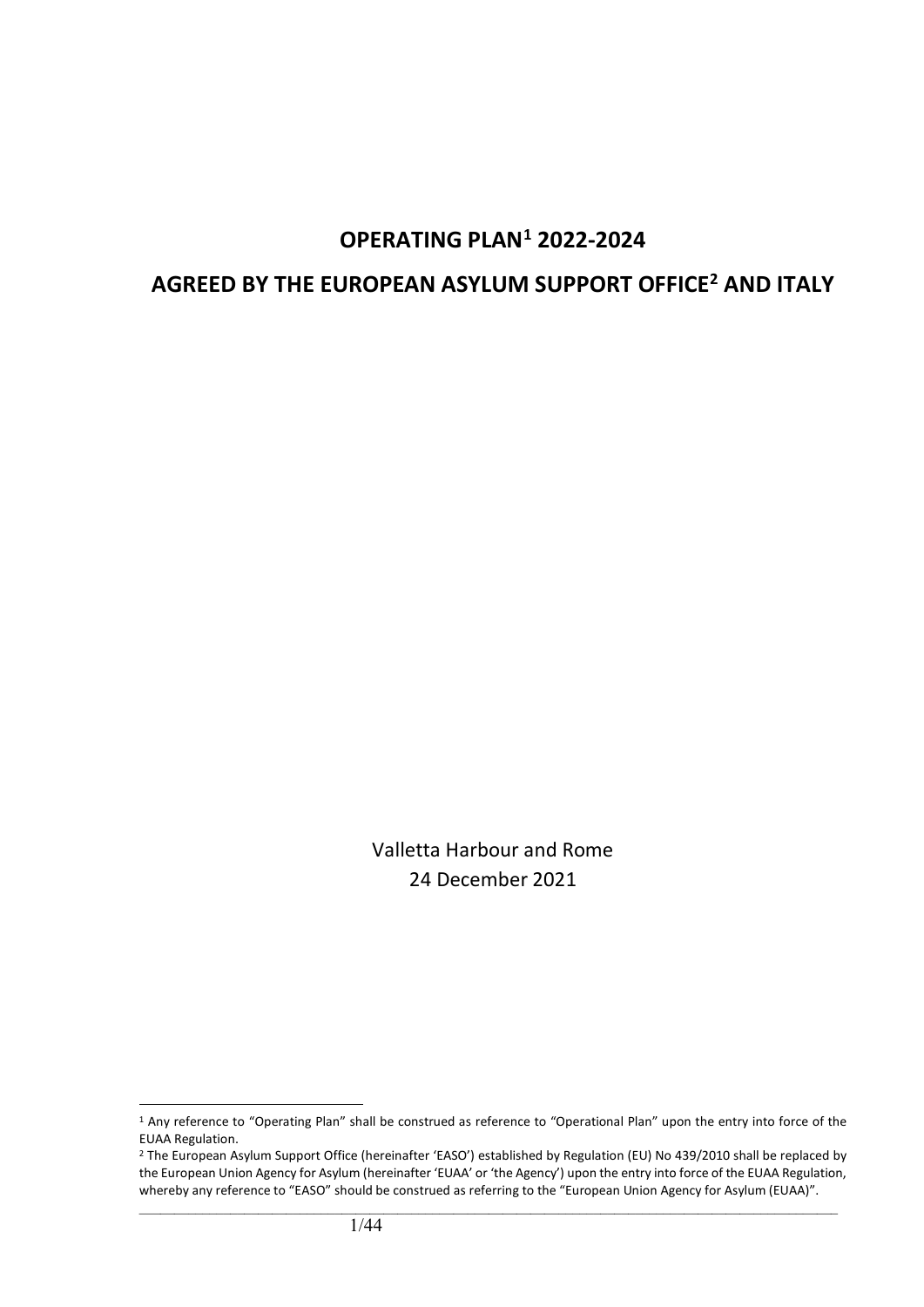The Executive Director of the European Asylum Support Office (hereinafter 'EASO')

and

The Head of Department of Public Security (Ministry of Interior), the Head of Department of Civil Liberties and Immigration (Ministry of Interior) and the Head of Department of Judicial Organisation, Personnel and Services (Ministry of Justice) of Italy (hereinafter 'Member State'),

Having regard to Regulation (EU) No 439/2010 of the European Parliament and of the Council of 19 May 2010 establishing a European Asylum Support Office<sup>[3](#page-1-0)</sup> (hereinafter referred to as 'EASO Founding Regulation'), and in particular Articles 2, Article 8, 10 and 13 to 23 thereof.<sup>[4](#page-1-1)</sup>

Hereby agree on the Operating Plan (hereinafter 'the Plan') for the provision of technical and operational assistance by EASO to Italy.

The Operating Plan is binding in its entirety and all its parts, including annexes, have the same legal binding character and are equally important.

The implementation period of the Plan shall be from 1 January 2022 until 31 December 2024.

The Plan enters into force on the date after it has been signed by both Parties.

EASO shall share a copy of the Plan with the Members of the EASO Management Board for information. The Plan will be made publicly available on the EASO website.

Valletta Harbour and Rome 24 December 2021

Executive Director of the European Asylum Support **Office** 

Head of Department of Public Security Lamberto Giannini

Deputy Head of Department of Civil Liberties and Immigration Daniela Parisi

Nina Gregori

Head of Department of Judicial Organisation, Personnel and Services Barbara Fabbrini

<span id="page-1-0"></span><sup>3</sup> OJ L 132, 29.5.2010, p. 11-28.

<span id="page-1-1"></span><sup>4</sup> Any reference to the EASO Founding Regulation shall be construed as reference to the EUAA Regulation upon the entry into force of the latter. At the moment of the signature of this Operating Plan the EUAA Regulation has not yet come into application. However, any reference to the draft EUAA Regulation shall be construed as reference to the draft of 03 November 2021 and any reference to the Articles of the draft EUAA Regulation shall be construed as reference to the Articles of the final version of the EUAA Regulation upon its entry into force.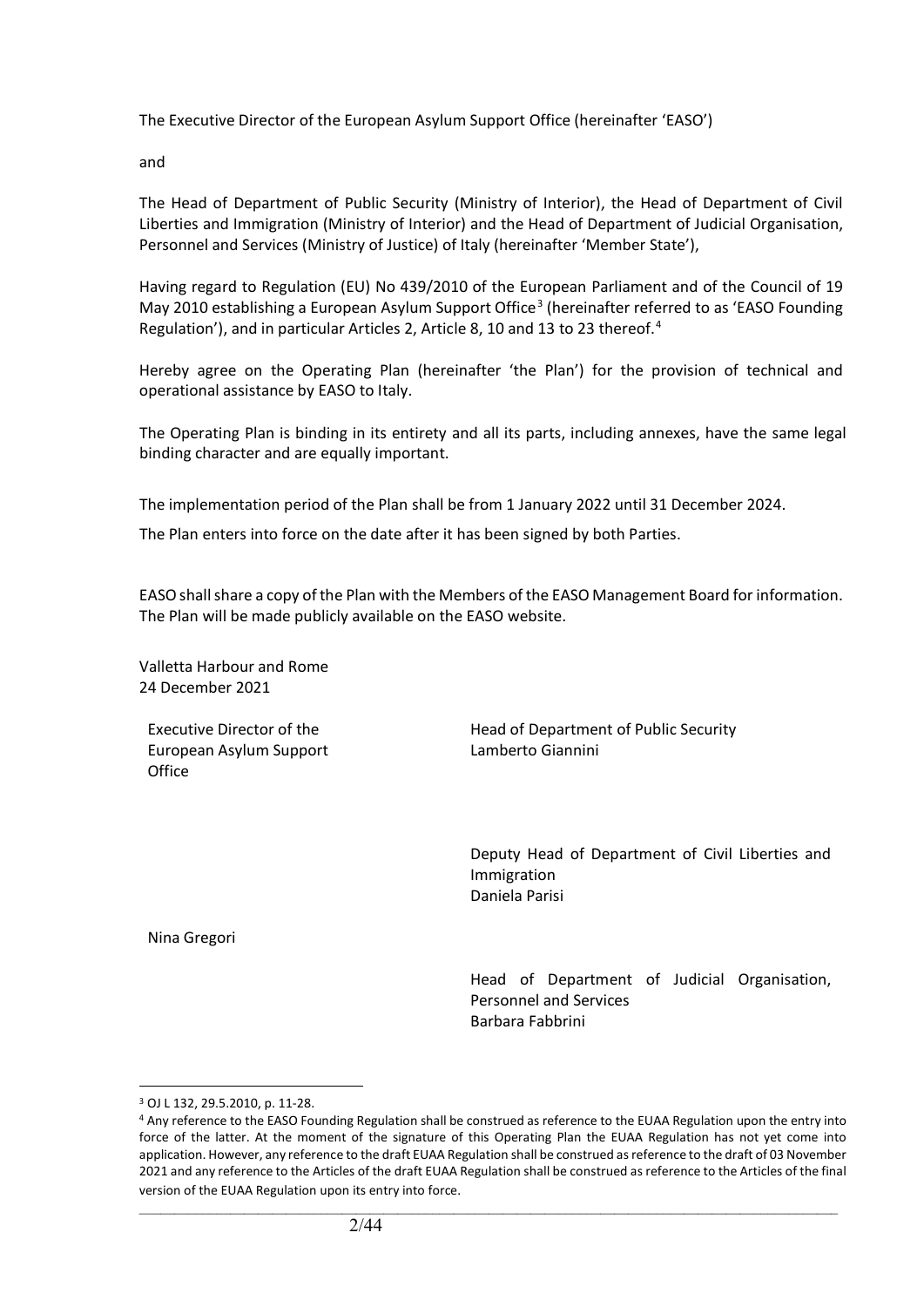# **1.0. INTRODUCTION**

An Operating Plan addresses the specific needs of the requesting Member State(s) with regards to:

• operational and technical needs of the Member State(s) whose asylum and/or reception systems are subject to disproportionate pressure.

And, upon the entry into force of the EUAA Regulation:

- operational and technical reinforcement needs of the Member State(s) facing disproportionate migratory challenges.
- the implementation of its(their) obligations under the Common European Asylum System (CEAS).

The Plan provides the framework for delivery of technical and operational assistance by the European Asylum Support Office, including the deployment of asylum support teams.

# **2.0. OPERATIONAL SITUATION, NEEDS ASSESSMENT AND OBJECTIVES**

The migratory situation in Italy and the national policy environment in the field of asylum and migration have experienced substantial changes over the past years, with a new kind of challenges brought by the COVID-19 outbreak in early 2020. After an unprecedented influx of migrants disembarked to Italy observed in the period 2014-2017 (with a peak of 170,100 migrants disembarked in 2014), the number decreased drastically in 2019 to 11,471 migrants disembarked<sup>[5](#page-2-0)</sup>. From 2020, despite the COVID-19 pandemic outbreak and related containment measures, the numbers increased again. As of summer 2020, many arrivals, mainly from Tunisia, concentrated in Lampedusa, while in the autumn of 2021 a new phenomenon of arrivals was registered in Calabria. In the period January-October 2021 the number of people disembarked reached 53,275<sup>[6](#page-2-1)</sup>.

Furthermore, in 2021 the combination of the intense migratory pressure and the quarantine measures required by the Italian Government caused delays in accessing the international protection (IP) procedure. This spike in numbers together with the restrictions imposed by the pandemic and the challenges faced by the Italian asylum and reception system in the implementation of the procedures have placed significant pressure on the national asylum and the reception authorities, limiting their capacity to improve and harmonise procedures both at central and local level.

Following the adoption of the joint declaration of intent signed at the informal summit between the Ministries of Interior (MoI) of Italy, Malta, France and Germany in Valletta on 23rd September 2019 (the "Malta Declaration"), several voluntary relocation (VR) exercises were implemented with the support of EASO. Although a 4-weeks' timeframe – from landing to transfer in competent Member State – is indicatively foreseen for the completion of the VR procedure, exercises carried on in 2020 and 2021 required much longer processing times due to lack of pledges by Member States, a high absconding rate and delays imposed by the COVID-19 outbreak.

While, also thanks to EASO support, the backlog of asylum applications in first instance has decreased in the last three years to numbers manageable by the Italian authorities, the backlog of cases before judicial authorities remains significant. According to the Italian Ministry of Justice, as of June 2021 IP second instance pending cases amounted to [7](#page-2-2)4,471<sup>7</sup>, making it difficult for the specialised sections of

<span id="page-2-0"></span><sup>5</sup> Data from the Department of Civil Liberties and Immigration "*Cruscotto statistico giornaliero"*, 31/12/2019 available at: [http://www.libertaciviliimmigrazione.dlci.interno.gov.it/sites/default/files/allegati/cruscotto\\_statistico\\_giornaliero\\_31-12-](http://www.libertaciviliimmigrazione.dlci.interno.gov.it/sites/default/files/allegati/cruscotto_statistico_giornaliero_31-12-2019.pdf)

<span id="page-2-1"></span>[<sup>2019.</sup>pdf](http://www.libertaciviliimmigrazione.dlci.interno.gov.it/sites/default/files/allegati/cruscotto_statistico_giornaliero_31-12-2019.pdf) 6 Data from the Department for Civil Liberties and Immigration, "*Cruscotto Statistico Giornaliero*", 31/10/2021 available at: "http://www.libertaciviliimmigrazione.dlci.interno.gov.it/sites/default/files/allegati/cruscotto\_statistico\_giornaliero\_31-10- 2021.pdf

<span id="page-2-2"></span> $\_$  ,  $\_$  ,  $\_$  ,  $\_$  ,  $\_$  ,  $\_$  ,  $\_$  ,  $\_$  ,  $\_$  ,  $\_$  ,  $\_$  ,  $\_$  ,  $\_$  ,  $\_$  ,  $\_$  ,  $\_$  ,  $\_$  ,  $\_$  ,  $\_$  ,  $\_$  ,  $\_$  ,  $\_$  ,  $\_$  ,  $\_$  ,  $\_$  ,  $\_$  ,  $\_$  ,  $\_$  ,  $\_$  ,  $\_$  ,  $\_$  ,  $\_$  ,  $\_$  ,  $\_$  ,  $\_$  ,  $\_$  ,  $\_$  , <sup>7</sup> Data from Ministry of Justice, Central Directorate for Statistics and Organisational Analysis (DOGPS, *Direzione Statistica ed Analisi Organizzativa*), latest update 30 June 2021.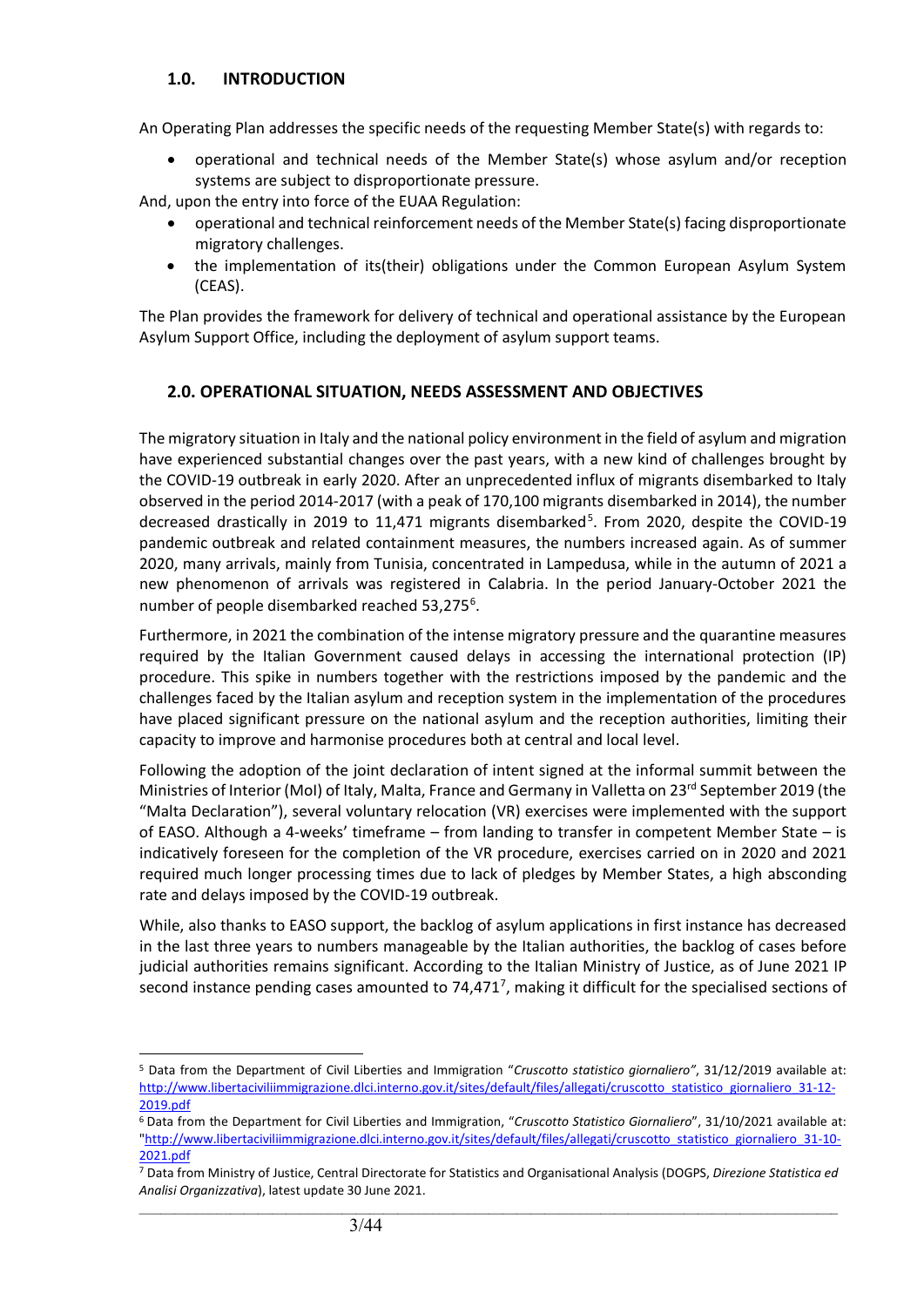the tribunals to meet the 4-month timeframe envisaged by the law 46/2017 for the conclusion of judicial proceedings, and for the Italian system to meet the CEAS requirements.

The health emergency and the increase of sea arrivals have also put the Italian reception system under pressure, having a significant impact on the management of the reception system and on the quality of services provided. Three of the four Italian hotspots were designated as quarantine facilities for newly arrived migrant. This led to the adoption in October 2021 of new guidelines on the application of the "Hotspot SOPs" to disembarkation events in Italy. As of October 2021, the reception system hosts  $80,486<sup>8</sup>$  $80,486<sup>8</sup>$  IP applicants and beneficiaries of IP. Furthermore, the implementation of new containment procedures (i.e. health surveillance, between 10 and 14-day quarantine in equipped ships or in specific designated areas suitable for isolation) has significantly impacted on transfers and allocation of migrants in first line shelters managed by the Department of Civil Liberties and Immigration (DCLI), especially for newly arrived Unaccompanied Minors (UAMs). In light of the upward influx of migrants, and of the reformed reception system including IP applicants, DCLI will continue to face an important workload for the management and monitoring of the reception system.

Despite a slowdown in the number of cases resettled, offered a humanitarian corridor or evacuated over the last two years, in August 2021, due to the escalation of the crisis in Afghanistan, Italy evacuated almost 5,000 Afghans and signed a Memorandum of Understanding for the resettlement of additional caseload of Afghans, putting further pressure to the reception system.

EASO has been providing support to the Italian authorities since 2013, when the first Special Support Plan (SSP) between EASO and Italy was signed. In 2017 the first Operating Plan to Italy was implemented and since then EASO operational support provided to the Italian authorities has been revised according to yearly consultations. In 2021 EASO support continued addressing the consequences of the disproportionate pressure on the Italian asylum and reception systems, also in consideration of the precautionary health measures adopted in response to the COVID-19 pandemic. Since August 2021, consultations were carried out with Italian authorities to assess the situation and identify the main needs to be addressed in 2022-2024. Consultations were also carried out with DG HOME and other national and international partners (IOM, UNHCR, among others).

In accordance with the operational situation and needs assessment described herewith, the Parties agree to pursue the achievement of the following operational objectives and results:

- **Expected Outcome 1:** Enhanced capacity of the Italian authorities to ensure timely and harmonised access to the asylum procedure in compliance with the Common European Asylum System (CEAS).
- **Expected Outcome 2:** Enhanced quality and standardisation of Dublin and asylum determination procedure in Italy.
- **Expected Outcome 3:** Enhanced capacity of the Italian authorities to manage the judicial backlog regarding asylum cases.
- **Expected Outcome 4:** Enhanced quality and sustainability of the Italian reception system.
- **Expected Outcome 5:** Improved coordination of the cooperation and solidarity mechanism among EU MSs and of post SAR disembarkation activities for timely implementation of the Voluntary Relocation process as per Standard Operating Procedures<sup>[9](#page-3-1)</sup> (under the 2019 Malta Declaration).
- **Expected Outcome 6:** Enhanced capacity of the Italian asylum and reception systems to provide information to international protection applicants and to timely identify and refer vulnerable applicants and persons with special needs.

<span id="page-3-0"></span><sup>8</sup> Data from the Department for Civil Liberties and Immigration, "*Cruscotto Statistico Giornaliero*", 31/10/2021 available at: "http://www.libertaciviliimmigrazione.dlci.interno.gov.it/sites/default/files/allegati/cruscotto\_statistico\_giornaliero\_31-10- 2021.pdf

<span id="page-3-1"></span><sup>9</sup> Standard Operating Procedures prepared by COM and adopted as a follow up of the Malta Declaration.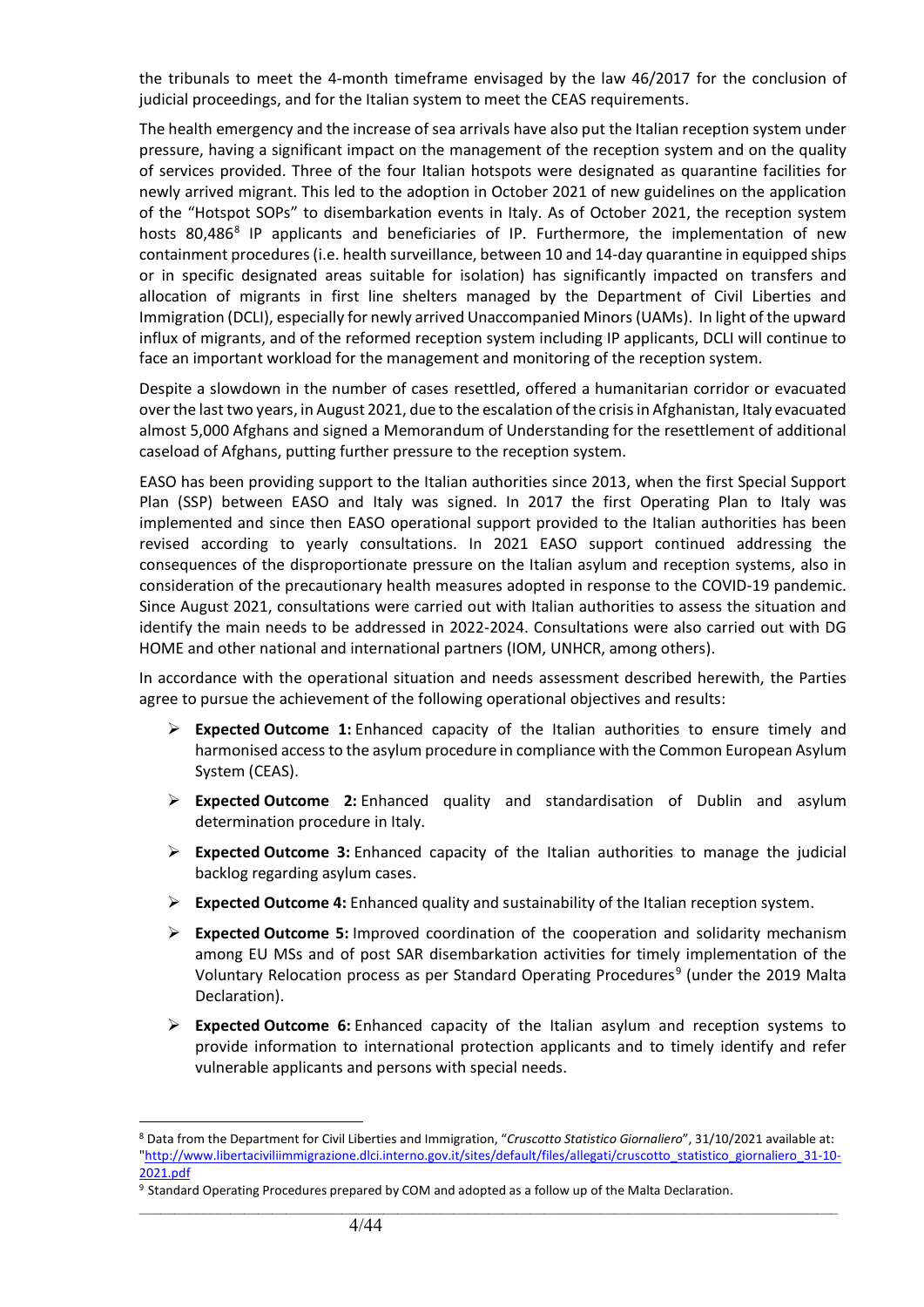The agreed outcomes shall be achieved through the implementation of the measures specified in Annex I to the Plan.

The designated Plan Coordinator(s), with the support of the Measure Coordinator(s) where relevant, shall follow up the implementation of the Plan through mechanisms and tools deemed appropriate by the implementing Parties, such as a joint quarterly steering committee or other.

The agreed measures may be subject to annual and/or ad-hoc reviews as necessary to ensure their continued relevance and added value.

# **3.0. MAIN NATIONAL PARTNERS**

The host Member State's main partners involved in the implementation of this Plan are the following:

| Organisation                                                                                                                                | <b>Responsibilities</b>                                                                                                                                                                                                                                                                                                                                                                                                                                                                                                                              |
|---------------------------------------------------------------------------------------------------------------------------------------------|------------------------------------------------------------------------------------------------------------------------------------------------------------------------------------------------------------------------------------------------------------------------------------------------------------------------------------------------------------------------------------------------------------------------------------------------------------------------------------------------------------------------------------------------------|
| <b>Department for Civil</b><br><b>Liberties and Immigration</b>                                                                             | The Department for Civil Liberties and Immigration is responsible<br>through the Central Directorate for immigration and asylum services<br>for the management and monitoring of the first line and second line                                                                                                                                                                                                                                                                                                                                      |
| - Central Directorate for<br>immigration and asylum<br>services                                                                             | reception system including vulnerable persons and UAMs and the<br>assistance/reception of applicants for international protection<br>(including persons in the Dublin procedure) and beneficiaries of<br>international protection.                                                                                                                                                                                                                                                                                                                   |
| Planning<br>of<br>immigration<br>and<br>asylum<br>services<br>(Office I)                                                                    | The Office is responsible for the dissemination of information and the<br>harmonisation of interventions within the migration and asylum<br>sectors. More specifically, the Office is responsible for managing<br>events of massive influx on the national territory of foreigners from<br>countries outside the EU, in which wars or natural disasters have<br>occurred, through the coordination of emergency interventions to be<br>implemented by both Prefectures and other institutions.                                                       |
| Dublin Unit                                                                                                                                 | The Dublin Unit is responsible for determining the EU Member State<br>responsible for examining the asylum application submitted in one of<br>the other Member States by a citizen of a third country, or stateless<br>person pursuant to the so-called Dublin legislation (Regulation (EU)<br>No 604/2013 in force since 1 <sup>st</sup> January 2014), as well as to carry out<br>all the related instrumental support activities (parliamentary<br>questions, regulatory changes, participation to meetings) and those<br>relating to litigation. |
| - National Asylum<br>Commission<br>Territorial<br>Commissions for the<br>recognition<br>$\mathsf{of}$<br>the<br>international<br>protection | The National Asylum Commission (NAC) is responsible for the<br>coordination of the Territorial Commissions (TCs), Country of Origin<br>Information (COI), provision of guidelines and training of TC staff, and<br>for the management of the database on applicants for international<br>protection. Determination of international protection is carried out by<br>the TCs, while status revocation and termination decisions are issued<br>by the NAC under the Department for Civil Liberties and Immigration.                                    |
| <b>Public</b><br>for<br><b>Department</b><br><b>Security</b>                                                                                | The Department for Public Security coordinates all activities related<br>to the management of order and public security, technical and<br>operational coordination of the police forces, management and<br>administration of State Police, management of technical support.<br>The Police Commissioner is the person responsible for public order<br>and security in each province as the Provincial Public Security                                                                                                                                 |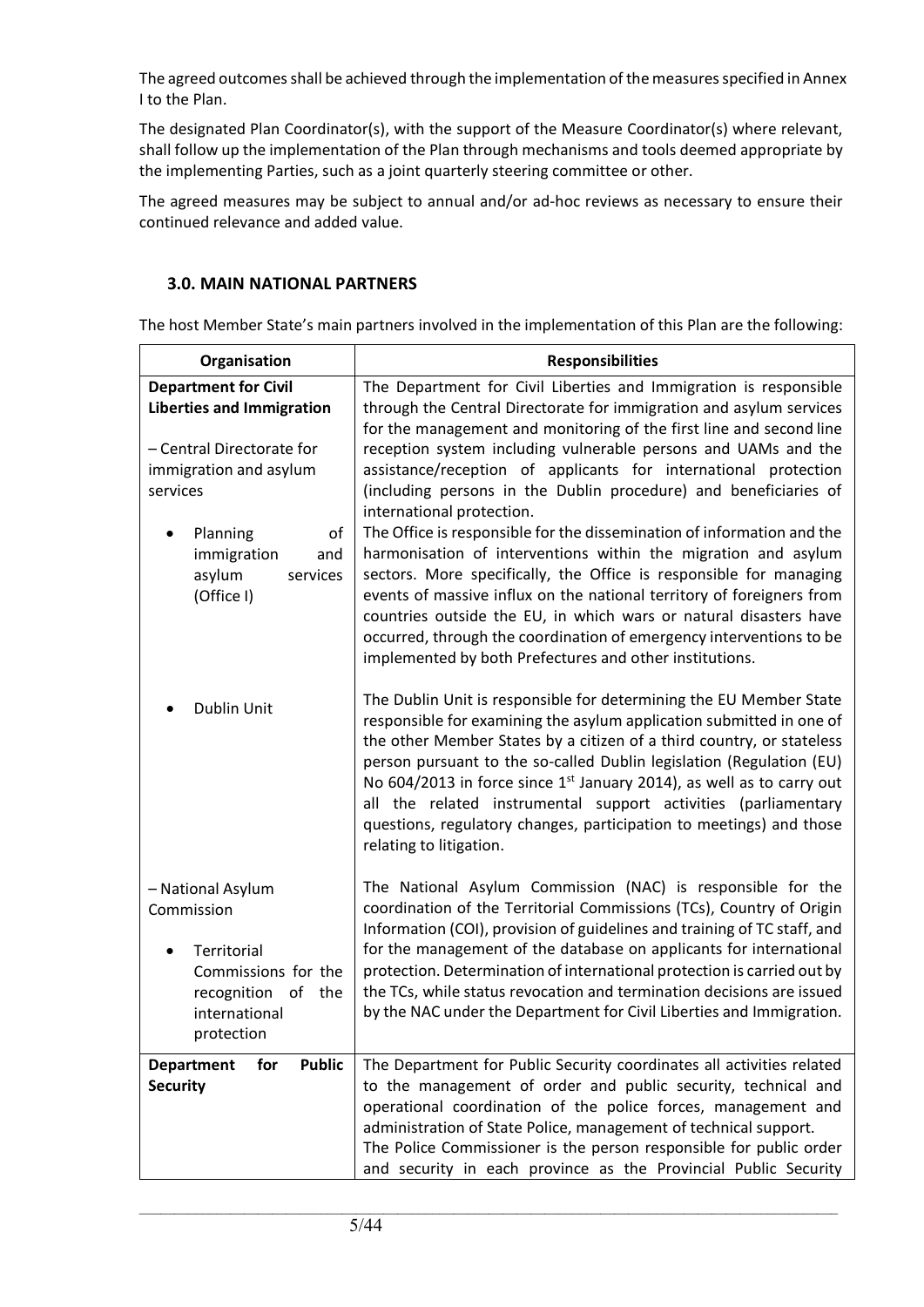| Organisation                                                                                                                                                                                                                  | <b>Responsibilities</b>                                                                                                                                                                                                                                                                                                                                                                                                                                                                                                                                                                                                                                                                                                                                                                                                                                                                                                                                                                                                                           |
|-------------------------------------------------------------------------------------------------------------------------------------------------------------------------------------------------------------------------------|---------------------------------------------------------------------------------------------------------------------------------------------------------------------------------------------------------------------------------------------------------------------------------------------------------------------------------------------------------------------------------------------------------------------------------------------------------------------------------------------------------------------------------------------------------------------------------------------------------------------------------------------------------------------------------------------------------------------------------------------------------------------------------------------------------------------------------------------------------------------------------------------------------------------------------------------------------------------------------------------------------------------------------------------------|
| Police<br>Immigration<br>Offices<br>(hereinafter<br>Immigration Offices)                                                                                                                                                      | Authority. Police Immigration Offices are responsible for the<br>registration of international protection requests.<br>Each landing, therefore, involves the competent Police Headquarters<br>in the area where the Hotspot or other place of landing is located, for<br>issues of public order and security, including identification of migrants<br>arriving to Italy and registration of applicants to international<br>protection.                                                                                                                                                                                                                                                                                                                                                                                                                                                                                                                                                                                                            |
| Prefectures (UTG)                                                                                                                                                                                                             | The Prefectures are based throughout the Country at provincial level<br>and are responsible for the management of reception centres in the<br>respective provinces.                                                                                                                                                                                                                                                                                                                                                                                                                                                                                                                                                                                                                                                                                                                                                                                                                                                                               |
| <b>Judicial</b><br>of<br><b>Department</b><br>Organization,<br>Personnel<br>and Services at the Ministry<br>of Justice                                                                                                        | The Department of Judicial Organization, Personnel and Services<br>exercises the functions and duties inherent in the organization and<br>services of justice, and in particular in the organization and operation<br>of services relating to justice, the administrative management of<br>administrative staff and of the means and tools, including the<br>necessary information, the activities relating to the Minister's<br>competences in relation to magistrates, the study and proposal of<br>regulatory interventions in the sector of competence.                                                                                                                                                                                                                                                                                                                                                                                                                                                                                       |
| <b>Specialised</b><br>sections<br>on<br>immigration, international<br>protection<br>and<br>free<br>movement of citizens in the<br><b>EU within the Tribunals</b><br>(hereinafter<br>specialised<br>sections of the tribunals) | Decree Law 13/2007 "establishing urgent provisions for the<br>acceleration of proceedings on international protection" (and<br>converted into law by Law 46/2017) created specialised sections in<br>the Tribunals, responsible for immigration, international protection<br>and free movement of EU citizens in 26 Tribunals. Judges working in<br>the specialized sections are appointed on the basis of specific skills<br>acquired through professional experience and training. The<br>specialisation of the magistrates is ensured by the professional<br>development activities organised by the superior School for<br>Magistrates (Scuola Superiore della Magistratura SSM), in<br>cooperation with EASO and UNHCR. Competences of the sections are<br>mainly to manage asylum seekers' appeals against a decision issued<br>by the TCs, i.e. rejecting the application, granting subsidiary<br>protection instead of refugee status or granting a type of national<br>protection status instead of an international one <sup>10</sup> . |
| <b>Supreme Court of Cassation</b><br>(hereinafter<br>Court<br>οf<br>Cassation) and its General<br><b>Prosecutor's Office</b>                                                                                                  | The Supreme Court of Cassation is the highest degree of the ordinary<br>jurisdiction. The Supreme Court of Cassation adjudicates the appeals<br>on points of law as to ensure the observance and a harmonized<br>interpretation of the law, and, moreover, compliance with the limits<br>of the various jurisdictions. The Supreme Court of Cassation is<br>competent both for civil and criminal matters and it is competent for<br>the entire national territory. Functionally wise, the General<br>Prosecutor's Office (GPO) at the Supreme Court of Cassation is the<br>highest degree among local Prosecutors. The GPO "cooperates" with<br>the Supreme Court of Cassation in ensuring a harmonized<br>interpretation of the law. With its opinions, the GPO supports an<br>interpretation of a legal provision over another, which the GPO hopes<br>will be endorsed by the Supreme Court of Cassation too, in order to<br>finally have the above-mentioned harmonized interpretation of the<br>law.                                        |

<span id="page-5-0"></span><sup>10</sup> Articles 35(1) and 35-bis (1) Procedure Decree.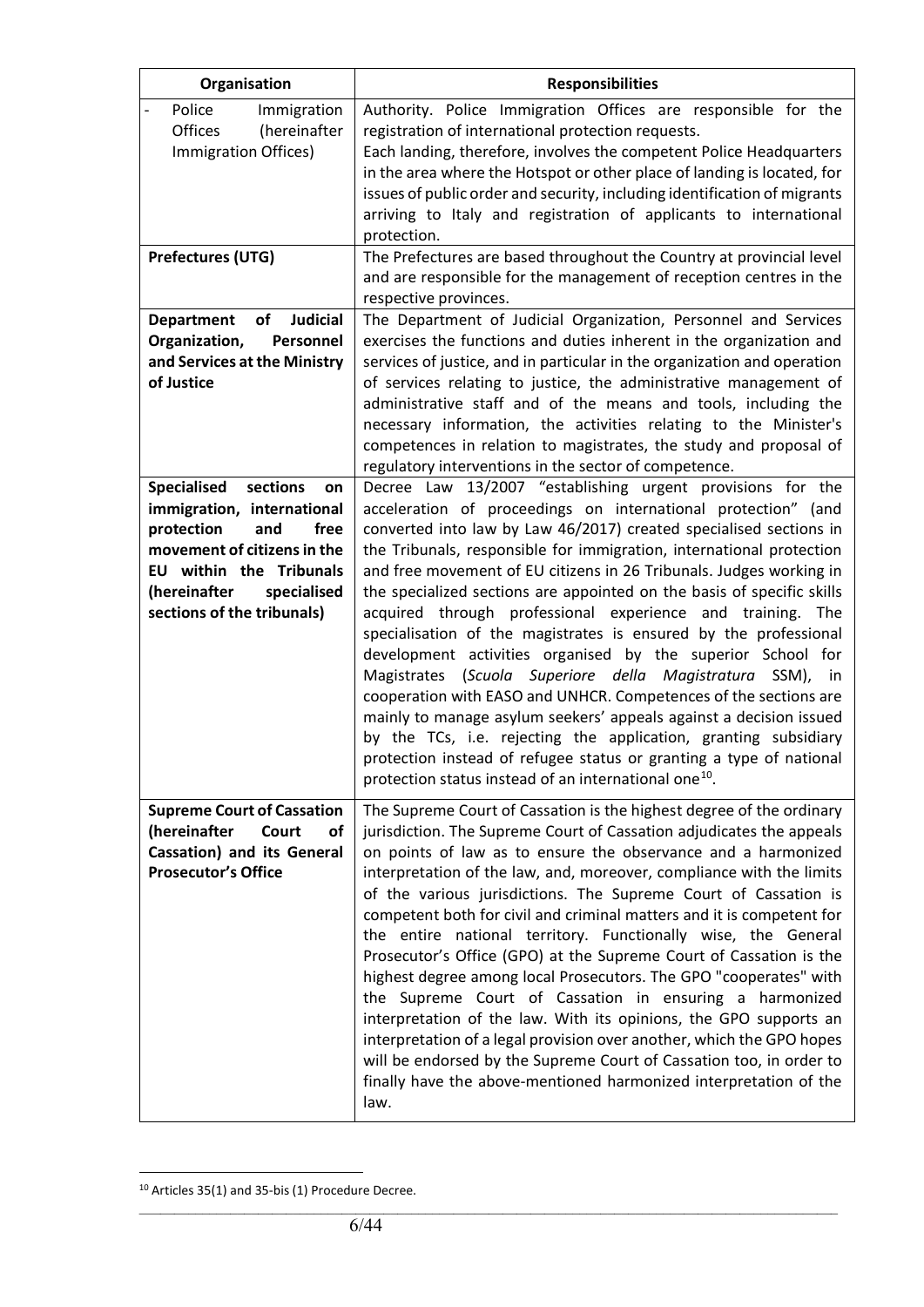| Organisation                                                                                                           | <b>Responsibilities</b>                                                                                                                                                                                                                                                                                                                                                                                                                                                                                                                                                                                                                                                                                                                                                                                   |
|------------------------------------------------------------------------------------------------------------------------|-----------------------------------------------------------------------------------------------------------------------------------------------------------------------------------------------------------------------------------------------------------------------------------------------------------------------------------------------------------------------------------------------------------------------------------------------------------------------------------------------------------------------------------------------------------------------------------------------------------------------------------------------------------------------------------------------------------------------------------------------------------------------------------------------------------|
| <b>School</b><br><b>Superior</b><br>for<br><b>Magistrates</b>                                                          | In accordance with the principles of judicial independence, freedom<br>of research and teaching, and good administration of justice - as set<br>out in the Constitution of the Republic of Italy - the Superior School<br>for Magistrates (Scuola Superiore della Magistratura - SSM),<br>established by Legislative Decree 30 January 2006, n. 26, ensures the<br>implementation of the right to, and duty of, professional training of<br>members of the judiciary. The School also performs other tasks in the<br>areas of training and research, as provided for by the law and the<br>School's own charter. The School is an independent entity with legal<br>personality under public and private law and it is the sole agency<br>competent with regard to professional training of the judiciary. |
| Council of the<br><b>Superior</b><br>Judiciary                                                                         | The Italian Superior Council of the Judiciary (Consiglio Superiore della<br>$Magistratura - CSM$ ) is the self-governing body of the judiciary and<br>was set up by the Italian Constitution (Articles from 104 to 107).<br>Pursuant to the legislation on the judicial system, it is competent for<br>recruitment,<br>allocation,<br>transfer,<br>promotion, professional<br>appraisal and disciplinary measures in respect of magistrates.<br>The Council is responsible - among other matters - for providing the<br>Superior School for Magistrates (see above), together with the<br>Ministry of Justice, with yearly guidelines concerning the continuous<br>training programme.                                                                                                                    |
| <b>National</b><br><b>Association</b><br>οf<br><b>Municipalities</b><br>Italian<br>(ANCI) and Central Service -<br>SAI | The National Association of Italian Municipalities (ANCI) is a non-<br>profit association, which includes around 7,000 Italian municipalities.<br>ANCI, among other tasks, manages the Central Service with the<br>operational support of Fondazione Cittalia. The Central Service<br>coordinates and monitors the second line reception system Sistema<br>di Accoglienza e Integrazione (SAI). It is also tasked with provision of<br>information, promotion, consultancy and technical assistance for<br>local authorities in monitoring the presence of applicants and<br>beneficiaries of international protection in Italy.                                                                                                                                                                          |
| Managing entities of the<br>reception centres                                                                          | The managing entities of reception centres have the responsibility to<br>manage, coordinate and implement services to asylum seekers in line<br>with the national standards, under the supervision and monitoring of<br>local responsible authorities (Prefectures for first line reception<br>facilities or Municipalities for second line reception projects).                                                                                                                                                                                                                                                                                                                                                                                                                                          |

# **4.0 MONITORING AND EVALUATION FRAMEWORK**

EASO is implementing a structured Monitoring and Evaluation methodology allowing evidence-based measurement of progress, corrective action-taking and reflective reviews.

In terms of monitoring, EASO is making use of a number of tools developed in order to collect inputs from the implementation of the Plan and to guarantee feedback in real time.

Results from the monitoring activities shall be reported through mechanisms deemed appropriate by the implementing Parties, such as steering meetings or other.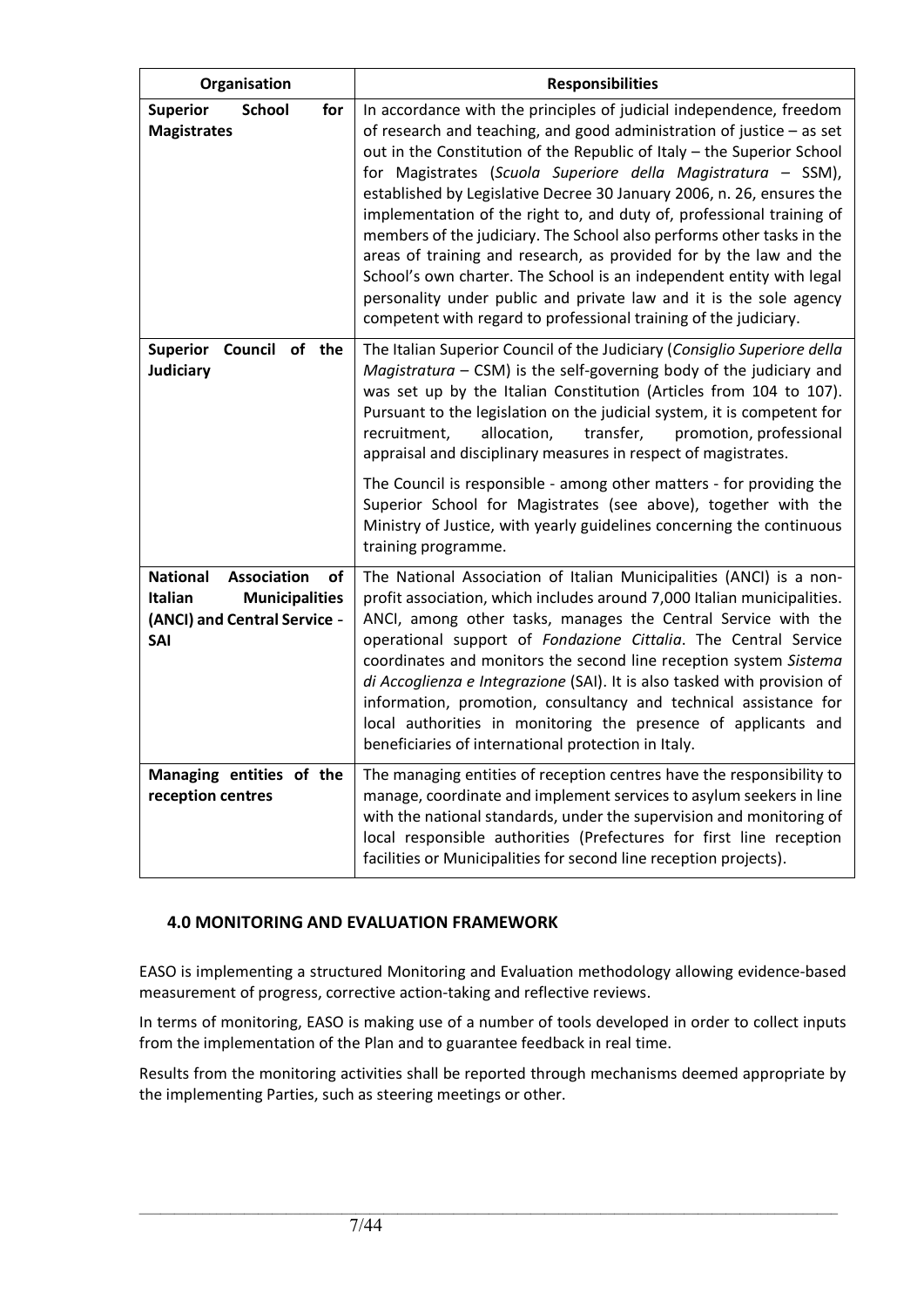Periodic or mid-term and final (ex-post) evaluations<sup>[11](#page-7-0)</sup> can be carried out in order to take stock of lessons learned and good practices. The evaluation(s) will be conducted in line with EASO's Evaluation Framework, which is based on the European Commission's Better Regulation methodological guidelines for evaluations. These may be performed externally through engagement of evaluation specialist(s), internally by EASO staff, or a hybrid approach.

In order to ensure completeness of evaluations and to take into account the views and feedback from the Parties involved, senior and other key persons from the National Authorities of the host Member State may be invited to interviews with the evaluators or to provide feedback by alternative means. The National Authorities shall commit to supporting the evaluation process and participating in such engagements with evaluators by mutually agreed appointments.

#### **Upon the entry into force of the EUAA Regulation:**

An evaluation report on the results of the operational and technical measures shall be submitted to the Management Board on conclusion of an evaluation. The report on the final (ex post) evaluation will be due within 60 days from the end of the Plan. For transparency and accountability purposes, evaluation report(s) may be shared publicly on the Agency's website after internal checks have been made to ensure compliance with applicable provisions in Regulation (EU) No 2018/1725<sup>[12](#page-7-1)</sup> and Regulation (EU) No  $1049/2001^{13}$ .

Other monitoring and evaluation deliverables, as applicable, shall be shared with the host Member State and communicated to the EASO governance structure (e.g. Management Board members and National Contact Points) where relevant.

# **5.0 LEGAL FRAMEWORK**

# **5.1 General legal basis for the Plan**

#### **Current legal basis:**

The EASO Founding Regulation, in particular Article 2 (2) and (3), (4) and (5) thereof, foresees that EASO shall provide effective operational support to Member States subject to particular pressure on their asylum systems, drawing upon all useful resources at its disposal, which may include the coordination of resources provided by the Member States, as well as technical assistance in regard to the policy and legislation of the EU in all areas having a direct or indirect impact on asylum.

The definition of particular pressure on the asylum and reception system is laid down in Article 8 of the EASO Founding Regulation.

EASO may support the Member State(s) by coordinating action to help facilitate an initial analysis of asylum applications under examination by the competent national authorities (Article 10(a)), action designed to ensure that appropriate reception facilities can be made available by the Member States, in particular emergency accommodation, transport and medical assistance (Article 10(b), and other technical and operational assistance through the deployment of asylum support teams (Article 10(c)).

The operating arrangements of the deployment of the asylum support teams are governed by Chapter 3 of the EASO Founding Regulation, and in particular Articles 13 to 23.

#### **Legal basis upon the entry into force of the EUAA Regulation:**

<span id="page-7-0"></span><sup>11</sup> Should the EUAA Regulation enter into force during the term of the Plan, a final evaluation will be mandatory and subject to a prescribed deadline in line with the applicable Articles.

<span id="page-7-1"></span><sup>12</sup> Regulation (EU) 2018/1725 of the European Parliament and of the Council of 23 October 2018 on the protection of natural persons with regard to the processing of personal data by the Union institutions, bodies, offices and agencies and on the free movement of such data and repealing Regulation (EC) No 45/2001 and Decision No 1247/2002/EC, (OJ L 295, 21.11.2018, p. 39).

<span id="page-7-2"></span> $\_$  ,  $\_$  ,  $\_$  ,  $\_$  ,  $\_$  ,  $\_$  ,  $\_$  ,  $\_$  ,  $\_$  ,  $\_$  ,  $\_$  ,  $\_$  ,  $\_$  ,  $\_$  ,  $\_$  ,  $\_$  ,  $\_$  ,  $\_$  ,  $\_$  ,  $\_$  ,  $\_$  ,  $\_$  ,  $\_$  ,  $\_$  ,  $\_$  ,  $\_$  ,  $\_$  ,  $\_$  ,  $\_$  ,  $\_$  ,  $\_$  ,  $\_$  ,  $\_$  ,  $\_$  ,  $\_$  ,  $\_$  ,  $\_$  , <sup>13</sup> Regulation (EC) No 1049/2001 of the European Parliament and of the Council of 30 May 2001 regarding public access to European Parliament, Council and Commission documents, (OJ L 145, 31.05.2001, p. 43).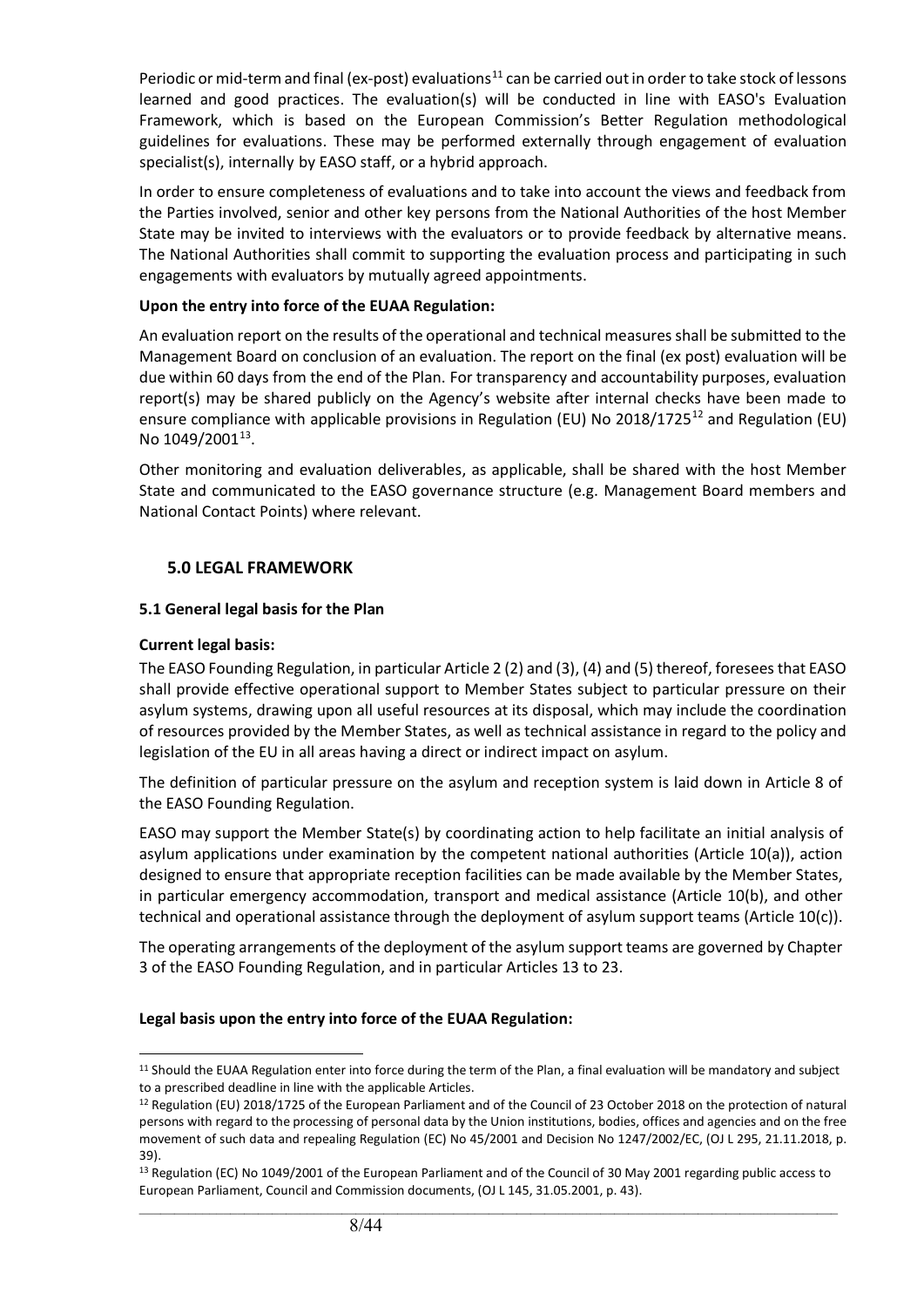Regulation (EU) No 439/2010 shall be replaced for Member States bound by the EUAA Regulation in accordance with Article 72 of the draft EUAA Regulation. Regulation (EU) No 439/2010 shall be repealed with effect from the date of entry into force of the EUAA Regulation and the present operating plan shall be implemented in accordance with the Articles 1, 2, 3, 16 to 20 and 23 to 28 of the draft EUAA Regulation.

# **5.2. Legal framework applicable to the Plan**

EASO activities performed in the context of the operational and technical assistance as identified in this Plan are in principle governed by EU law, complemented, where appropriate, by the national law of the host Member State. This includes, inter-alia, the safety and security of persons and assets participating in those EASO activities.

# **5.3. Lawfulness and Respect for Fundamental Rights**

This Plan shall be implemented by the Parties in full compliance with the applicable law, and with full respects to human dignity. This includes, inter alia, the Charter of Fundamental Rights of the European Union, as well as the Convention Relating to the Status of refuges of 1951.

Any person contributing to EASO operational support activities and taking part in the implementation of the Plan shall respect the applicable international law, European Union law and the national law of the host Member State. They shall maintain the highest standards of integrity and ethical conduct, professionalism, respect and promotion of fundamental rights and international protection.

They are to act responsibly and proportionally to the agreed objectives. Whilst carrying out supporting functions, all personnel must not discriminate persons on grounds of sex, race, religion, ethnic origin, age or sexual orientation. All persons are expected to treat every person with courtesy, respect and due consideration for the nature of any legitimate activity in which they are engaged. To perform their duties properly, they shall serve the public interest and refrain from any activities which could undermine or compromise their independence and the appropriate performance of their duties.

During the implementation of this Plan, all personnel must apply a zero-tolerance attitude with respect to the infringement of fundamental human rights.

This obligation is particularly important when dealing with persons who are in need of international protection. To that end, participants in EASO operational support under this Plan shall comply and act in accordance with the 'EASO Code of Conduct for persons participating in EASO operational support activities. Participants in operational support activities will be requested to sign a declaration on compliance with the EASO Code of Conduct.

Participants<sup>[14](#page-8-0)</sup> in EASO's operational activities who have reason to believe that a violation of the EASO Code of Conduct has occurred or is about to occur, are obliged to report the matter to the Executive Director of EASO and to the Host Member State Coordinator for the Plan via the appropriate channel: complaints\_operations@easo.europa.eu. Such an incident is to be reported using the **Incident Report Form (Annex II).**

#### **Upon the entry into force of the EUAA Regulation:**

In this respect, upon the entry into force of the EUAA Regulation (and pursuant to Article 49 of the current draft thereof), a Fundamental Rights Officer shall be appointed by the Management Board from a selection of candidates proposed by the Executive Director and shall be responsible for ensuring the Agency's compliance with fundamental rights in the context of its activities and promoting the

<span id="page-8-0"></span> $\_$  ,  $\_$  ,  $\_$  ,  $\_$  ,  $\_$  ,  $\_$  ,  $\_$  ,  $\_$  ,  $\_$  ,  $\_$  ,  $\_$  ,  $\_$  ,  $\_$  ,  $\_$  ,  $\_$  ,  $\_$  ,  $\_$  ,  $\_$  ,  $\_$  ,  $\_$  ,  $\_$  ,  $\_$  ,  $\_$  ,  $\_$  ,  $\_$  ,  $\_$  ,  $\_$  ,  $\_$  ,  $\_$  ,  $\_$  ,  $\_$  ,  $\_$  ,  $\_$  ,  $\_$  ,  $\_$  ,  $\_$  ,  $\_$  , <sup>14</sup> The 'participants of EASO operational activities' are to be construed as persons deployed to Asylum Support Teams ('AST') referred to in Section 6.3. of the Plan.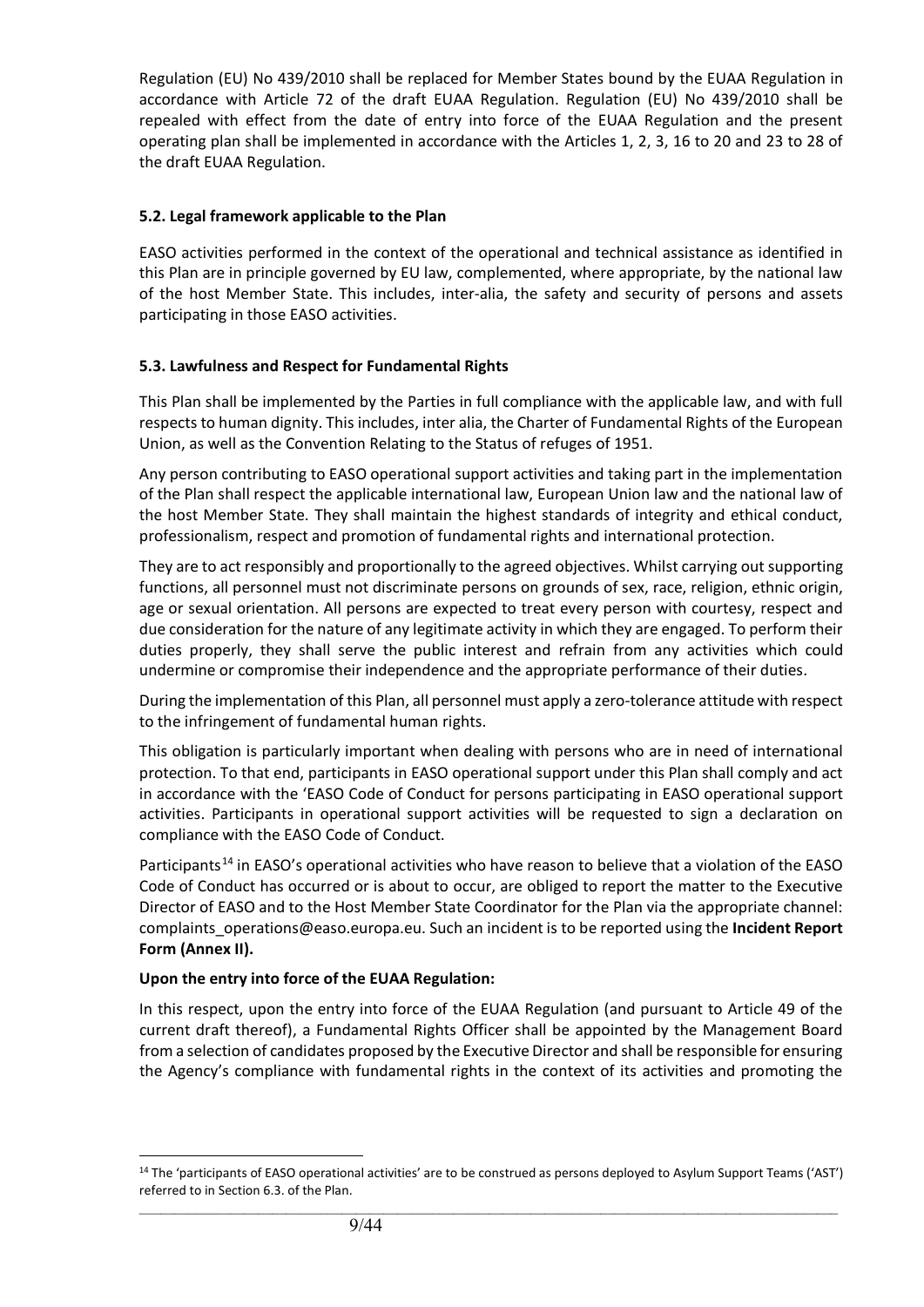respect of fundamental rights by the Agency. The Fundamental Rights Officer shall also be in charge of implementing the complaints mechanism $^{15}$ .

Also upon the entry into force of the EUAA Regulation, any person who is directly affected by the actions of experts in the asylum support teams, and who considers that his or her fundamental rights have been breached due to those actions, or any party representing such a person, may submit a complaint in writing to the Agency through the complaints mechanism<sup>[16](#page-9-1)</sup>, set up by the Agency.

#### **5.4. Confidentiality, Public Access to Documents and Data Protection, Intellectual property rights**

Without prejudice to the public right of access to documents, as laid down in Regulation (EC) 1049/2001<sup>[17](#page-9-2)</sup> and the EASO implementing rules on access to documents<sup>[18](#page-9-3)</sup>, all versions of this document shall be made available to the competent authorities in each EU Member State, as well as the associate countries, Iceland, Liechtenstein, Norway and Switzerland.

EASO and the host Member State shall consult each other on any requests for public access to documents relating to this Plan and treat such requests in accordance with Regulation (EC) 1049/2001 or the respective national law, whichever is applicable.

Personal data will be processed in accordance with Regulation (EC) 2018/1725 of the European Parliament and of the Council of 23 October 2018 on the protection of natural persons with regard to the processing of personal data by the Union institutions, bodies, offices and agencies and on the free movement of such data. The current Plan also takes into account the General Data Protection Regulation as updated in May 2018<sup>[19](#page-9-4)</sup> with a Corrigendum to the 2016/679 Regulation on the protection of natural persons with regard to the processing of personal data and on the free movement of such data, and repealing Directive 95/46/EC (Data Protection Directive), which is applicable to stakeholders at national level.

Whenever personal data is processed by EASO within the activities agreed in the current Plan, EASO will act as data processor on behalf of the competent authorities of the host Member State, following the applicable EU and national laws and regulations, as well as the instructions received from the Host Member State as the data controller.

In order to perform their tasks in accordance with this Plan, participants to activities under this Plan are only allowed to access the data bases mentioned below, under section 6.

EASO will implement the necessary technical and organisational measures to ensure the security and confidentiality of the personal data it processes taking into account possible additional instructions received from the host Member State. This is to prevent any unauthorised disclosure of or access to this information.

The host Member State agrees that any personal data obtained in the course of the implementation of the Plan and by any EASO personnel working on behalf of the Member State authorities can be processed in the EASO IT systems, including cloud-based systems, exclusively under the instructions of the Member State and until an alternative system exists that can substitute the processing system used by EASO.

The host Member State also agrees to indicate a contact point in view of its role as a data controller for any data processed by EASO on behalf of the national authorities of the host Member State.

All rights in any writings or other work produced by members of asylum support teams shall be the property of EASO and/or the European Union, where such writings or work relate to activities

<span id="page-9-0"></span><sup>&</sup>lt;sup>15</sup> As soon as it is established in the EUAA, following the entry into force of the EUAA Regulation.

<span id="page-9-1"></span><sup>&</sup>lt;sup>16</sup> As soon as it is established in the EUAA, after coming into application of the EUAA Regulation.

<span id="page-9-2"></span><sup>&</sup>lt;sup>17</sup> Regulation (EC) 1049/2001 of the European Parliament and of the Council of 30 May 2001, regarding public access to European Parliament, Council and Commission documents.

<span id="page-9-3"></span><sup>&</sup>lt;sup>18</sup> Decision No. 6 of the Management Board of EASO of 20 September 2011 laying down practical arrangements regarding public access to the documents of EASO.

<span id="page-9-4"></span><sup>19</sup> Corrigendum, OJ L 127, 23.5.2018, p. 2 ((EU) 2016/679).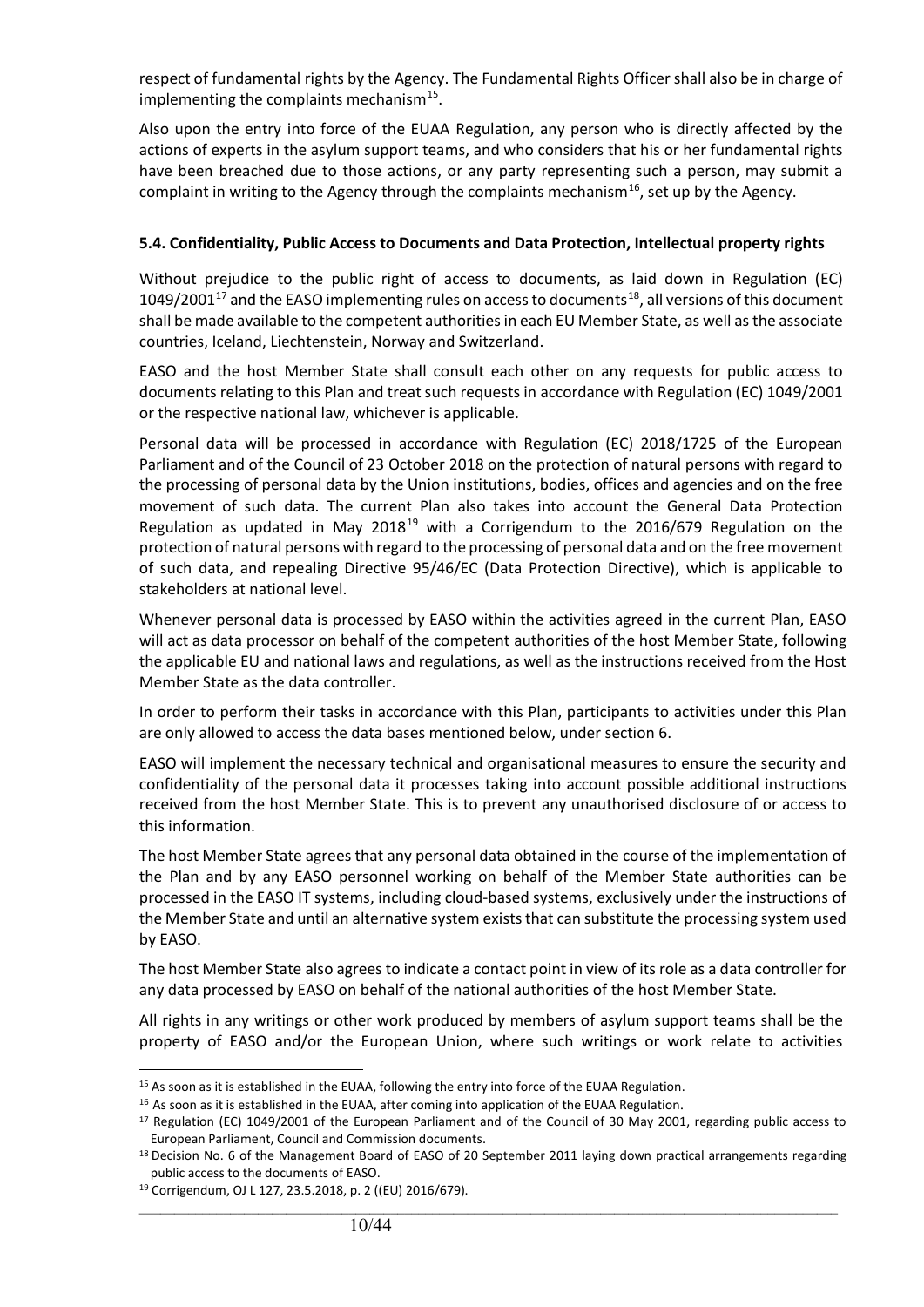undertaken in the context of the Plan. EASO and/or the Union acquires irrevocably ownership of the results and of all intellectual property rights, such as copyright and any other intellectual or industrial property rights, on the materials produced specifically for EASO under the Plan and incorporated in such works, without prejudice, however, to the specific rules concerning pre-existing rights on preexisting materials or other detailed rules contained in Framework Contracts concluded by EASO for purposes related to the implementation of this Plan. Selected deliverables developed under this Plan may be published.

#### **5.5. Civil and criminal liability of members of the Asylum Support Team**

Articles 21 and 22 of the EASO Founding Regulation will be applicable to all members of the asylum support teams deployed in the host Member State.<sup>[20](#page-10-0)</sup>

# **5.6. Non-substantial changes during implementation**

The Plan aims to provide effective and flexible support to the identified needs of the host Member State. Therefore, the foreseen activities will be implemented in consideration of the changing circumstances which may occur in the international protection and reception systems in the Member States or on the ground, as well as in the context of the availability of financial resources and experts.

The implementation of measures and delivery of technical and operational assistance foreseen in the Plan may be subject to non-substantial changes that may be accommodated within the objectives of a measure, so long as they do not affect the overall EASO budget, do not require an amendment to or adaptation of the Plan, and that the host Member State is timely informed in writing.

Changes required to the agreed Input(s) and Output(s) in the framework of the Plan shall as a general rule be considered non-substantial, unless such changes require significant additional resources which cannot be accommodated within the overall EASO budget, as well as when they impact on and/or require an amendment of the agreed Outcome(s).

#### **5.7. Amendments to the Plan**

Any changes that prove to require an amendment to or adaptation of the Plan, shall be agreed in writing between the Executive Director of EASO and the host Member State in line with Article 18(2) of the EASO Founding Regulation.<sup>[21](#page-10-1)</sup>

Changes to agreed Outcome(s) shall as a general rule be considered substantial changes and will be subject to an amendment.

#### **5.8. Suspension of measures and/or the Plan implementation**

After the entry into force of the EUAA Regulation, the Executive Director shall, after informing the host Member State, suspend or terminate, in whole or in part, the deployment of the asylum support teams if the conditions to carry out the operational and technical measures are no longer fulfilled or if the Plan is not respected by the host Member State or if, after consulting the Fundamental Rights Officer, it considers that there are breaches of fundamental rights or international protection obligations by the host Member State that are of a serious nature or are likely to persist.<sup>[22](#page-10-2)</sup>

<span id="page-10-0"></span><sup>&</sup>lt;sup>20</sup> Reference to Articles 21 and 22 of the EASO Founding Regulation shall be construed as reference to Articles 26 and 27 of the draft EUAA Regulation.

<span id="page-10-1"></span><sup>&</sup>lt;sup>21</sup> Reference to Article 18(2) of the EASO Founding Regulation shall be construed as reference to Article 18(5) of the draft EUAA Regulation.

<span id="page-10-2"></span> $22$  In accordance with Article 18 (6) (c) of the draft EUAA Regulation.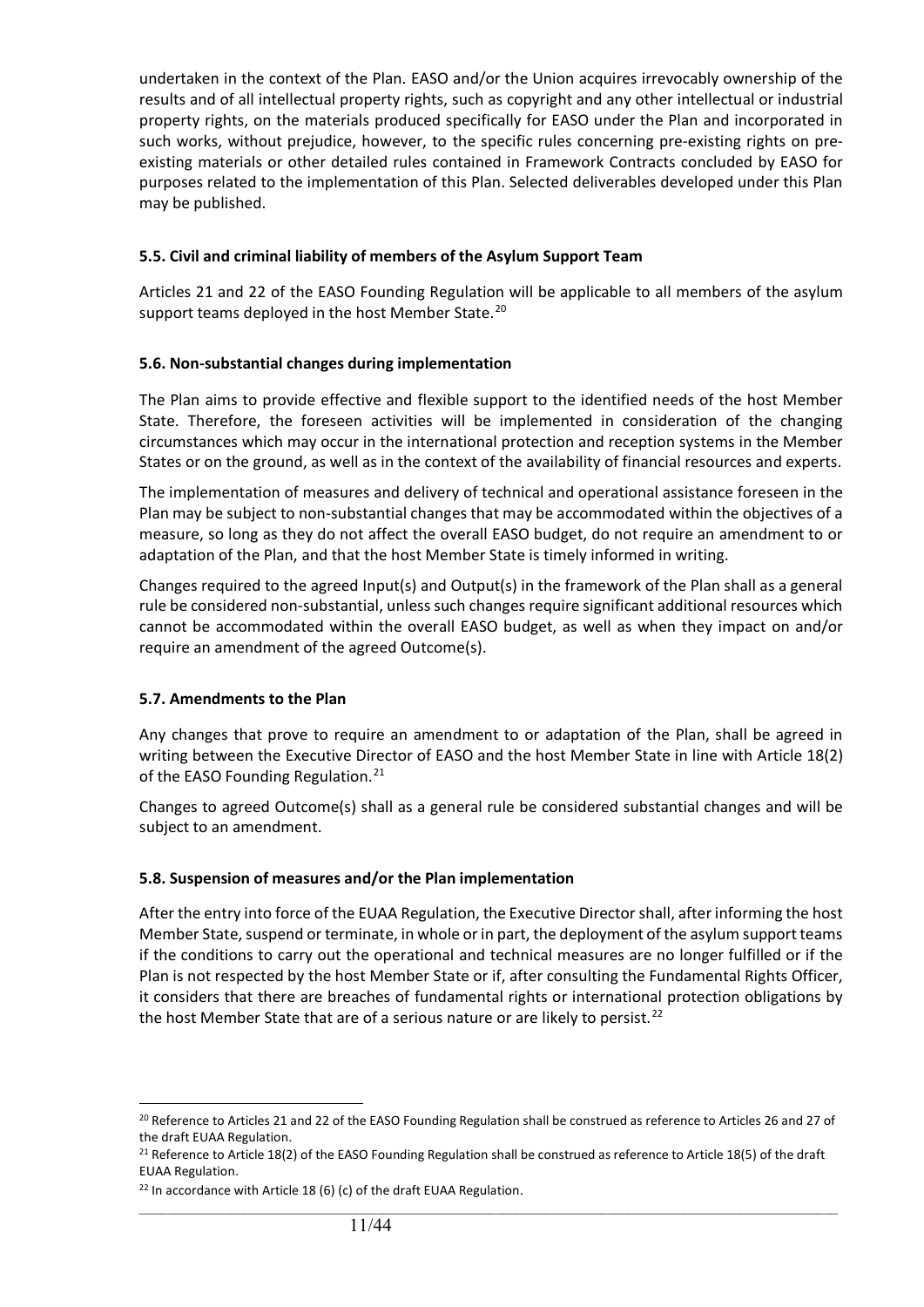# **6.0 IMPLEMENTATION AND COORDINATION STRUCTURE**

This chapter describes the various conditions for and aspects of support to the authorities of the host Member State in the framework of the Plan.

#### **6.1. Organisational Pre-Conditions**

#### **The host Member State will:**

- designate an overall Plan Coordinator, as well as a specific Measure Coordinator for each measure stipulated in the Plan.
- grant appropriate access rights for the members of asylum support teams and EASO representatives to all relevant databases and provide the relevant parties with the required information and data in the context of the implementation of this Plan.
- ensure systematic data exchange on the outputs of EASO deployed personnel under the performed operational activities and detailed overall national data on the respective statistical indicators for planning, monitoring and evaluations purposes.
- facilitate the provision of appropriate working space and equipment.
- ensure adequate commitment of personnel (including public officials) to be involved in capacity building activities as envisaged in the context of this Plan.

Every effort shall be made by the Parties to provide suitable working conditions and, where required, working place for the participants in the activities implemented in the framework of the Plan.

Minimum working and security conditions are considered as organisational pre-conditions.

As far as operationally feasible, and where relevant, the working files shall be made available by the host Member State in English (unless otherwise agreed).

The host Member State shall provide EASO with information on the implementation of the Plan through timely input to the Early warning and Preparedness System and the delivery of tailored information on the execution of measures agreed in the Plan.

#### **EASO will:**

- designate an overall Plan Coordinator (also referred to as Union Contact Point in accordance to Article 20 of EASO Regulation), as well as a specific Measure Coordinator for each measure stipulated in the Plan.
- provide technical support to experts participating in this Plan with the aim of ensuring that all deliverables make good use of the expertise and information already available to EASO.
- provide the technical equipment required for the work of the asylum support teams and reimburse costs incurred by persons participating in the support activities deployed by EASO in the framework of this Plan, according to the applicable EASO rules.
- conduct periodic assessments of operations to ensure adequate allocation of resources and complementarity with other EU funding programmes (e.g. AMIF, EU Recovery Funds, etc.).
- revise the Plan should any relevant legislative changes be approved and/or enter into force.
- ensure systematic data exchange on the outputs of EASO deployed personnel under the performed operational activities and detailed overall national data on the respective statistical indicators for planning, monitoring and evaluations purposes.

#### **6.2. Conditions for Deployment**

General rules and conditions for deployment are published on the following platforms, which the experts/asylum support team members are obliged to consult:

- EASO Operational Deployment Management System (ODMS).
- EASO country-specific operations platforms. These platforms are made available to members of asylum support teams upon their deployment, allowing for preparation for deployment and daily implementation of their tasks.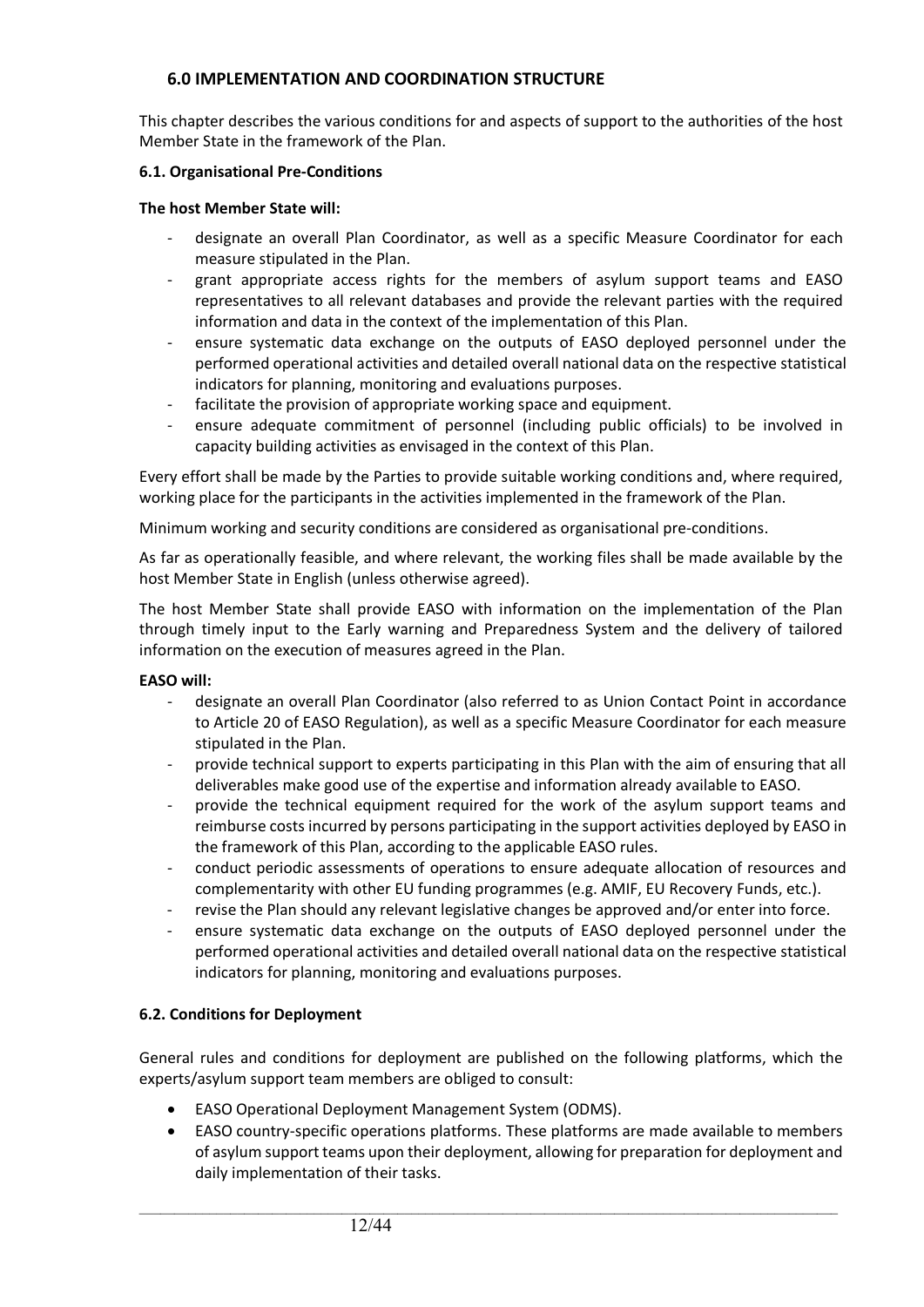• Other appropriate communication tools may be used as necessary.

The platforms contain relevant information, such as:

- $\circ$  special instructions for the members of asylum support teams, including databases that they are authorised to consult.
- o description of specific tasks, workflows and procedures, as relevant.
- $\circ$  location in the host Member State where the asylum support teams will be deployed.
- $\circ$  logistical arrangements including information on working conditions, practical information concerning location of deployment and related workflows, etc.
- $\circ$  equipment that members of asylum support teams may carry in the host Member State, transport and other logistics.
- o other specific instructions and provisions as necessary.

Relevant thematic pages of the EASO Information and Documentation System concerning the asylum and reception system of the host Member State, including information on relevant practices, legislation, case law and statistical background may be consulted.

The host Member State shall contribute to information concerning its asylum and reception systems, including information on relevant practices, legislation, case law and statistical background.

The host Member State and EASO will provide experts with information on the general state of play with regard to the procedures for international protection and reception in the host Member State and specific information about the state of play of the deliverables as necessary for the specific measures on a continuous basis. Specific asylum support team deployment details may be provided under each measure, where relevant.

# **6.3. Composition of asylum support teams**

# **Under the EASO Founding Regulation**:

The asylum support teams may consist of the following categories of resources, being members of the asylum support teams:

- a) Member States experts, i.e. experts made available through contributions to the Asylum Intervention Pool by EU Member States via national expert pools on the basis of defined profiles, in accordance with Article 15 of the EASO Founding Regulation;
- b) Associate Countries experts, i.e. experts considered to be Member States experts, made available through contributions to the Asylum Intervention Pool by associate countries referred to in Article 49 of the EASO Founding Regulation, with which the European Union has an arrangement in place on the modalities of its participation in EASO's work. Currently such arrangements have been concluded with the Kingdom of Norway, the Principality of Liechtenstein, the Swiss Confederation, and the Republic of Iceland;
- c) EASO staff members, i.e. statutory staff employed by the Agency (temporary and contract staff) subject to the Staff Regulations of Officials and the Conditions of Employment of Other Servants of the European Union<sup>[23](#page-12-0)</sup>;
- d) Seconded National Experts (SNEs), i.e. experts employed by a national, regional or local public administration of an EU Member State or an associate country or by a public inter-governmental organisation and seconded to the Agency<sup>[24](#page-12-1)</sup> for the provision of support to its operational activities;
- e) Experts on contract, i.e. individuals providing services in relation to the Plan upon conclusion of a public contract between the Agency and the legal entity with which these individuals have

<sup>&</sup>lt;sup>23</sup> As laid down by Council Regulation (EEC, Euratom, ECSC) No 259/68, OJ L 56, 4.3.1968, p.1

<span id="page-12-1"></span><span id="page-12-0"></span> $\_$  ,  $\_$  ,  $\_$  ,  $\_$  ,  $\_$  ,  $\_$  ,  $\_$  ,  $\_$  ,  $\_$  ,  $\_$  ,  $\_$  ,  $\_$  ,  $\_$  ,  $\_$  ,  $\_$  ,  $\_$  ,  $\_$  ,  $\_$  ,  $\_$  ,  $\_$  ,  $\_$  ,  $\_$  ,  $\_$  ,  $\_$  ,  $\_$  ,  $\_$  ,  $\_$  ,  $\_$  ,  $\_$  ,  $\_$  ,  $\_$  ,  $\_$  ,  $\_$  ,  $\_$  ,  $\_$  ,  $\_$  ,  $\_$  , <sup>24</sup> By virtue of Decision No 01 of the Management Board of EASO of 25 November 2010 laying down rules on the secondment of national experts (SNE) to the European Asylum Support Office (ref. number: EASO/MB/2010/03).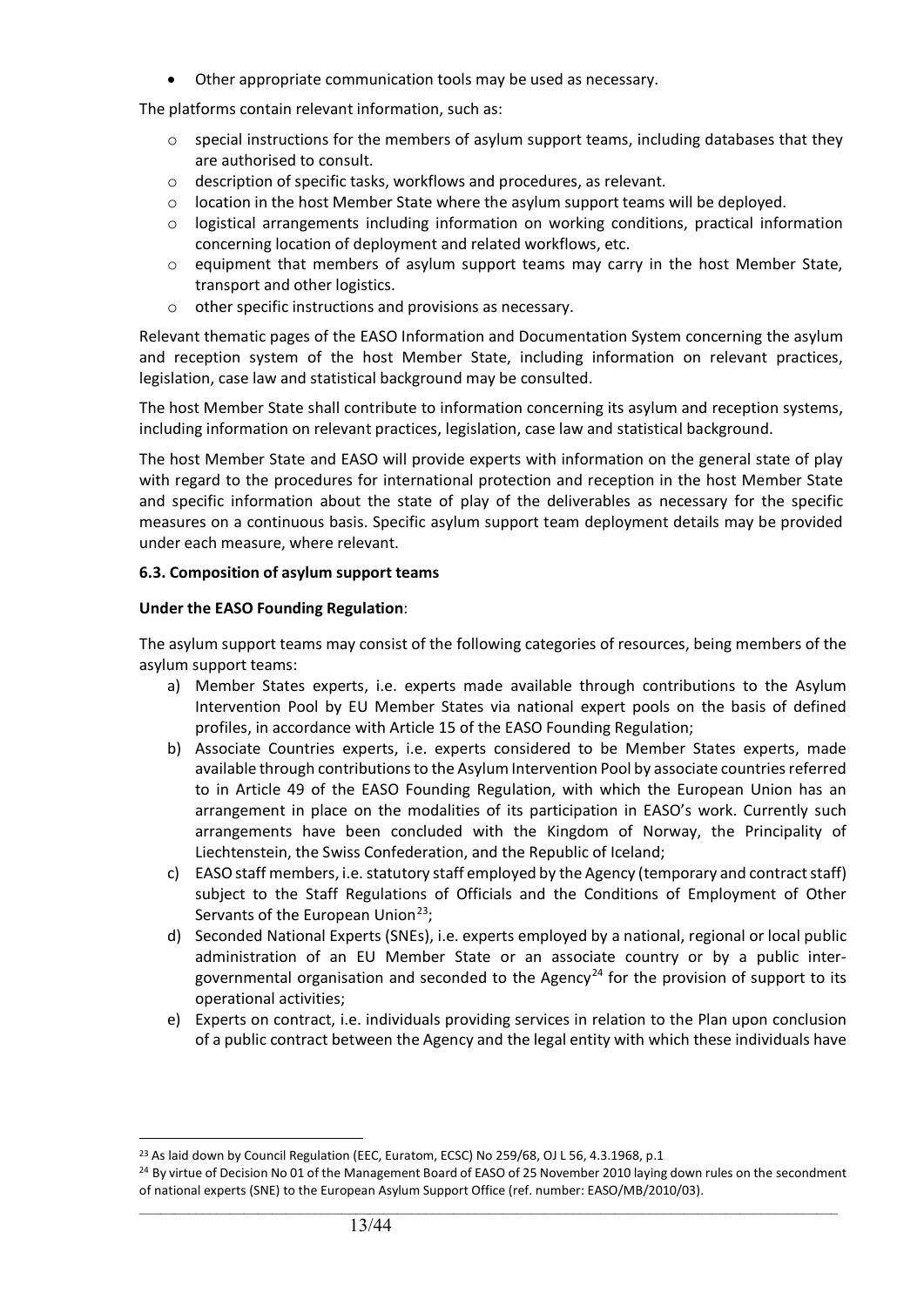an employment and/or contractual relationship, including temporary agency workers, or with remunerated external experts in line with Article 93 of EASO Financial Regulation<sup>[25](#page-13-0)</sup>.

The implementation of the Plan shall be based on the common understanding that the provision of resources, other than EASO (statutory) staff, to be deployed for the purposes described above can under no circumstances lead per se to the establishment of an employment relationship between EASO and the members of the asylum support teams, nor, in the case of embedded experts on contract, between these experts and the national authorities to which they may be assigned as per the embedded model described below. Throughout the duration of the deployment of the asylum support teams in the activities undertaken in the context of the present Plan, the employer of the asylum support team members is and remains their employer.

#### **Upon the entry into force of the EUAA Regulation**:

The asylum support teams may be composed of the following resources:

- i. The Agency's staff members, i.e. statutory staff employed by the Agency subject to the Staff Regulations of Officials and the Conditions of Employment of Other Servants of the European Union<sup>[26](#page-13-1)</sup>;
- ii. Member States experts, including Member State experts made available through the Asylum Reserve Pool;
- iii. Associate Countries experts, i.e. experts made available through contributions to the Asylum Intervention Pool by associate countries referred to in Article 34 of the draft EUAA Regulation, with which the European Union has an arrangement in place on the modalities of its participation in EASO's work;
- iv. Seconded National Experts (SNEs), i.e. experts employed by a national, regional or local public administration of an EU Member State or an associate country or by a public inter-governmental organisation and seconded to the Agency<sup>[27](#page-13-2)</sup> for the provision of support to its operational activities;
- v. Other experts not employed by the Agency: Experts on contract, i.e. individuals providing services in relation to the Plan upon conclusion of a public contract between the Agency and the legal entity with which these individuals have an employment and/or contractual relationship, including temporary agency workers, or with remunerated external experts in line with Article 93 of EASO Financial Regulation<sup>[28](#page-13-3)</sup>.

The implementation of the Plan shall be based on the common understanding that the provision of resources, other than EUAA (statutory) staff, to be deployed for the purposes described above can under no circumstances lead *per se* to the establishment of an employment relationship between EUAA and the members of the asylum support teams, nor, in the case of embedded experts on contract, between these experts and the national authorities to which they may be assigned as per the embedded model described below. Throughout the duration of the deployment of the asylum support teams in the activities undertaken in the context of the present Plan, the employer of the asylum support teams members is and remains their employer.

#### **6.4. Implementation modalities - the embedded model**

<span id="page-13-0"></span><sup>&</sup>lt;sup>25</sup> Article 93 of Management Board Decision No 54 of 14 August 2019 on the EASO Financial Regulation (as amended by Management Board Decision No 74 of 28 July 2021). The MB Decision nr 54 of 14 August 2019 remains in force despite EASO being replaced by the EUAA. Any references in the EASO Financial Regulation to 'EASO' or the 'EASO Regulation', should therefore be construed as references to the 'EUAA' or equivalent provisions in the 'EUAA Regulation', respectively. <sup>26</sup> As laid down by Council Regulation (EEC, Euratom, ECSC) No 259/68, OJ L 56, 4.3.1968, p.1.

<span id="page-13-2"></span><span id="page-13-1"></span><sup>&</sup>lt;sup>27</sup> Decision No 01 of the Management Board of EASO of 25 November 2010 laying down rules on the secondment of national experts (SNE) to the European Asylum Support Office (ref. number: EASO/MB/2010/03).

<span id="page-13-3"></span><sup>&</sup>lt;sup>28</sup> Article 93 of Management Board Decision No 54 of 14 August 2019 on the EASO Financial Regulation (as amended by Management Board Decision No 74 of 28 July 2021). The MB Decision nr 54 of 14 August 2019 remains in force despite EASO being replaced by the EUAA. Any references in the EASO Financial Regulation to 'EASO' or the 'EASO Regulation', should therefore be construed as references to the 'EUAA' or equivalent provisions in the 'EUAA Regulation', respectively.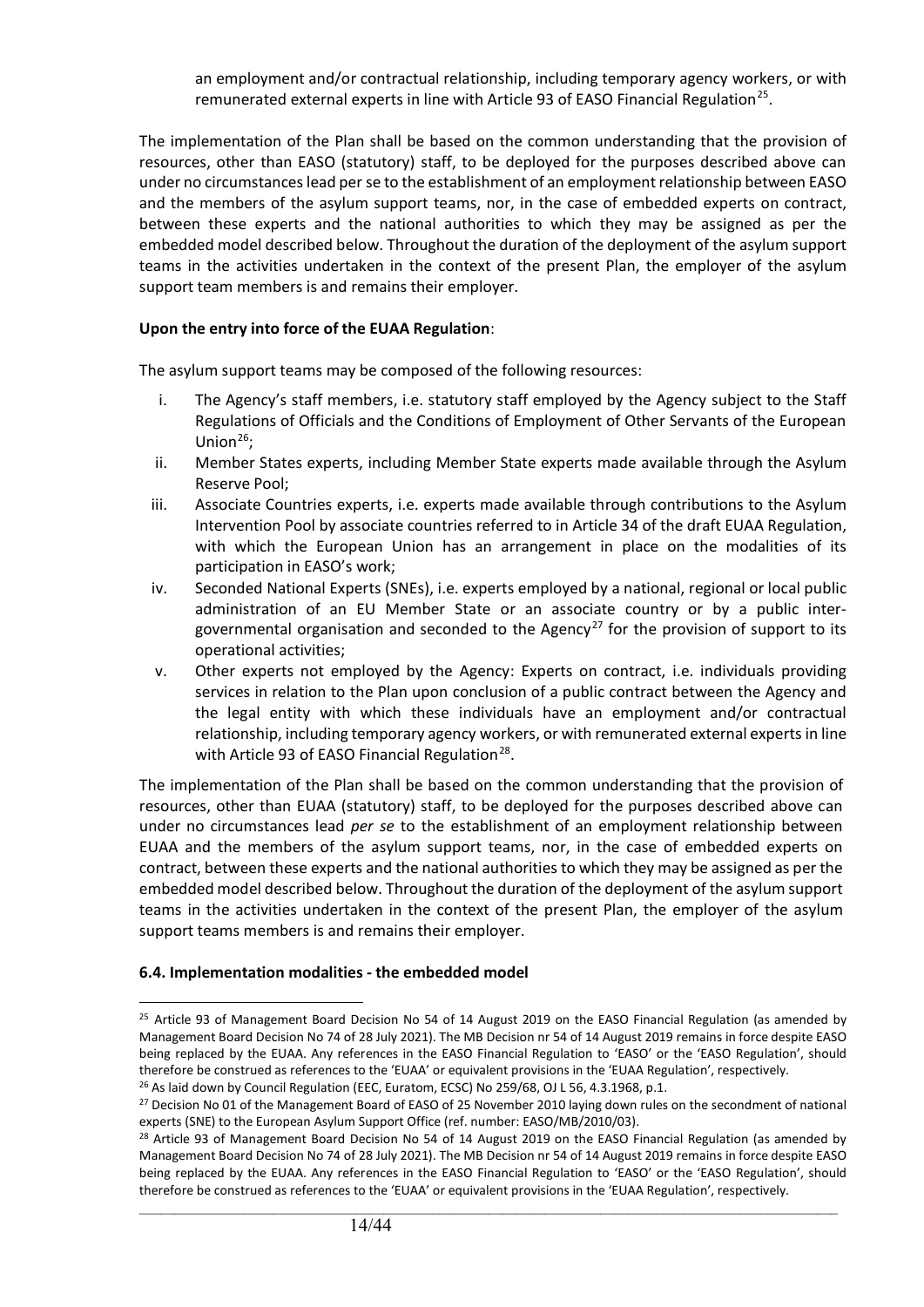In accordance with Chapter 3 of EASO Regulation[29](#page-14-0), the Support Office may coordinate the necessary technical and operational assistance to the requesting Member State or Member States and the deployment, for a limited time, of an asylum support team in the territory of that Member State or those Member States.

The notion of the 'embedded model' represents an integrated approach to the implementation of the Plan, applicable exclusively with regard to experts on contract, including remunerated external experts. In accordance with this model, experts on contract deployed as members of asylum support teams, are embedded within the structure of the respective national authorities to ensure utmost efficiency, quality and sustainability of the anticipated results. In practice, those experts on contract are seconded by EASO to national authorities of the host Member State and therefore perform their assignment(s) on the premises of the relevant national authorities (e.g. the National Asylum Service). In such cases, a coordination mechanism shall be agreed by the Parties to oversee both the overall implementation of the Plan at national level and its implementation at local level (i.e. in the respective location of the host Member State) or for the respective measure foreseen in the Plan, including with regard to the allocation and the administration of resources. For this purpose, detailed administrative and reporting workflows and procedures related to the provision and management of 'embedded' resources and reflecting respective roles and responsibilities shall be established and agreed upon in writing between EASO and the host Member State. In setting up the aforementioned coordination mechanism, the following rules must be complied with as a minimum:

(a) EASO shall duly advise the employers of the experts on contract or the remunerated external experts themselves of their envisaged secondment to the national authorities of the host Member State before such secondment takes place;

(b) The national authority shall clearly acknowledge that they endorse the obligations and responsibilities pertaining to them as hosting authority vis-à-vis the experts on contract seconded to them;

(c) The national authority is responsible for ensuring proper working conditions for the expert on contract, and is responsible for the health, safety and security during work. EASO may not be held liable for any breach in the Health and Safety rules that might occur in the premises of the national authorities and/or under the supervision of the national authorities.

# **7.0 SECURITY AND SAFETY**

The principles of EASO's Security Governance Framework $30$  are based on the security principles contained in the Commission's security rules. That Commission Decision 443/2013 on the security in the Commission defines that security shall be based on the principles of legality, transparency, proportionality and accountability.

The safety and security of persons participating in EASO activities under the Plan falls under the overall legal framework of the host Member State and shall be provided by the respective authorities legally responsible and accountable for the public order and security and safety on the territory of that Member State.

EASO will endeavour to support the identification of required security and safety measures and the implementation of those that are under its remit, both legally and functionally, in close cooperation with the MS security responsible (see relevant definition in Section 7.1 below).

To that end:

• Standard security and safety requirements, identified herewith, shall apply as a general rule.

<span id="page-14-0"></span> $29$  Any reference to Chapter 3 of the EASO Regulation shall be construed as reference to Chapter 6 of the draft EUAA Regulation.

<span id="page-14-1"></span><sup>&</sup>lt;sup>30</sup> Decision of the Executive Director No 61 of 12 April 2021 on the Security Governance Framework.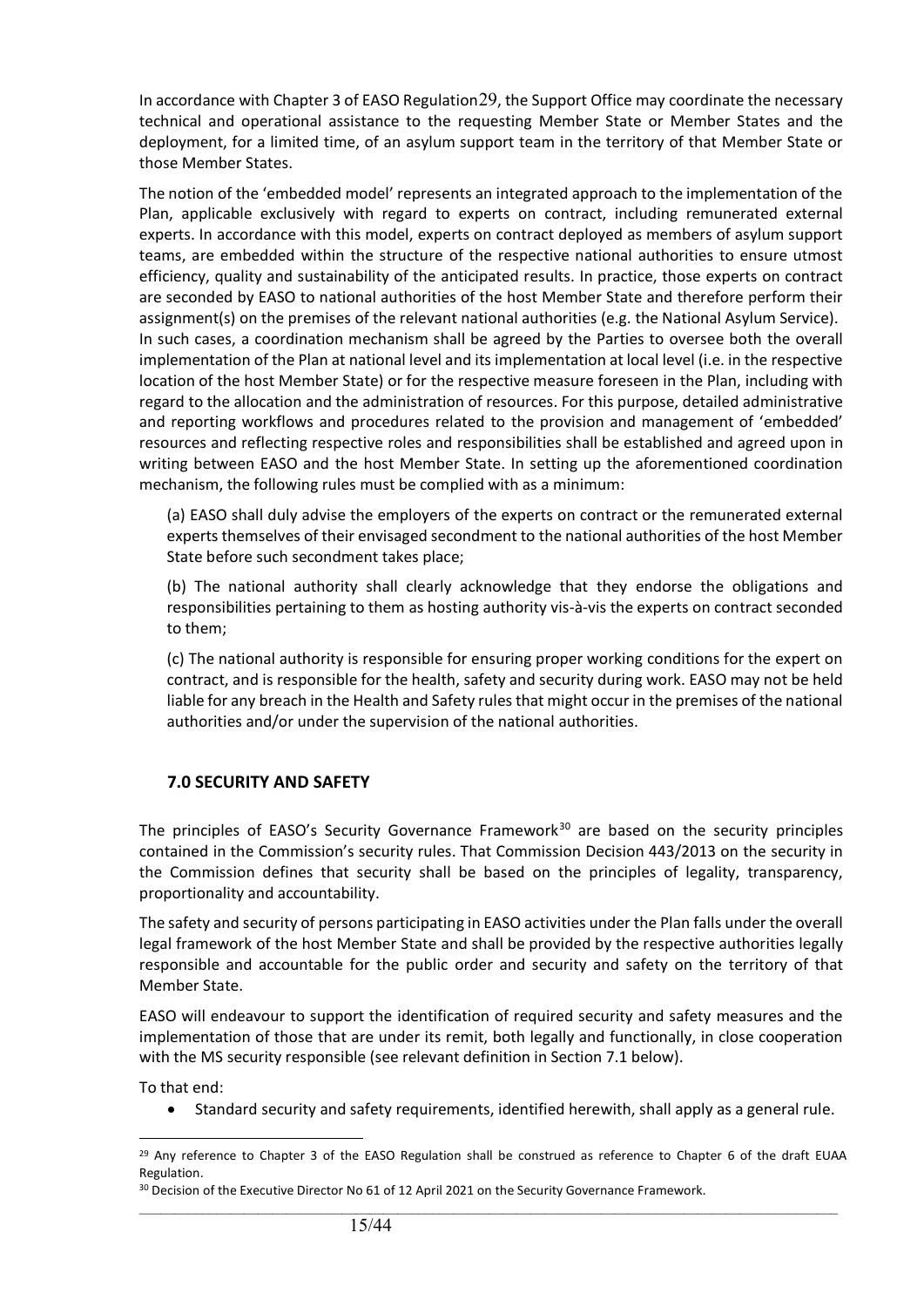- Specific security and safety requirements for the Plan, to be identified jointly by EASO and the host Member State security responsible, shall be established in an annex to this plan.
- The safety and security measures shall be identified jointly on a basis of field assessment visits.

# **7.1. Standard security requirements**

The standard security and safety requirements are rather pertaining to elements to be present in the implementation of the Plan, not to minimum security standards:

- Both the host Member State on one side and EASO on the other shall appoint a single point of contact responsible for security matters under the Plan, both at central and local level (hereafter 'security responsible').
- The host Member State shall ensure that the working conditions for the performance of the activities under the Plan are compliant with the national occupational health and safety norms and regulations.
- A pre-deployment briefing programme, drafted in close cooperation with the respective national authorities, focusing both on general security rules and awareness, as well as on specific security aspects for each deployment will be provided. With regards to the decentralised nature of deployments, the use of e-learning and other distance-based training techniques should be considered.
- Emergency (evacuation) plan. Certain operational activities, such as operations in field locations, require that staff shall have clear guidance and training on how to evacuate quickly in case of emergencies. In a more general context, there could be a need to evacuate from the operational area as well. Emergency plans shall be drafted and maintained up-to-date by the competent authority/person(s), whereas they shall be made available to the concerned parties and exercised regularly. A security responsible shall maintain updated information on the availability of evacuation plans and routes.
- Communication tools. As considered relevant by the EASO Security sector, EASO operational staff shall have access to independent radio communication equipment. If possible, the equipment shall be interoperable with the local law enforcement in charge of the security of the operation.
- Security of information. Sensitive non-classified and classified information shall be protected adequately, in accordance with the applicable legal framework $31$ . EASO's security responsible shall be involved in supporting the proper classification of relevant information.
- Security of IT and communication equipment. EASO IT equipment is adequately prepared to protect the information level it has been foreseen to process.
- Personal security behaviour shall be included in the pre-deployment training, led by operational teams and performed for the experts during the first days of arrival to the operational area. This may refer to the EASO Code of Conduct as well.
- Reporting security incidents from the operational area to the EASO HQ is essential to ensure an overview of the overall security management is maintained.

# **7.2. Specific security and safety requirements**

Specific security and safety requirements for the implementation of the Plan shall be defined on the basis of a pre-deployment security assessment visit with the aim of identification of specific potential

<span id="page-15-0"></span><sup>&</sup>lt;sup>31</sup> Including, *inter alia*, the security principles contained in Commission Decision (EU, Euratom) 2015/444.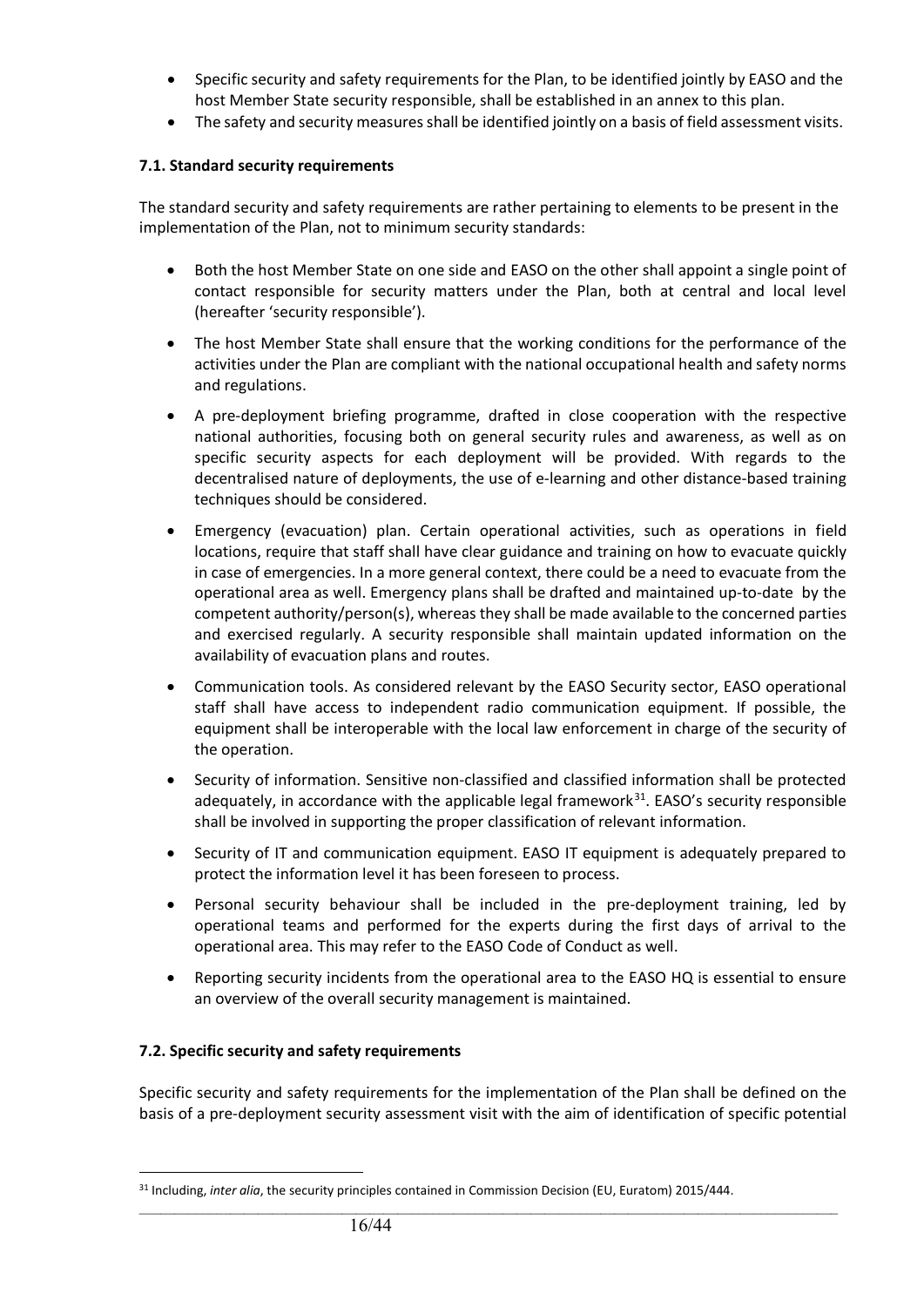risks, identification of mitigation measures and communication of those measures to the Member State and involved stakeholders, prior to the deployment of asylum support teams.

# **7.3. Suspension of operational activities on security and safety grounds**

EASO reserves the right to suspend operational activities on the basis of current risk assessment(s), while keeping informed the host Member State on the findings and identified mitigating measures required for resumption**.**

The host Member State may also suspend temporarily, in whole or in part, the implementation of operational activities in case of serious imminent safety and security incidents, developments, or as mitigating or preventive measures or direct threats to personnel, activities or physical presence. The EASO Plan Coordinator and the EASO security responsible shall be informed without delay.

The Parties will agree on conditions for resumption as soon as possible.

# **7.4. Security incident reporting**

Any participant<sup>[32](#page-16-0)</sup> in EASO's operational activities who becomes aware of  $a(n)$  (impending) incident related to the security and safety of persons, assets or premises is obliged to report the matter to the Executive Director of EASO and to the Host Member State Coordinator for the Plan via the appropriate channel: security incidents operations@easo.europa.eu. Such an incident is to be reported using the **Security Incident Report Form (Annex III)**.

# **8.0. COMMUNICATION**

The Executive Director will designate the Union Contact Point referred under Article 20 of the EASO Regulation, who acts as an interface between EASO, the host Member State, and the members of the asylum support teams. The Union Contact Point provides assistance, on behalf of EASO, on all issues relating to the conditions of deployment of the asylum support teams, monitors the correct implementation of the Plan, and reports to EASO on all aspects of the asylum support teams' deployment. Upon entry into force of the EUAA Regulation, the Union Contact Point will assume the functions of Coordinating Officer.

The host Member State and the Union Contact Point will manage the exchange of information concerning the tasks under the Plan.

During the implementation of this Plan, members of asylum support teams shall be briefed regularly on the current situational and operational developments to address challenges and identify improvements.

Particular attention shall be paid to the need to continuously develop, improve and make available EASO support tools. Should such need be identified or changed during the Plan implementation, it shall be communicated to EASO for further consideration.

EASO will maintain close cooperation and communication with the relevant stakeholders. EASO will also provide information to its partners (i.e. the European Commission, concerned EU Agencies, and international organisations) about the operational activities, as appropriate and in line with EASO transparency and communication policies. The timing and content of communication with the media shall be agreed upon between EASO and the host Member State.

Where relevant, the two Parties will facilitate media coverage to ensure a wider dissemination and visibility of results.

<span id="page-16-0"></span> $\_$  ,  $\_$  ,  $\_$  ,  $\_$  ,  $\_$  ,  $\_$  ,  $\_$  ,  $\_$  ,  $\_$  ,  $\_$  ,  $\_$  ,  $\_$  ,  $\_$  ,  $\_$  ,  $\_$  ,  $\_$  ,  $\_$  ,  $\_$  ,  $\_$  ,  $\_$  ,  $\_$  ,  $\_$  ,  $\_$  ,  $\_$  ,  $\_$  ,  $\_$  ,  $\_$  ,  $\_$  ,  $\_$  ,  $\_$  ,  $\_$  ,  $\_$  ,  $\_$  ,  $\_$  ,  $\_$  ,  $\_$  ,  $\_$  , 32 The 'participants of EASO operational activities' are to be construed as persons deployed to Asylum Support Teams ('AST') referred to in Section 6.3. of the Plan.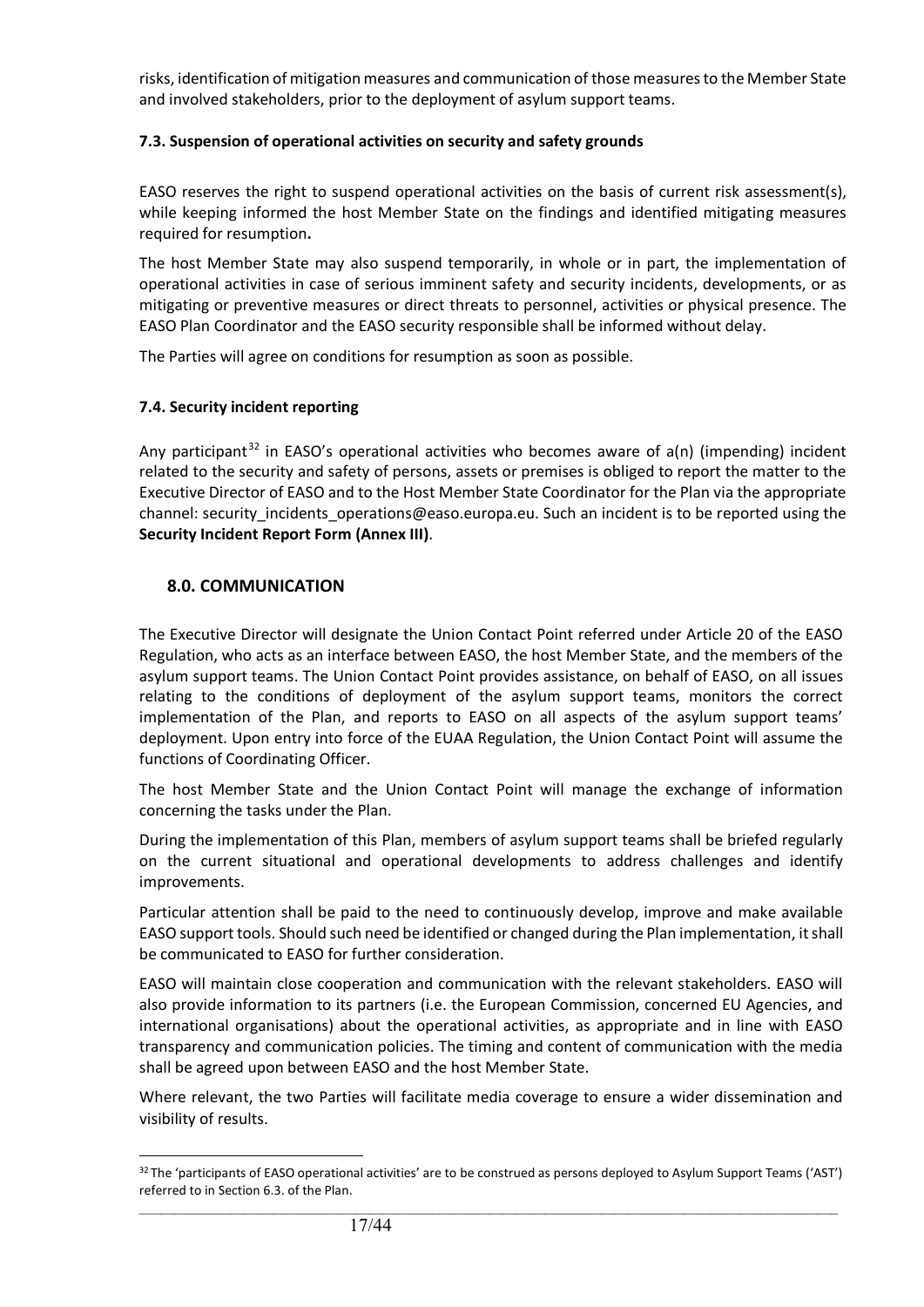As a publicly funded EU body, the Agency is accountable for and committed to transparency for the public resources it makes use of.

In this regard, the Agency may brand its operational activities to ensure appropriate visibility. This includes the application of fixed branding and use of visibility items, such as on, but not limited to, containers and premises, as well as in offices where the Agency provides operational and technical assistance. It also includes the branding of mobile assets which it may deploy, including vehicles.

Such branding may also include visibility clothing and materials worn by personnel deployed by the Agency in order to identify their association to, or funding by, the Agency.

In specific cases, the Agency and the respective national authority/ies may agree on co-branding of visibility clothing and/or materials, in line with the visual identity rules and guidelines of both/all parties.

# **9.0. COOPERATION WITH OTHER STAKEHOLDERS**

# **9.1. Cooperation with the European Commission and EURTF**

All activities under this Plan will be closely coordinated with the host Member State and in close cooperation with the European Commission as well as with the other EU Agencies party to the EURTF. EASO will participate in EURTF coordination meetings throughout the duration of the Plan.

# **9.2. Cooperation with UNHCR**

In accordance with Article 50 of the EASO Regulation<sup>33</sup>, EASO aims at a coherent and complementary continuation of the fruitful cooperation with UNHCR. The Union Contact Point will liaise with the UNHCR office in the host Member State for a continuous cooperation and coordination of practical activities agreed with the host Member State under the current Plan.

#### **9.3. Cooperation with IOM**

In accordance with Article 52 of the EASO Regulation, in July 2019 EASO signed a working arrangement with IOM to establish a cooperation framework covering the relevant areas of common work and interest setting objectives and principles of such cooperation. Therefore, the Union Contact Point will liaise with the IOM office in the host Member State for a continuous cooperation and coordination of practical activities agreed with the host Member State under the current Plan and in accordance with the working arrangement.

<span id="page-17-0"></span> $\_$  ,  $\_$  ,  $\_$  ,  $\_$  ,  $\_$  ,  $\_$  ,  $\_$  ,  $\_$  ,  $\_$  ,  $\_$  ,  $\_$  ,  $\_$  ,  $\_$  ,  $\_$  ,  $\_$  ,  $\_$  ,  $\_$  ,  $\_$  ,  $\_$  ,  $\_$  ,  $\_$  ,  $\_$  ,  $\_$  ,  $\_$  ,  $\_$  ,  $\_$  ,  $\_$  ,  $\_$  ,  $\_$  ,  $\_$  ,  $\_$  ,  $\_$  ,  $\_$  ,  $\_$  ,  $\_$  ,  $\_$  ,  $\_$  , <sup>33</sup> Reference to Article 52 of the EASO Regulation shall be construed as reference to Article 38 of the draft EUAA Regulation.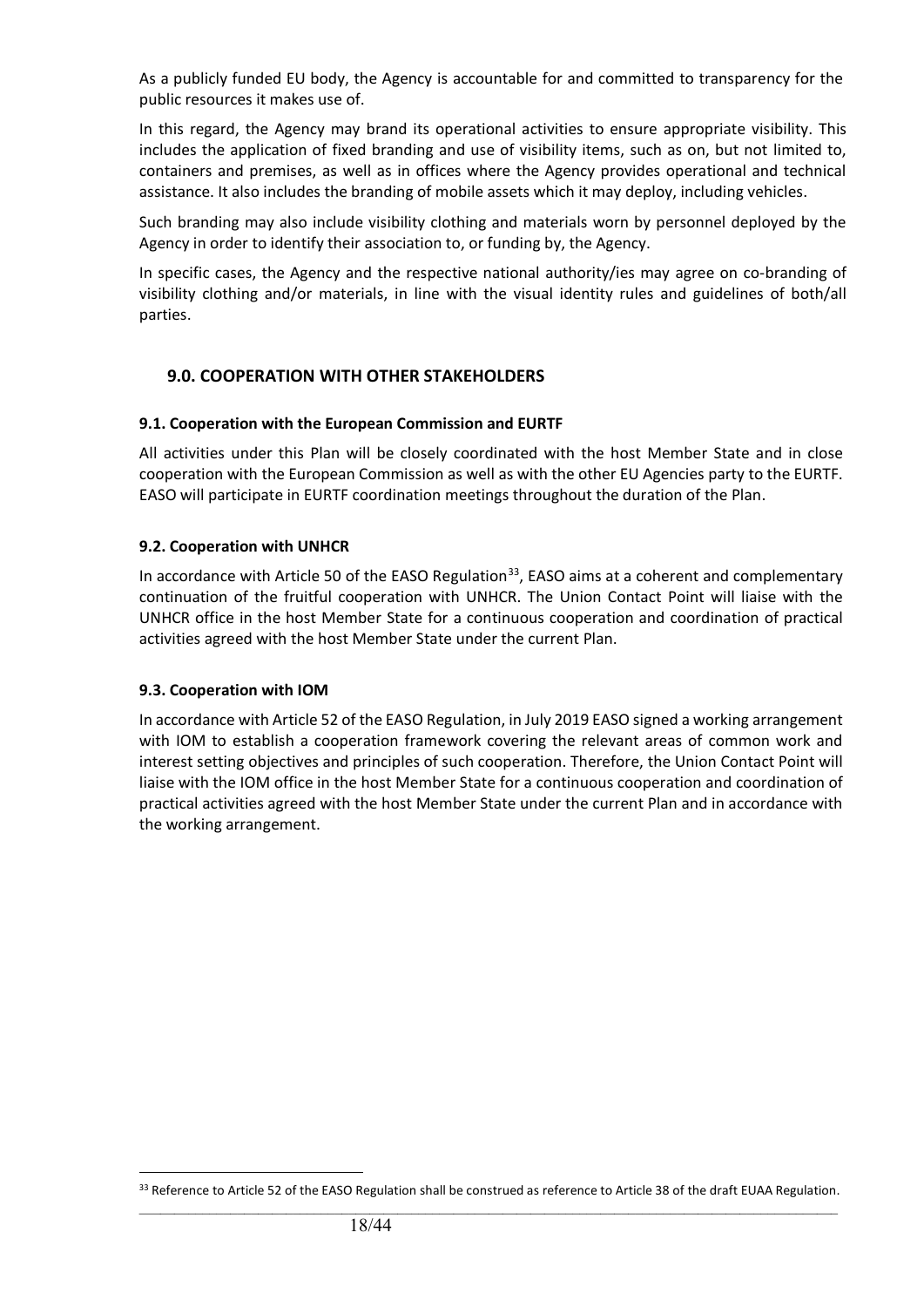# **ANNEX I – Operational Measures**

# **Measure IT1: Access to asylum procedures: support to the timely and harmonised lodging of international protection applications**

**Expected Outcome 1:** Enhanced capacity of the Italian authorities to ensure timely and harmonised access to the asylum procedure in compliance with the Common European Asylum System (CEAS)

| Responsible<br>Authority(ies)/Main<br><b>National Partner(s)</b><br><b>Operational</b><br><b>Preconditions</b> | Department for Public Security (DPS)<br>$\circ$<br>Stakeholders involved:<br><b>Immigration Offices</b><br>$\circ$<br>Department for Civil Liberties and Immigration (DCLI)<br>$\circ$<br>Prefectures<br>$\circ$<br>Managing entities of reception centres<br>$\circ$<br>DPS shares and allows access to relevant information and IT<br>O<br>systems for data collection related to the expected outcome.<br>DPS officials and Immigration Police are available to attend capacity<br>O<br>building activities.<br>Stakeholders share information and guidance on the new IT system<br>$\circ$<br>(Sistema Unico Asilo - SUA) needed for the development and<br>implementation of related capacity building activities.                                                                                                                                                                                                                                                                                                                                                                                                                                                                                                                                                                         |
|----------------------------------------------------------------------------------------------------------------|-------------------------------------------------------------------------------------------------------------------------------------------------------------------------------------------------------------------------------------------------------------------------------------------------------------------------------------------------------------------------------------------------------------------------------------------------------------------------------------------------------------------------------------------------------------------------------------------------------------------------------------------------------------------------------------------------------------------------------------------------------------------------------------------------------------------------------------------------------------------------------------------------------------------------------------------------------------------------------------------------------------------------------------------------------------------------------------------------------------------------------------------------------------------------------------------------------------------------------------------------------------------------------------------------|
| <b>Outputs</b>                                                                                                 | 1.1 Enhanced capacity of the DPS to ensure timely access to the<br>international protection procedure.<br>1.2 Improved capacity of the DPS for timely implementation of Dublin<br>transfers.<br>1.3 Improved centralised quality coordination and knowledge about the<br>CEAS among DPS officials.                                                                                                                                                                                                                                                                                                                                                                                                                                                                                                                                                                                                                                                                                                                                                                                                                                                                                                                                                                                              |
| <b>Actions</b>                                                                                                 | In the period 2022-2024 EASO will support the DPS in ensuring timely<br>and harmonised lodging of applications for international protection as<br>well as efficient implementation of Dublin transfers through a three-<br>folded intervention:<br>1.1 Enhanced capacity of the DPS to ensure timely access to the<br>international protection procedure<br>EASO will aim at enhancing the capacity of DPS and Immigration Offices<br>to ensure timely lodging of international protection applications,<br>including in a remote setting, through the deployment of EASO asylum<br>support teams (ASTs) on a need basis. Actions will thus include:<br>Lodging of applications in border areas, entry points and other<br>$\circ$<br>locations under particular pressure to ensure timely access to<br>procedure, including early identification of potential Dublin cases.<br>EASO will provide support with: i) comprehensive information<br>provision, ii) pre-identification of vulnerability indicators, as per<br>EASO tool for the Identification of Persons with Special Needs<br>(IPSN), and iii) referral to national authorities to apply due<br>procedural safeguards and adequate reception conditions.<br>Logistic and coordination support to manage emergency situations.<br>O |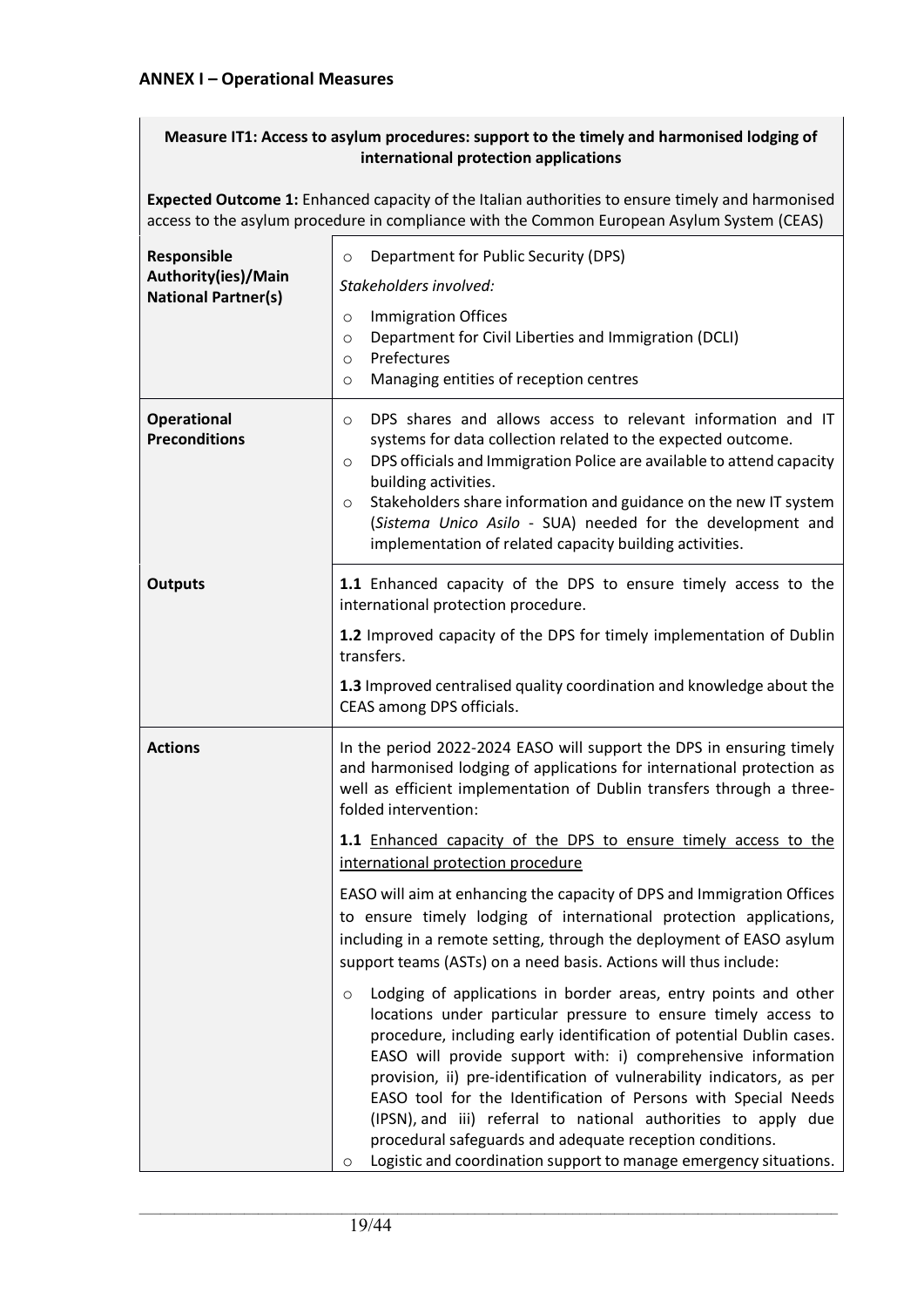| Finalisation of relevant operational tools, such as remote<br>$\circ$<br>registration workflows and an information workflow<br>with<br>Prefectures, in close collaboration with national authorities.                                                                                                                                                                                                                                                                                                                                                                                                                                   |
|-----------------------------------------------------------------------------------------------------------------------------------------------------------------------------------------------------------------------------------------------------------------------------------------------------------------------------------------------------------------------------------------------------------------------------------------------------------------------------------------------------------------------------------------------------------------------------------------------------------------------------------------|
| 1.2 Improved capacity of the DPS for timely implementation of Dublin<br>transfers                                                                                                                                                                                                                                                                                                                                                                                                                                                                                                                                                       |
|                                                                                                                                                                                                                                                                                                                                                                                                                                                                                                                                                                                                                                         |
| EASO will continue supporting capacity building activities for the DPS<br>and Immigration Offices on the implementation and finalisation of<br>Dublin transfers. Actions will include:                                                                                                                                                                                                                                                                                                                                                                                                                                                  |
| Implementation of the Helpdesk (Dublin transfers) service based at<br>$\circ$<br>DPS Dublin Office, which remotely supports transfers activities of<br>Dublin outgoing cases.<br>Development and/or update of operational tools, workflows and<br>$\circ$<br>FAQs on Dublin transfers.<br>Capacity building activities related to the implementation of Dublin<br>$\circ$<br>transfers (within the second day of the National Training Sessions).                                                                                                                                                                                       |
| 1.3 Improved centralised quality coordination and knowledge about the<br><b>CEAS among DPS officials</b>                                                                                                                                                                                                                                                                                                                                                                                                                                                                                                                                |
| EASO will continue supporting DPS efforts for enhancing harmonisation<br>and quality of registrations, by identifying and addressing needs for<br>capacity building activities/thematic workshops as well as facilitating<br>coordination between involved actors.                                                                                                                                                                                                                                                                                                                                                                      |
| Additionally, upon the finalisation of the Sistema Unico Asilo (SUA),<br>EASO will provide support in the roll out of the system through<br>additional capacity building efforts aimed at facilitating the induction of<br>Immigration Offices' personnel to the new IT system.                                                                                                                                                                                                                                                                                                                                                         |
| Actions will include:                                                                                                                                                                                                                                                                                                                                                                                                                                                                                                                                                                                                                   |
| Implementation of the Helpdesk (national procedure) service based<br>$\circ$<br>at DPS, which remotely supports the quality and harmonisation of<br>asylum procedures.<br>Development/update and/or dissemination of tools for the<br>O<br>harmonised lodging of applications for international protection -<br>including the finalisation and dissemination at local level of quality<br>tools developed in 2021.                                                                                                                                                                                                                      |
| Ad hoc missions to carry out assessments of local needs and<br>O<br>challenges in order to develop tools and to implement tailored<br>capacity building activities/thematic workshops.                                                                                                                                                                                                                                                                                                                                                                                                                                                  |
| Support to the roll out of DPS national training sessions on EASO<br>$\circ$<br>modules (Registration of Applications for International Protection -<br>RAIP and/or Identification and Registration of Potential Dublin<br>Cases - IPDC and other relevant topics) delivered by DPS trainers,<br>including specific focus on information provision activities and pre-<br>identification of vulnerabilities as per EASO IPSN tool. The activities<br>will be carried out with the support of EASO Training and<br>Professional Development Centre (C2).<br>Development of training materials on CEAS for the trainers of the<br>$\circ$ |
| Police School.                                                                                                                                                                                                                                                                                                                                                                                                                                                                                                                                                                                                                          |
| Cooperation with national authorities for the incorporation of the<br>$\circ$<br>Vulnerability Annex into the new IT system (SUA) to enhance the                                                                                                                                                                                                                                                                                                                                                                                                                                                                                        |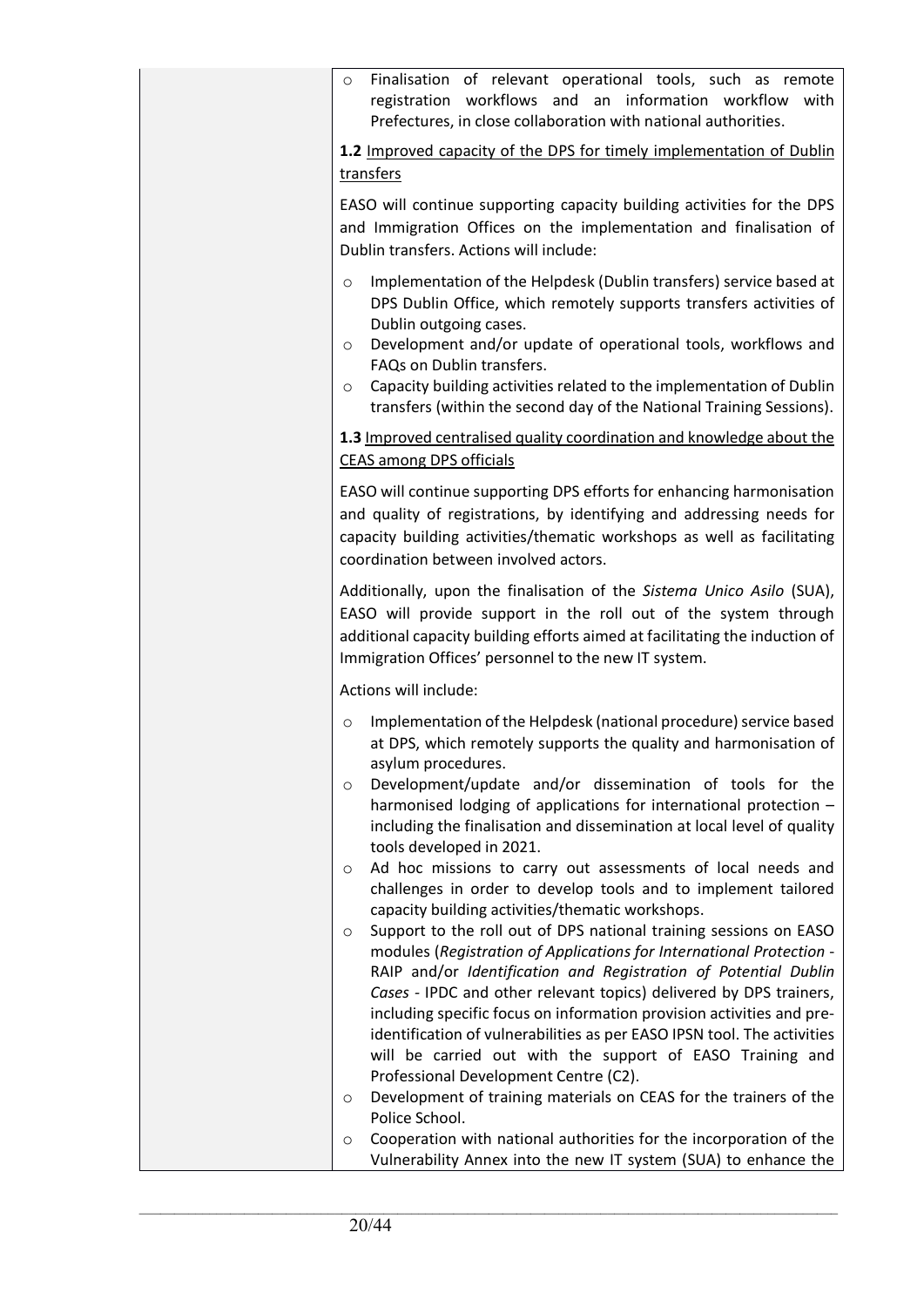|                      | national authorities' ability to timely pre-identify vulnerability<br>indicators upon lodging, as per EASO IPSN tool.<br>Support to training activities for Immigration Offices' personnel on<br>$\circ$<br>SUA, upon its finalisation, and through the deployment of dedicated<br>resources (2023).<br>High level meetings with central authorities and stakeholders will be<br>held on the state of play of the implementation of the Operating Plan.<br>Also, operational meetings will be held at local level to ensure effective<br>coordination on the implementation of activities.                                                                                                                                                                                                                                                                                                                                                                                                                                                                                                                                                                                                                                                                                                                                                                               |
|----------------------|--------------------------------------------------------------------------------------------------------------------------------------------------------------------------------------------------------------------------------------------------------------------------------------------------------------------------------------------------------------------------------------------------------------------------------------------------------------------------------------------------------------------------------------------------------------------------------------------------------------------------------------------------------------------------------------------------------------------------------------------------------------------------------------------------------------------------------------------------------------------------------------------------------------------------------------------------------------------------------------------------------------------------------------------------------------------------------------------------------------------------------------------------------------------------------------------------------------------------------------------------------------------------------------------------------------------------------------------------------------------------|
| Inputs <sup>34</sup> | Resources and capacity building activities planned for 2022<br>1.1 Enhanced capacity of the DPS to ensure timely access to the<br>international protection procedure<br>Up to 13 Asylum Registration Experts assigned to DPS and/or local<br>$\circ$<br><b>Immigration Offices</b><br>Up to 15 FTE Cultural Mediators to support ASTs<br>$\circ$<br>1.2 Improved capacity of the DPS for timely implementation of Dublin<br>transfers<br>Up to 2 Dublin Regulation Experts<br>O<br>1.3 Improved centralised quality coordination and knowledge about the<br><b>CEAS among DPS officials</b><br>1 Asylum and/or Reception Operations Expert at DPS<br>$\circ$<br>o Up to 4 Asylum Quality Assurance Experts at DPS<br>○ Up to 2 Legal Experts - Asylum and/or Reception at DPS<br>Up to 10 national training sessions in EASO modules delivered by<br>$\circ$<br><b>EASO and DPS trainers</b><br>Support to the whole measure<br>$\circ$ Up to 2 Asylum and/or Reception Operations Experts<br>o 1 Asylum Quality Assurance Expert<br>Participation of relevant Italian authorities' officials to EASO Networks<br>and meetings, when relevant.<br>Provision of equipment, material and operational support, including<br>inter alia works, services, communication/promotional materials, costs<br>for trainings/meetings/workshops, infrastructure costs, IT equipment, |
|                      | office supplies and others where required for the joint EASO and<br>national authorities' activities.<br>To enhance the quality of EASO's intervention, capacity building<br>activities will be organised for EASO operational resources involved in<br>this measure, also with the support of the EASO's Training and<br>Professional Development Centre and/or Asylum Knowledge Centre.                                                                                                                                                                                                                                                                                                                                                                                                                                                                                                                                                                                                                                                                                                                                                                                                                                                                                                                                                                                |

<span id="page-20-0"></span><sup>34</sup> The agreed inputs are the resources to be deployed during the first year of the Plan implementation. These will be subject to at least annual revision or more regular revision and may be revised as necessary for the forthcoming implementation period.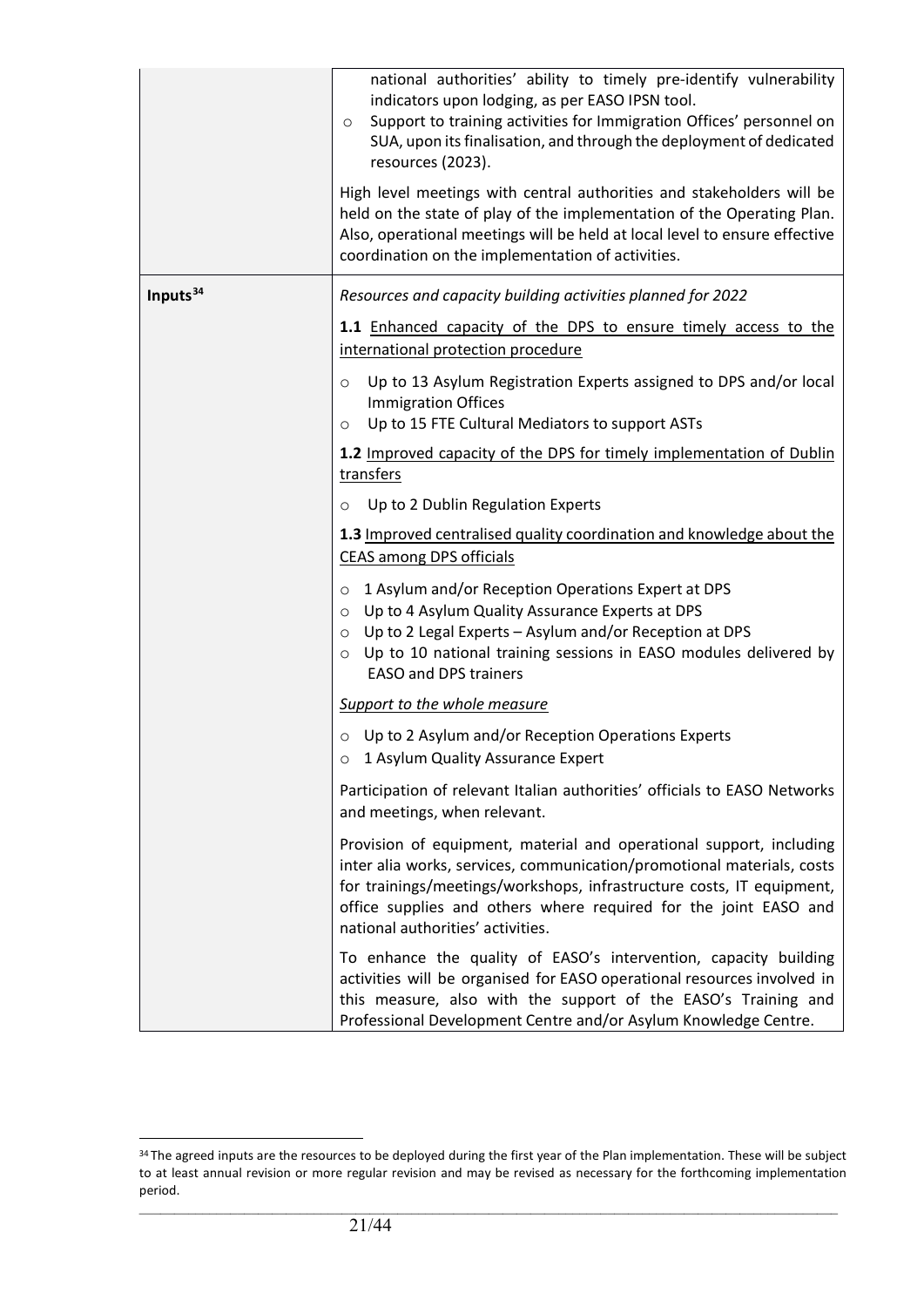# **Measure IT2: Support the quality and standardisation of the Dublin and asylum determination procedure**

**Expected Outcome 2:** Enhanced quality and standardisation of Dublin and asylum determination procedure in Italy

| Responsible<br>Authority(ies)/Main<br><b>National Partner(s)</b> | Central Directorate for immigration and asylum services - Dublin<br>$\circ$<br>Unit (DCLI Dublin Unit)<br>National Asylum Commission (NAC)<br>$\circ$                                                                                                                                                                                                                                                                                                                                             |
|------------------------------------------------------------------|---------------------------------------------------------------------------------------------------------------------------------------------------------------------------------------------------------------------------------------------------------------------------------------------------------------------------------------------------------------------------------------------------------------------------------------------------------------------------------------------------|
|                                                                  | Stakeholders involved:<br>Dublin Office at the Department for Public Security (Dublin Office<br>$\circ$<br>DPS)<br><b>Immigration Offices</b><br>$\circ$<br><b>Territorial Commissions (TCs)</b><br>$\circ$                                                                                                                                                                                                                                                                                       |
| <b>Operational</b><br><b>Preconditions</b>                       | Relevant Italian authorities commit to the establishment of an Inter-<br>$\circ$<br>ministerial COI Unit.                                                                                                                                                                                                                                                                                                                                                                                         |
| <b>Outputs</b>                                                   | 2.1 DCLI Dublin Unit                                                                                                                                                                                                                                                                                                                                                                                                                                                                              |
|                                                                  | 2.1.1 Increased capacity of the DCLI Dublin Unit to manage and process<br>outgoing requests.                                                                                                                                                                                                                                                                                                                                                                                                      |
|                                                                  | 2.1.2 Increased capacity of the DCLI Dublin Unit to monitor litigation<br>cases and process transfers in coordination with Dublin Office DPS.                                                                                                                                                                                                                                                                                                                                                     |
|                                                                  | 2.2 National Asylum Commission                                                                                                                                                                                                                                                                                                                                                                                                                                                                    |
|                                                                  | 2.2.1 Improved capacity of the NAC to manage revocation and<br>cessation, as well as litigation cases.                                                                                                                                                                                                                                                                                                                                                                                            |
|                                                                  | 2.2.2 Improved harmonisation of asylum procedures at first instance,<br>including improved COI processes and products.                                                                                                                                                                                                                                                                                                                                                                            |
|                                                                  | 2.2.3 Enhanced capacity of NAC Quality Unit to improve harmonisation<br>of the asylum procedure at first instance at central and local level.                                                                                                                                                                                                                                                                                                                                                     |
|                                                                  | 2.2.4 Improved capacity of the NAC to manage financial and<br>procurement workflows.                                                                                                                                                                                                                                                                                                                                                                                                              |
|                                                                  | 2.2.5 Improved capacities of selected TCs in identifying, monitoring and<br>reporting on the phenomena of trafficking in human beings (THB) and<br>of exploitation of international protection applicants while enhancing<br>the protection-oriented focus.                                                                                                                                                                                                                                       |
| <b>Actions</b>                                                   | In 2022-2024 EASO will focus on the quality and standardisation of the<br>Dublin and asylum determination procedures, supporting both the DCLI<br>Dublin Unit and the National Asylum Commission (NAC).                                                                                                                                                                                                                                                                                           |
|                                                                  | 2.1 DCLI Dublin Unit                                                                                                                                                                                                                                                                                                                                                                                                                                                                              |
|                                                                  | EASO support to the DCLI Dublin Unit aims to strengthen the Italian<br>asylum system by enhancing the capacity of the DCLI Dublin Unit to<br>handle Dublin outgoing cases and appeals with high quality and<br>efficiency. This support will ensure complementarity with the<br>intervention in support to the management of incoming cases, a project<br>funded under the National Programme of the Asylum, Migration and<br>Integration Fund (AMIF). Further assessment of the DCLI Dublin Unit |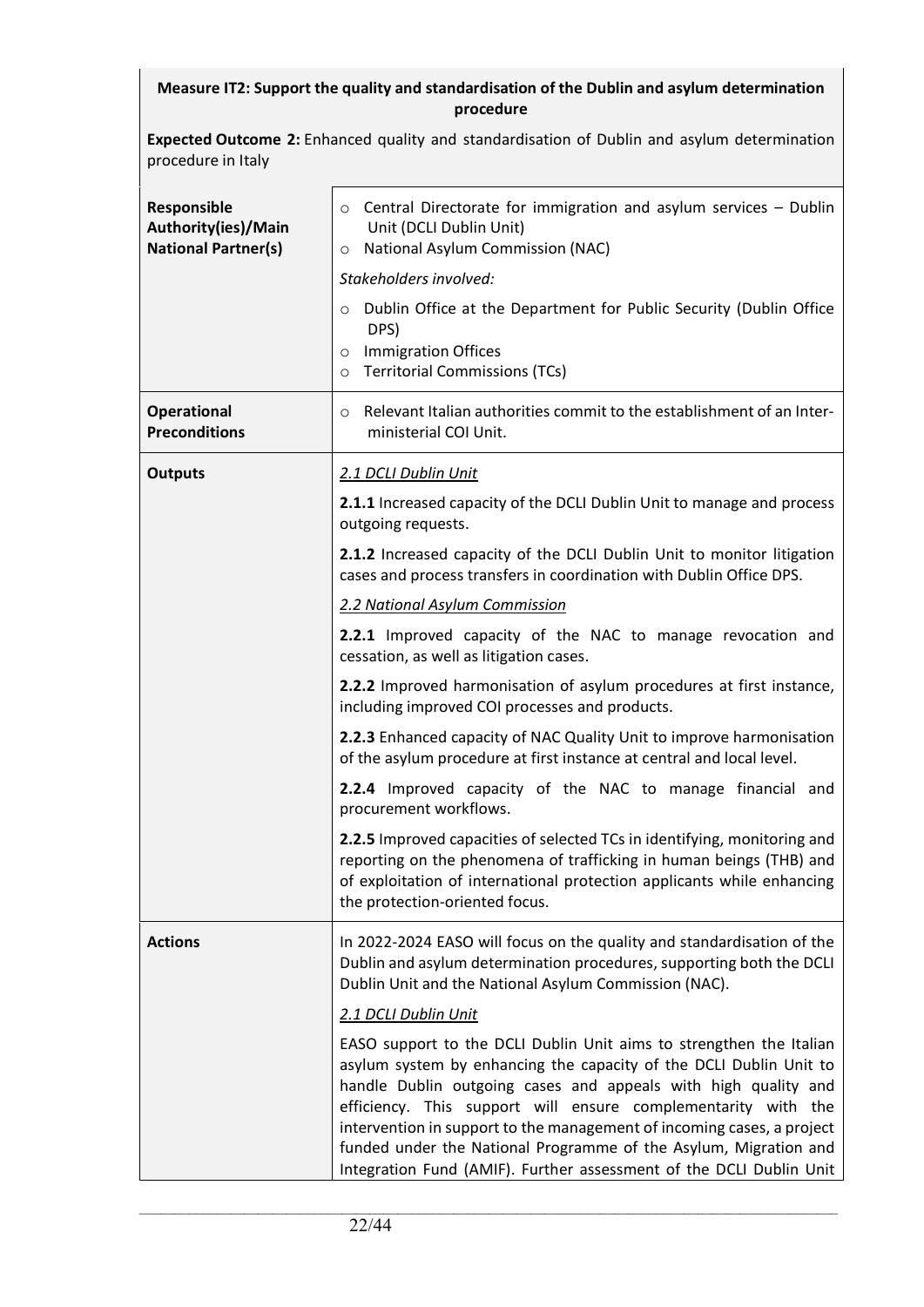needs will be carried out at the end of 2022 following the possible termination of AMIF experts' contracts envisaged for the end of 2022. The support will therefore focus on the achievement of the following outputs:

**2.1.1** Increased capacity of the DCLI Dublin Unit to manage and process outgoing requests

EASO will support the strengthening of the DCLI Dublin Unit capacity to manage and process requests sent to other Member States (outgoing cases) and transfers through:

- o Support to case management of outgoing cases and relevant coordination activities (in 2022).
- o Deployment of experts to support DCLI Dublin Unit (case management of outgoing cases and appeals) in 2022, to be reassessed for 2023 following the end of current AMIF project.
- o Capacity building/coaching/workshops on outgoing activities, including minors and family reunification cases (starting from 2023).
- $\circ$  EASO will also strengthen the communication and cooperation workflows between DCLI Dublin Unit and Dublin Office DPS (central and local level) for the management and implementation of Dublin transfers.

**2.1.2** Increased capacity of the DCLI Dublin Unit to monitor litigation cases and process transfers in coordination with Dublin Office DPS

EASO aims to strengthen the capacity to monitor litigation cases and process transfers through:

o The development of an advanced monitoring tool to track timelines and data on transfers and litigation cases (2022), as well as the implementation of related capacity building activities.

# *2.2 National Asylum Commission*

Building on the results achieved in the previous years, EASO will continue to support the NAC in strengthening the quality and standardisation of first instance asylum determination procedure at central and local level. These actions will be implemented ensuring complementarity with other interventions funded under the National Programme of the Asylum, Migration and Integration Fund (AMIF) and the Em.As.Com Project. More specifically, the following actions are envisaged:

**2.2.1** Improved capacity of the NAC to manage revocation and cessation, as well as litigation cases

EASO will support case management of revocation and cessation, and litigation cases through:

o Capacity building activities/ coaching on the job, administrative and technical support to case management, development of tools to facilitate the decision-making process related to revocation and cessation of international protection.

**2.2.2** Improved harmonisation of asylum procedures at first instance, including improved COI processes and products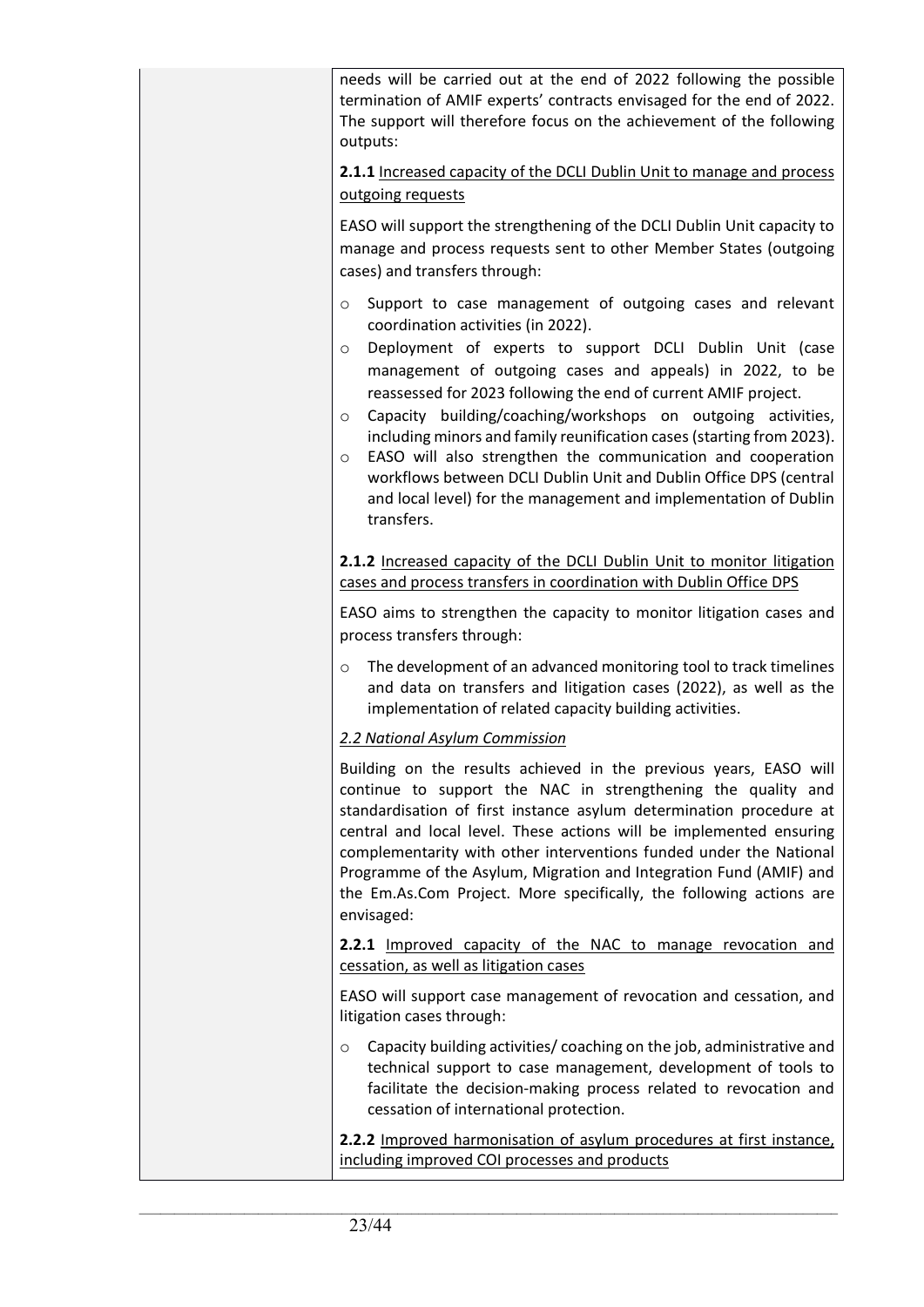| EASO will support the harmonisation of asylum procedures at first<br>instance and the strengthening of the Italian COI Unit's capacity to<br>produce COI products by:                                                                                                                                                                                                                                                                                                                                                                                                                                                                                                                                                                                                                                                                                                                                                                                                                                                                                                                                                                                                                                |
|------------------------------------------------------------------------------------------------------------------------------------------------------------------------------------------------------------------------------------------------------------------------------------------------------------------------------------------------------------------------------------------------------------------------------------------------------------------------------------------------------------------------------------------------------------------------------------------------------------------------------------------------------------------------------------------------------------------------------------------------------------------------------------------------------------------------------------------------------------------------------------------------------------------------------------------------------------------------------------------------------------------------------------------------------------------------------------------------------------------------------------------------------------------------------------------------------|
| Support the quality of COI products through i) peer review<br>$\circ$<br>workshops for the COI Unit, ii) the organisation of country briefings<br>for TCs, and iii) technical support for the development of COI<br>responses/reports, data collection and analysis of COI products,<br>including through the deployment of the COI Expert.<br>Carrying out a feasibility study on an Inter-ministerial COI Unit.<br>$\circ$<br>Provision of administrative and content-related support to MED-COI<br>O<br>activities.<br>Organisation of a study visit from/to an EU+ country that has already<br>$\circ$<br>developed best practices at European level (or ad hoc VC<br>contacts/exchanges).<br>Provision of support to the delivery of national trainings for NAC and<br>$\circ$<br><b>Territorial Commissions.</b><br>Provision of support to i) the identification of areas of interest and<br>$\circ$<br>related development of ad hoc guidelines and operating procedures<br>for NAC and Territorial Commissions, ii) the coordination activities<br>for the participation of the NAC in the EASO network events and<br>high-profile EU, international and national events related to asylum. |
| 2.2.3 Enhanced capacity of NAC Quality Unit to improve harmonisation<br>of the asylum procedure at first instance at central and local level                                                                                                                                                                                                                                                                                                                                                                                                                                                                                                                                                                                                                                                                                                                                                                                                                                                                                                                                                                                                                                                         |
| EASO in coordination with UNHCR will support quality assurance<br>activities at first instance at central and local level through:                                                                                                                                                                                                                                                                                                                                                                                                                                                                                                                                                                                                                                                                                                                                                                                                                                                                                                                                                                                                                                                                   |
| Support to the development of a quality enhancement mechanism<br>$\circ$<br>related to revocation and cessation of international protection.<br>Support to the development of virtual depositary for high-quality<br>O<br>decisions on the recognition of protection and on the<br>cessation/revocation of protection (TCs and judicial).<br>Support to the organisation of quality coordination workshops for<br>O<br>the development/dissemination of a harmonised methodology,<br>tools and related capacity building activities.<br>Support to the development and implementation of a Quality<br>O<br>Helpdesk at NAC in support of Territorial Commissions, also via a<br>pilot project in selected Territorial Commissions to provide support<br>on quality-related matters at central and local level. The expansion<br>of the project will be assessed at the end of 2022.                                                                                                                                                                                                                                                                                                                  |
| 2.2.4 Improved capacity of the NAC to manage financial and<br>procurement workflows                                                                                                                                                                                                                                                                                                                                                                                                                                                                                                                                                                                                                                                                                                                                                                                                                                                                                                                                                                                                                                                                                                                  |
| EASO plans to finalise its support to the management of financial and<br>procurement workflows by also envisaging capacity building activities<br>for NAC new resources. EASO will provide support, with the aim to phase<br>out in due course, to:                                                                                                                                                                                                                                                                                                                                                                                                                                                                                                                                                                                                                                                                                                                                                                                                                                                                                                                                                  |
| The implementation of the financial management system and<br>$\circ$<br>projects, both for internal and external funding (e.g. Em.As.Com<br>Project/Sindaca).<br>The organisation of capacity building activities/ coaching on the job<br>O<br>to improve the internal financial and procurement systems of NAC.                                                                                                                                                                                                                                                                                                                                                                                                                                                                                                                                                                                                                                                                                                                                                                                                                                                                                     |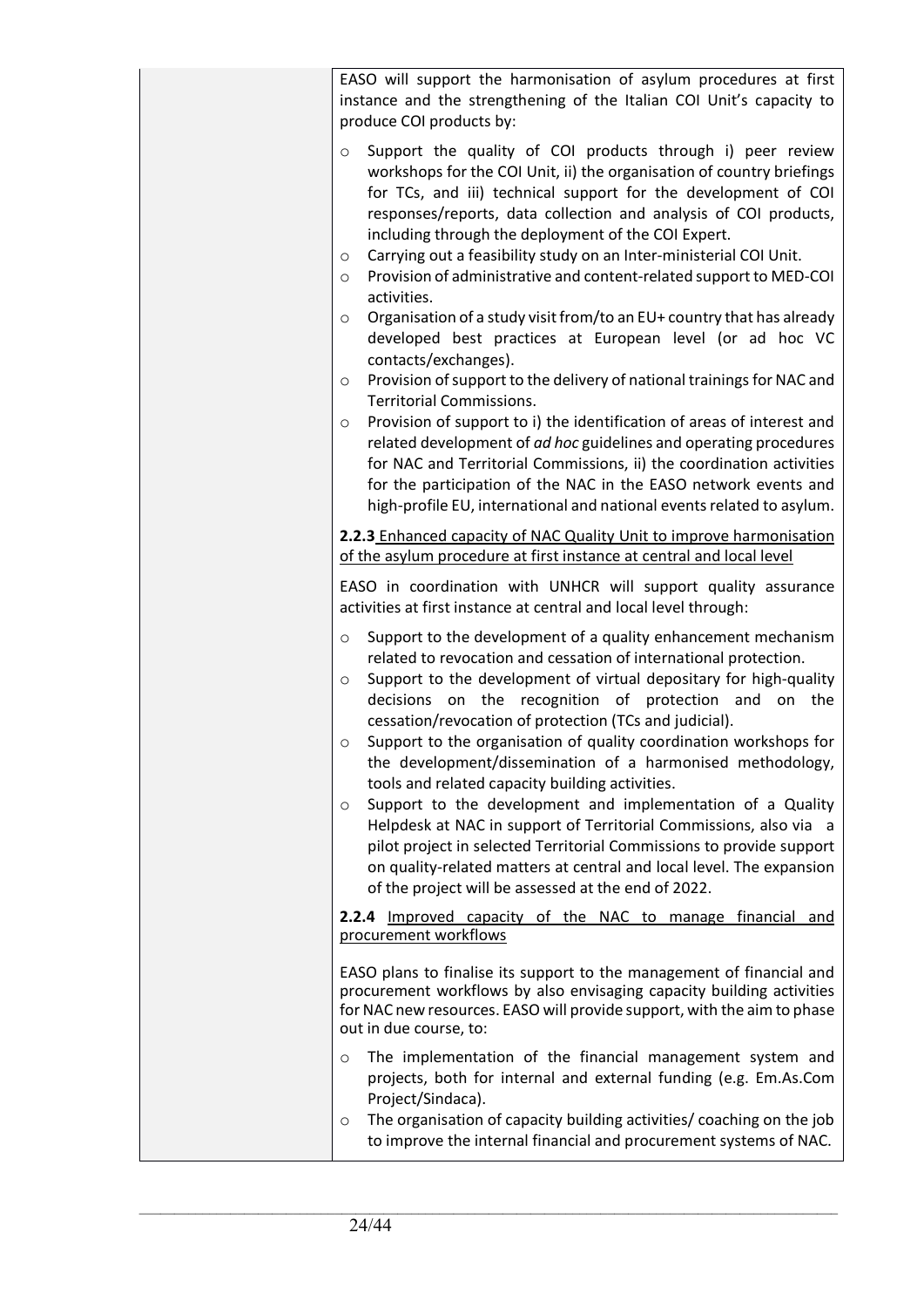|                      | 2.2.5 Improved capacities of selected TCs in identifying, monitoring and<br>reporting on the phenomena of trafficking in human beings (THB) and<br>of exploitation of international protection applicants while enhancing<br>the protection-oriented focus                                                                                                                                                                                                                                          |
|----------------------|-----------------------------------------------------------------------------------------------------------------------------------------------------------------------------------------------------------------------------------------------------------------------------------------------------------------------------------------------------------------------------------------------------------------------------------------------------------------------------------------------------|
|                      | Lastly, EASO will contribute to the continuation and further<br>development of the Project on trafficking in human being (THB)<br>launched in 2020 at the TC of Trapani.                                                                                                                                                                                                                                                                                                                            |
|                      | Continuation of the ongoing project to profile, monitor and report<br>O<br>on vulnerable applicants in Trapani with further expansion of the<br>activities to the TC of Agrigento.<br>Support to TC of Trapani for the coordination of the Regional<br>$\circ$<br>Observatory on THB.<br>Assess the possible extension of the THB project at regional level as<br>$\circ$<br>well as foster the participation in the Regional Observatory activities<br>of other Territorial Commissions in Sicily. |
|                      | Finally, high level meetings with central authorities and stakeholders will<br>be held on the state of play of the implementation of the Operating Plan.<br>Also, operational meetings will be held at local level to ensure effective<br>coordination on the implementation of activities.                                                                                                                                                                                                         |
| Inputs <sup>35</sup> | Resources and capacity building activities planned for 2022                                                                                                                                                                                                                                                                                                                                                                                                                                         |
|                      | 2.1 DCLI Dublin Unit                                                                                                                                                                                                                                                                                                                                                                                                                                                                                |
|                      | 2.1.1 Increased capacity of the DCLI Dublin Unit to manage and process<br>outgoing requests                                                                                                                                                                                                                                                                                                                                                                                                         |
|                      | 1 Dublin Regulation Expert<br>$\circ$<br>1 Asylum and Reception Programme and Project Management<br>$\circ$<br>Expert                                                                                                                                                                                                                                                                                                                                                                               |
|                      | 2.1.2 Increased capacity of the DCLI Dublin Unit to monitor litigation<br>cases and process transfers in coordination with Dublin Office DPS                                                                                                                                                                                                                                                                                                                                                        |
|                      | 1 Reception Information System (Business Analysis) Expert<br>O                                                                                                                                                                                                                                                                                                                                                                                                                                      |
|                      | 2.2 National Asylum Commission                                                                                                                                                                                                                                                                                                                                                                                                                                                                      |
|                      | 2.2.1 Improved capacity of the NAC to manage revocation and<br>cessation, as well as litigation cases                                                                                                                                                                                                                                                                                                                                                                                               |
|                      | 1 Legal Expert - Asylum and/or Reception - Cessation and<br>O<br>revocation<br>1 Legal Expert - Asylum and/or Reception - Litigation<br>O                                                                                                                                                                                                                                                                                                                                                           |
|                      | 2.2.2 Improved harmonisation of asylum procedures at first instance,<br>including improved COI processes and products                                                                                                                                                                                                                                                                                                                                                                               |
|                      | 1 Expert to support the development of the feasibility study<br>$\circ$<br>Up to 2 COI Experts (COI and MedCOI)<br>$\circ$<br>1 Asylum Training Expert<br>$\circ$<br>1 Asylum and/or Reception Operations Expert<br>$\circ$<br>1 Study visit (via VC)<br>$\circ$                                                                                                                                                                                                                                    |

<span id="page-24-0"></span><sup>&</sup>lt;sup>35</sup> The agreed inputs are the resources to be deployed during the first year of the Plan implementation. These will be subject to at least annual revision or more regular revision and may be revised as necessary for the forthcoming implementation period.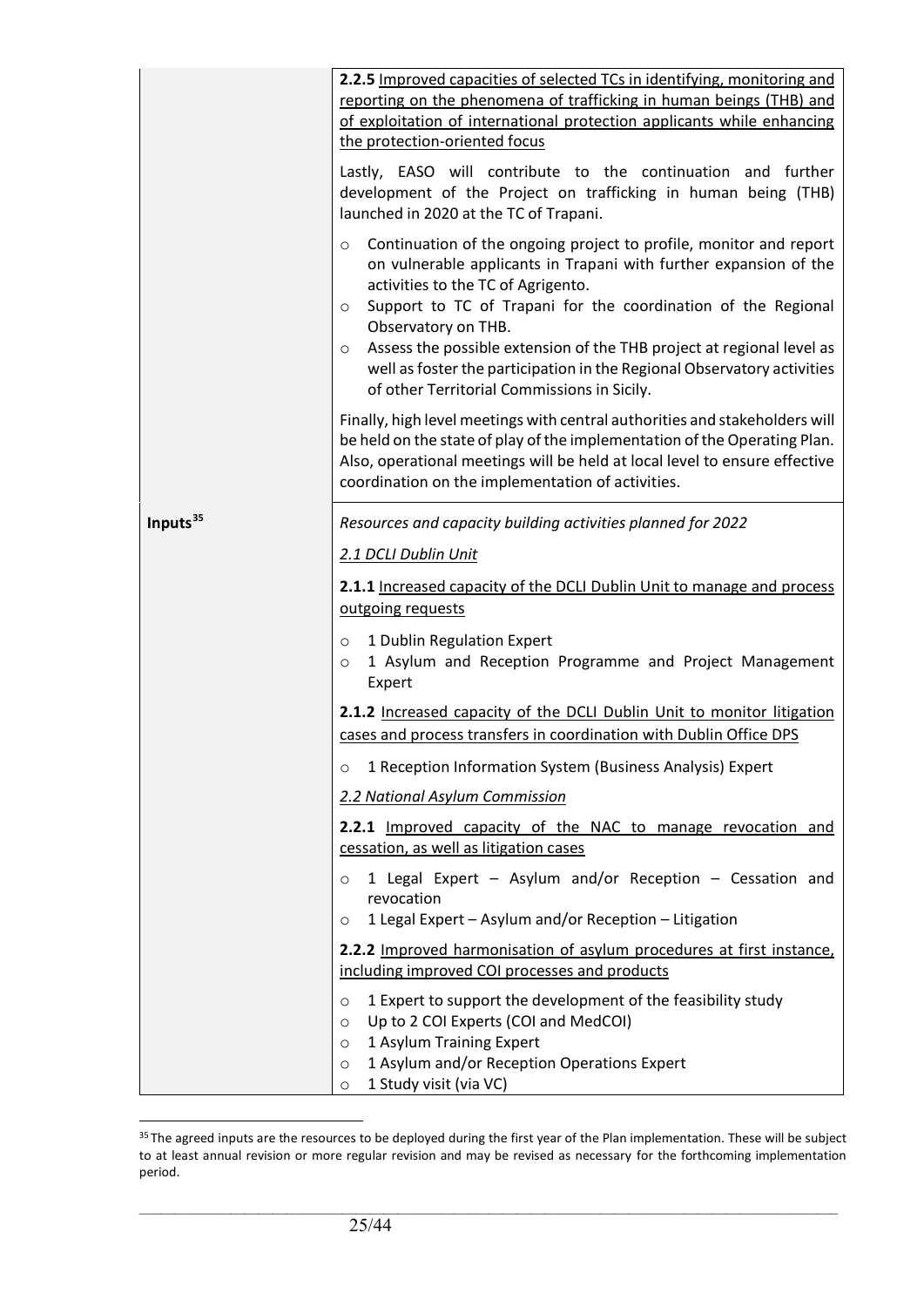| Up to 3 Country briefings (via VC)<br>$\circ$                                                                                                                                                                                                                                                                                   |
|---------------------------------------------------------------------------------------------------------------------------------------------------------------------------------------------------------------------------------------------------------------------------------------------------------------------------------|
| 2.2.3 Enhanced capacity of NAC Quality Unit to improve harmonisation<br>of the asylum procedure at first instance at central and local level                                                                                                                                                                                    |
| Up to 2 Asylum Quality Assurance Experts<br>$\circ$<br>Up to 4 Asylum Quality Assurance Experts in the Territorial<br>$\circ$<br>Commissions<br>Up to 4 quality coordination workshops<br>$\circ$                                                                                                                               |
| 2.2.4 Improved capacity of the NAC to manage financial and<br>procurement workflows                                                                                                                                                                                                                                             |
| 1 Asylum and Reception Financial Management Expert<br>$\circ$<br>1 Legal Expert - Asylum and/or Reception - Procurement<br>$\circ$<br>1 Asylum and Reception Programme and Project Management<br>$\circ$<br>Expert                                                                                                              |
| 2.2.5 Improved capacities of selected TCs in identifying, monitoring and<br>reporting on the phenomena of trafficking in human beings (THB) and<br>of exploitation of international protection applicants while enhancing<br>the protection-oriented focus                                                                      |
| Up to 2 Legal Experts - Asylum and/or Reception<br>$\circ$                                                                                                                                                                                                                                                                      |
| Support to the whole measure                                                                                                                                                                                                                                                                                                    |
| 1 Asylum Quality Assurance Expert<br>$\circ$                                                                                                                                                                                                                                                                                    |
| Participation of relevant Italian authorities' officials to EASO Networks<br>and meetings.                                                                                                                                                                                                                                      |
| Provision of equipment, material and operational support, including<br>inter alia works, services, communication/promotional materials, costs<br>for trainings/meetings/workshops, infrastructure costs, IT equipment,<br>office supplies and others where required for the joint EASO and<br>national authorities' activities. |
| To enhance the quality of EASO's intervention, capacity building<br>activities will be organised for EASO operational resources involved in<br>this measure, also with the support of the EASO's Training and<br>Professional Development Centre and/or Asylum Knowledge Centre.                                                |

| Measure IT3: Support to the management of judicial backlog<br><b>Expected Outcome 3:</b> Enhanced capacity of the Italian authorities to manage the judicial backlog<br>regarding asylum cases |                                                                                                                                                                                                                                                                                                                                                                           |
|------------------------------------------------------------------------------------------------------------------------------------------------------------------------------------------------|---------------------------------------------------------------------------------------------------------------------------------------------------------------------------------------------------------------------------------------------------------------------------------------------------------------------------------------------------------------------------|
| <b>Responsible</b><br>Authority(ies)/Main<br><b>National Partner(s)</b>                                                                                                                        | Ministry of Justice (MoJ)<br>$\circ$<br>Stakeholders involved:<br>Superior Council of the Judiciary (CSM)<br>$\Omega$<br>Supreme Court of Cassation (Court of Cassation)<br>$\circ$<br>General Prosecutor's Office at the Court of Cassation (GPO)<br>$\Omega$<br>26 specialised sections of the tribunals<br>$\circ$<br>Superior School for Magistrates (SSM)<br>$\circ$ |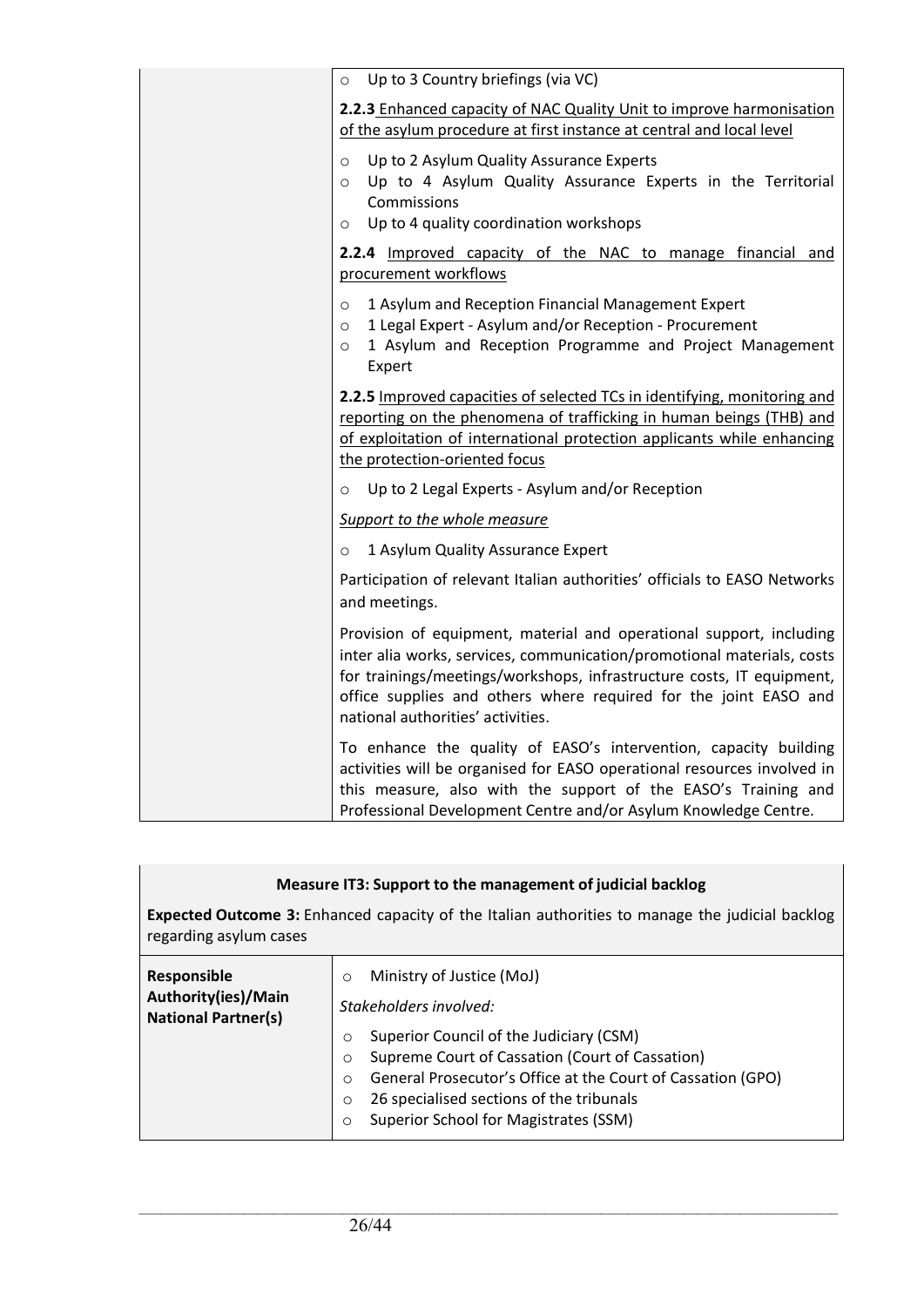| <b>Operational</b><br><b>Preconditions</b> | Disaggregated data on appeals on international protection (as per<br>O<br>Legislative Decree 25/2008, art. 35) is timely shared by MoJ and<br>Court of Cassation.<br>Working instructions for EASO resources supporting the specialised<br>$\circ$<br>sections of the tribunals, the Court of Cassation and the GPO<br>endorsed and complied with by the stakeholders.<br>Specialised sections of the tribunals allow access to the Court's IT<br>$\circ$<br>system (consolle del magistrato).<br>Ministry of Justice allows access to relevant databases (Italgiure).<br>$\circ$                                                                                    |
|--------------------------------------------|----------------------------------------------------------------------------------------------------------------------------------------------------------------------------------------------------------------------------------------------------------------------------------------------------------------------------------------------------------------------------------------------------------------------------------------------------------------------------------------------------------------------------------------------------------------------------------------------------------------------------------------------------------------------|
| <b>Outputs</b>                             | 3.1 Enhanced capacity of the specialised sections of the tribunals to<br>process international protection cases.                                                                                                                                                                                                                                                                                                                                                                                                                                                                                                                                                     |
|                                            | 3.2 Enhanced capacity of the Court of Cassation to process international<br>protection cases.                                                                                                                                                                                                                                                                                                                                                                                                                                                                                                                                                                        |
|                                            | 3.3 Enhanced coordination and professional development of the<br>specialised sections of the tribunals, the Court of Cassation and the<br>General Prosecutor's Office (magistrates, honorary judges and staff<br>employed in support of the judiciary).                                                                                                                                                                                                                                                                                                                                                                                                              |
| <b>Actions</b>                             | 3.1 Enhanced capacity of the specialised sections of the tribunals to<br>process international protection cases                                                                                                                                                                                                                                                                                                                                                                                                                                                                                                                                                      |
|                                            | EASO intends to support the specialised sections of the tribunals by<br>providing technical assistance for the management of judicial backlog.<br>This will result in improving the timeframe in which decisions are taken<br>as well as fostering the quality of file preparation and consistency in the<br>decision-making, in full respect of the principle of judicial independence.                                                                                                                                                                                                                                                                             |
|                                            | In selected specialised sections of the tribunals, a pilot project related<br>to good practices on the use of tools and workflows for the management<br>of the appeals will be implemented to address the judicial backlog in a<br>systematic way. The tool will also allow for a more effective<br>identification of files of vulnerable applicants, ensuring the application<br>of the appropriate procedural safeguards. In addition, the Agency will<br>support identified specialised sections of the tribunals in the drafting,<br>endorsement and implementation of protocols for the identification<br>and referral of potential victims and victims of THB. |
|                                            | Furthermore, EASO will advise and provide guidance to the MoJ in<br>applying for alternative funding, also in light of the Constitutional Court<br>decision n. 217/2019, to cover for interpretation needs of the<br>specialised sections of the tribunals.                                                                                                                                                                                                                                                                                                                                                                                                          |
|                                            | The following actions will be carried out:                                                                                                                                                                                                                                                                                                                                                                                                                                                                                                                                                                                                                           |
|                                            | Support to file preparation of pending cases, including dedicated<br>$\circ$<br>support on COI and jurisprudential research, as well as through case<br>specific legal analysis.<br>Implementation of a pilot project on the use of tools and workflows<br>$\circ$<br>for the scheduling of the hearings, the prioritisation of cases, and<br>the case tracking. Based on the results of the pilot, the scheduling<br>and tracking tool developed may be extended to all the specialised<br>sections of the tribunals.<br>Support interviews at hearings through the provision of cultural<br>O<br>mediators, according to needs.                                    |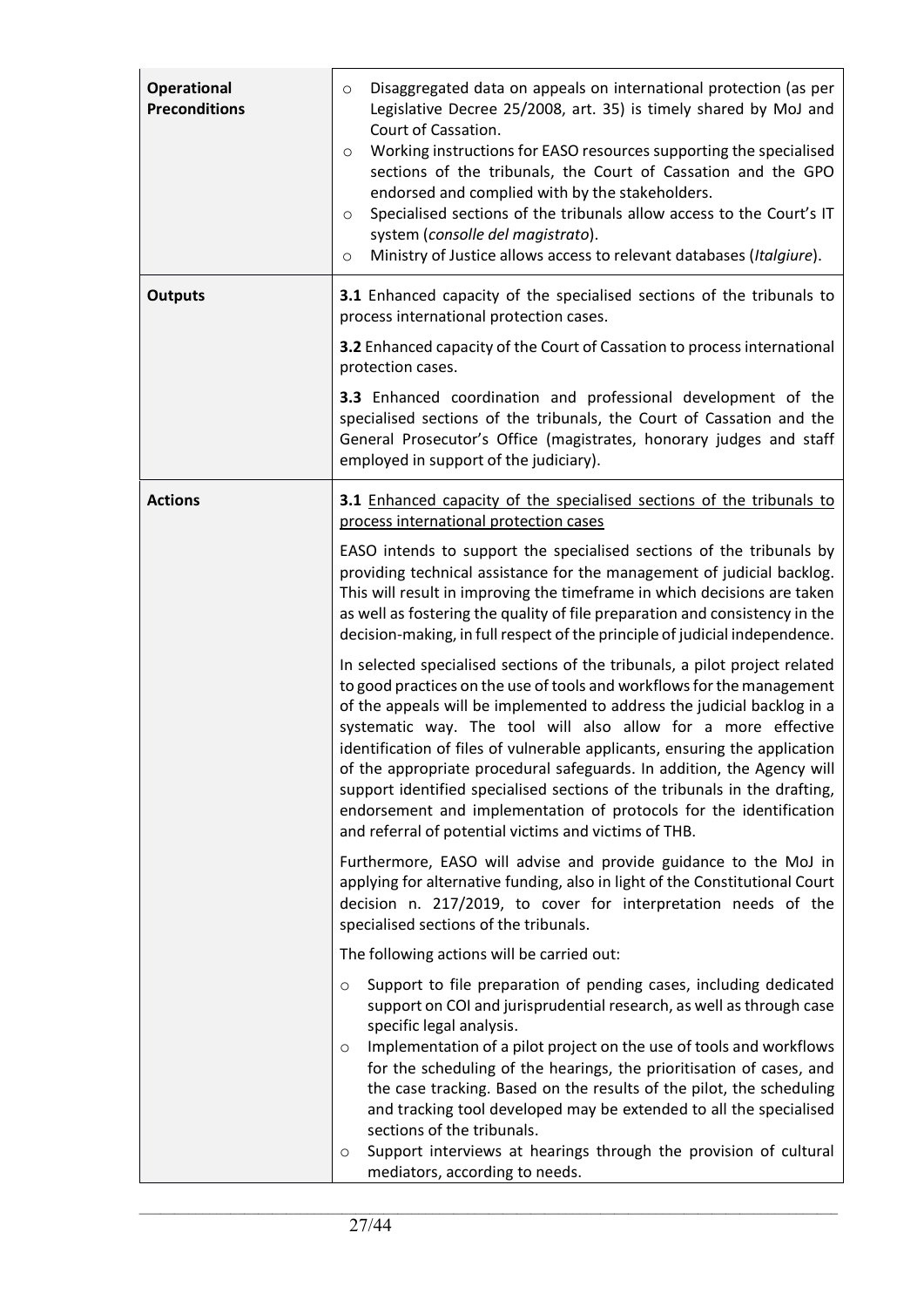| Support identified specialised sections of the tribunals in the<br>$\circ$<br>drafting, endorsement and implementation of protocols for the<br>identification and referral of potential victims and victims of THB.                                                                                                                                                                                                                                                                                                                                                                                                               |
|-----------------------------------------------------------------------------------------------------------------------------------------------------------------------------------------------------------------------------------------------------------------------------------------------------------------------------------------------------------------------------------------------------------------------------------------------------------------------------------------------------------------------------------------------------------------------------------------------------------------------------------|
| 3.2 Enhanced capacity of the Court of Cassation to process international<br>protection cases                                                                                                                                                                                                                                                                                                                                                                                                                                                                                                                                      |
| EASO will support the management of the files and of the backlog of<br>both the Court of Cassation and its General Prosecutor Office by<br>enhancing standardisation of practices, as well as swifter proceedings.                                                                                                                                                                                                                                                                                                                                                                                                                |
| A feasibility study of a scheduling and tracking tool similar to the one<br>planned for the specialised sections of the tribunals will be carried out,<br>based on the launch of an online system to establish the digitalization of<br>the civil proceeding pending at the Court of Cassation (expected to be<br>operational by the end of 2021). The following actions will be carried<br>out:                                                                                                                                                                                                                                  |
| Support to the preliminary screening and study of the cases to<br>$\circ$<br>handle files characterised by homogeneous subjects and topics, and<br>procedural issues in a systematic and standardised way.<br>Support the development of a scheduling and tracking tool to<br>$\circ$<br>prioritize vulnerable applicants' cases.                                                                                                                                                                                                                                                                                                 |
| 3.3 Enhanced coordination and professional development of the<br>specialised sections of the tribunals, the Court of Cassation and the<br>General Prosecutor's Office (magistrates, honorary judges and staff<br>employed in support of the judiciary)                                                                                                                                                                                                                                                                                                                                                                            |
| EASO will continue its collaboration with the Superior School of<br>Magistrates by:                                                                                                                                                                                                                                                                                                                                                                                                                                                                                                                                               |
| Promoting and supporting the organisation of professional<br>$\circ$<br>development activities addressed to magistrates and honorary<br>judges of the specialised sections of the tribunals, the Court of<br>Cassation, and its GPO as to strengthen their expertise and<br>specialisation in the field of international protection (including<br>Dublin procedures and vulnerable applicants). This action will be<br>conducted in close coordination with EASO's Courts and Tribunals<br>Sector and the Training and Professional Development Centre<br>within the framework of the future cooperation between EASO and<br>SSM. |
| EASO support will also contribute to strengthen judicial dialogue among<br>specialised sections of the tribunals and the Court of Cassation through<br>the organisation of roundtables aimed at sharing best practices and<br>common solutions to challenge. In close coordination with EASO's<br>Courts and Tribunals Sector, EASO will also support the dialogue<br>between national and European Courts.                                                                                                                                                                                                                       |
| Moreover, EASO will support the Ministry of Justice in the mapping of<br>needs and organisation of tailored professional development activities<br>addressed to the staff employed in support to the judiciary. Additionally,<br>EASO will support the development of a training plan on international<br>protection, in agreement with the MoJ and in cooperation with EASO's<br>Courts and Tribunals Sector.                                                                                                                                                                                                                    |
| To strengthen the stakeholders' expertise on international protection,<br>EASO will discuss with MoJ and CSM $-$ and more broadly with the                                                                                                                                                                                                                                                                                                                                                                                                                                                                                        |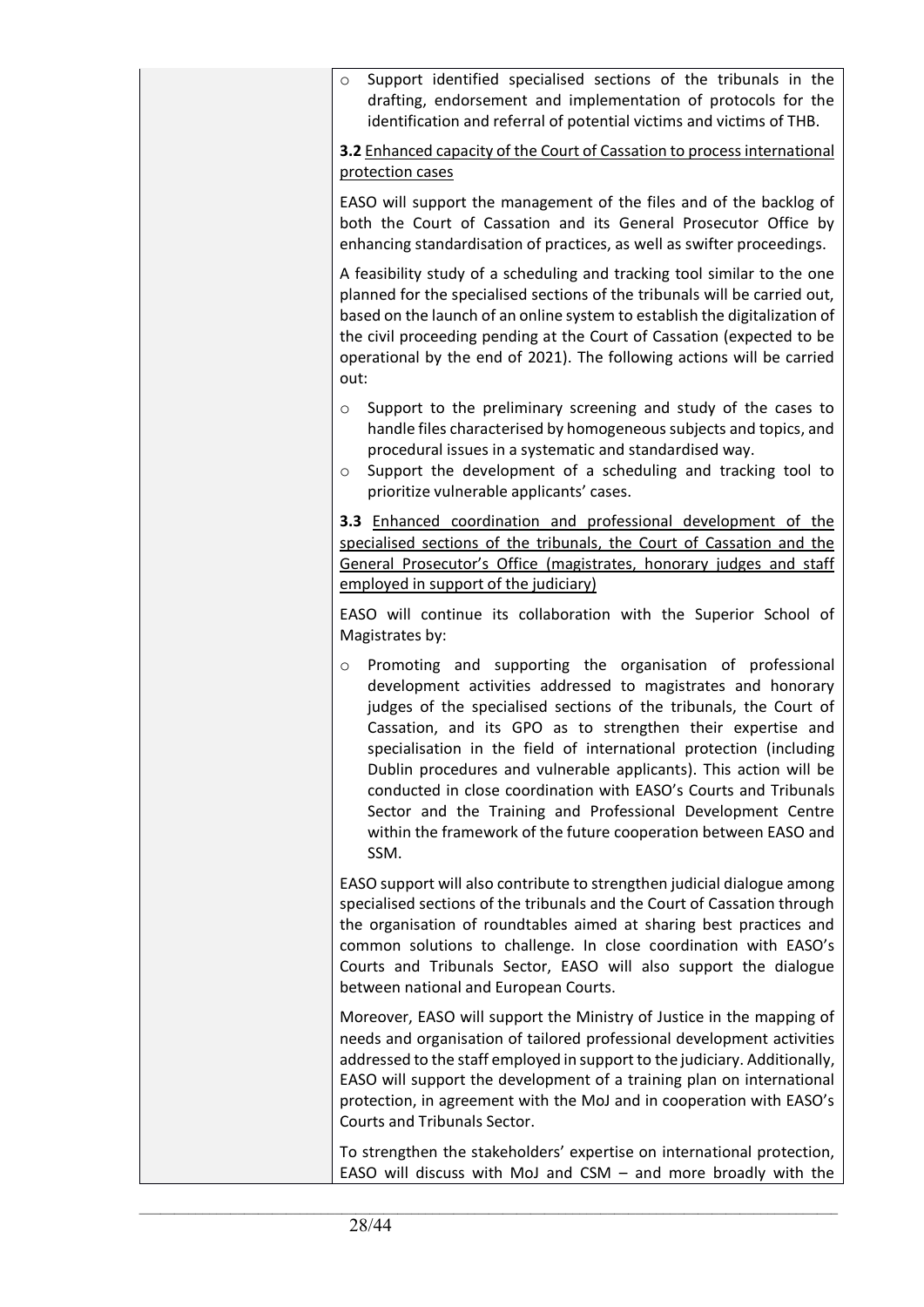|                      | specialised sections of the tribunals, the Court of Cassation and its GPO<br>- in order to assess the relevance and the feasibility of having a national<br>COI and jurisprudential shared platform for the judiciary. Future<br>possible synergies will be assessed with regard to the ongoing discussion<br>on the feasibility study of an Inter-ministerial COI Unit.                                                                                                                                                                                                                                                                                                                   |
|----------------------|--------------------------------------------------------------------------------------------------------------------------------------------------------------------------------------------------------------------------------------------------------------------------------------------------------------------------------------------------------------------------------------------------------------------------------------------------------------------------------------------------------------------------------------------------------------------------------------------------------------------------------------------------------------------------------------------|
| Inputs <sup>36</sup> | Resources and capacity building activities planned for 2022<br>3.1 Enhanced capacity of the specialised sections of the tribunals to<br>process international protection cases                                                                                                                                                                                                                                                                                                                                                                                                                                                                                                             |
|                      | Up to 55 Asylum Second Instance Support Experts deployed to the<br>$\circ$<br>specialised sections of the tribunals<br>Up to 15 FTE Cultural Mediators deployed to the specialised<br>$\circ$<br>sections of the tribunals                                                                                                                                                                                                                                                                                                                                                                                                                                                                 |
|                      | 3.2 Enhanced capacity of the Court of Cassation to process international<br>protection cases                                                                                                                                                                                                                                                                                                                                                                                                                                                                                                                                                                                               |
|                      | Up to 6 Asylum Second Instance Support Experts deployed to the<br>O<br><b>Court of Cassation</b><br>Up to 3 Asylum Second Instance Support Experts deployed to the<br>O<br>General Prosecutor's Office                                                                                                                                                                                                                                                                                                                                                                                                                                                                                     |
|                      | 3.3 Enhanced coordination and professional development of the<br>specialised sections of the tribunals, the Court of Cassation and the<br>General Prosecutor's Office (magistrates, honorary judges and staff<br>employed in support of the judiciary)                                                                                                                                                                                                                                                                                                                                                                                                                                     |
|                      | 1 Asylum and/or Reception Operations Expert/ Asylum Training<br>$\circ$<br>Expert deployed to the MoJ<br>Up to 2 professional development activities organised for<br>$\circ$<br>magistrates and honorary judges of the specialised sections of the<br>tribunals, the Court of Cassation, and the GPO<br>Up to 2 roundtables involving magistrates and honorary judges of<br>$\circ$<br>the specialised sections of the tribunals, the Court of Cassation and<br>the GPO to share best practices and issues identified at local level<br>Up to 3 professional development activities organised in<br>$\circ$<br>cooperation with the MoJ for staff employed in support of the<br>judiciary |
|                      | Support to the whole measure                                                                                                                                                                                                                                                                                                                                                                                                                                                                                                                                                                                                                                                               |
|                      | Up to 3 Asylum and/or Reception Operations Experts<br>$\circ$<br>1 Asylum Quality Assurance Expert<br>$\circ$                                                                                                                                                                                                                                                                                                                                                                                                                                                                                                                                                                              |
|                      | Participation of relevant Italian authorities' officials to EASO Networks<br>and meetings.                                                                                                                                                                                                                                                                                                                                                                                                                                                                                                                                                                                                 |
|                      | Provision of equipment, material and operational support, including<br>inter alia works, services, communication/promotional materials, costs<br>for trainings/meetings/workshops, infrastructure costs, IT equipment,<br>office supplies and others where required for the joint EASO and<br>national authorities' activities.                                                                                                                                                                                                                                                                                                                                                            |

<span id="page-28-0"></span><sup>&</sup>lt;sup>36</sup> The agreed inputs are the resources to be deployed during the first year of the Plan implementation. These will be subject to at least annual revision or more regular revision and may be revised as necessary for the forthcoming implementation period.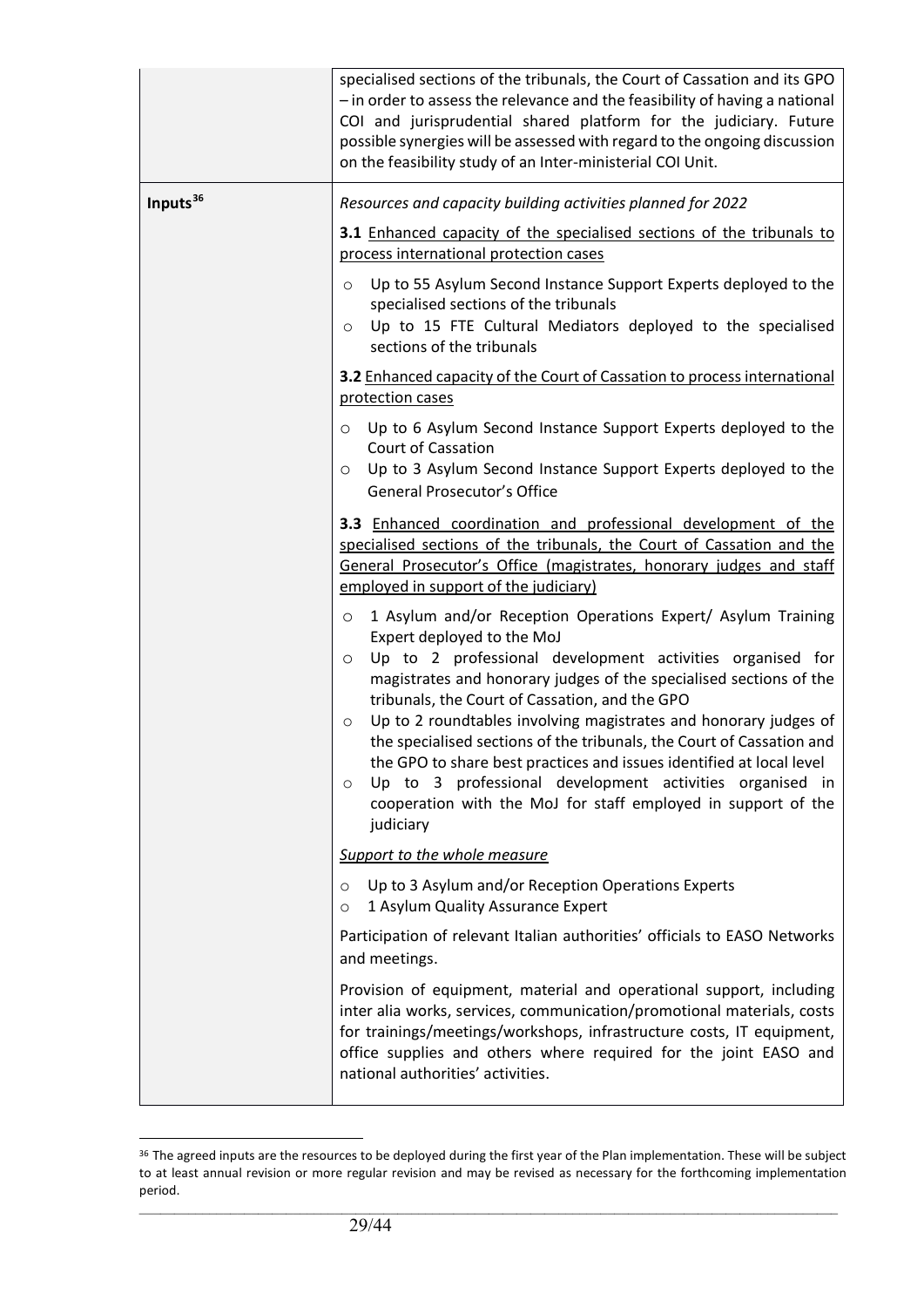| To enhance the quality of EASO's intervention, capacity building        |
|-------------------------------------------------------------------------|
| activities will be organised for EASO operational resources involved in |
| this measure, also with the support of the EASO's Training and          |
| Professional Development Centre and Asylum Knowledge Centre.            |

| Measure IT4: Support to the quality management and monitoring of the Italian reception system |                                                                                                                                                                                                                                                                                                                                                                                                                                                                                                                                                                                                                                                                                                                                                                                                                                                                                                                      |  |
|-----------------------------------------------------------------------------------------------|----------------------------------------------------------------------------------------------------------------------------------------------------------------------------------------------------------------------------------------------------------------------------------------------------------------------------------------------------------------------------------------------------------------------------------------------------------------------------------------------------------------------------------------------------------------------------------------------------------------------------------------------------------------------------------------------------------------------------------------------------------------------------------------------------------------------------------------------------------------------------------------------------------------------|--|
|                                                                                               | Expected Outcome 4: Enhanced quality and sustainability of the Italian reception system                                                                                                                                                                                                                                                                                                                                                                                                                                                                                                                                                                                                                                                                                                                                                                                                                              |  |
| Responsible<br>Authority(ies)/Main<br><b>National Partner(s)</b>                              | Department for Civil Liberties and Immigration (DCLI)<br>$\circ$<br>Stakeholders involved:<br>Prefectures<br>$\circ$<br>Central Service - SAI<br>$\circ$<br>Managing entities of reception centres<br>$\circ$                                                                                                                                                                                                                                                                                                                                                                                                                                                                                                                                                                                                                                                                                                        |  |
| <b>Operational</b><br><b>Preconditions</b>                                                    | Italian stakeholders grant access to EASO asylum support teams<br>O<br>(ASTs) to disembarkation areas, hotspots and reception centres<br>(including quarantine facilities).<br>Effective collaboration and coordination of interventions within the<br>$\circ$<br>Working Group on Vulnerability held at DCLI level.<br>DCLI finalises and disseminates a monitoring tool and platform to be<br>O<br>used at local level (Gestione Centrale Controllo Accoglienza -<br>GCCA).<br>Prefectures are committed to conduct monitoring visits to reception<br>$\circ$<br>centres with the support of EASO ASTs, based on planning<br>established at central level (DCLI).<br>Effective collaboration of personnel within the managing entities of<br>$\circ$<br>reception facilities' (as envisaged by Capitolato <sup>37</sup> ), as well as social<br>workers of Prefectures, to facilitate a capacity building process. |  |
| <b>Outputs</b>                                                                                | 4.1 Monitoring and analysis of arrivals and allocation of applicants into<br><i>reception</i><br>4.1.1 Strengthened data management, analysis and monitoring capacity<br>of the reception system.<br>4.1.2 Strengthened operational processing of arrivals and allocation in<br>reception.<br>4.1.3 Strengthened capacity to process and track vulnerable applicants<br>from arrival to allocation in reception considering possible special<br>reception needs.<br>4.2 Management and control of the reception system<br>4.2.1 Enhanced capacity to manage and control the reception system at<br>central level.<br>4.2.2 Enhanced capacity to implement humanitarian admissions.<br>4.2.3 Enhanced processing capacity of high-level international,<br>European and national policy and programming documents related to                                                                                           |  |

<span id="page-29-0"></span> $\_$  ,  $\_$  ,  $\_$  ,  $\_$  ,  $\_$  ,  $\_$  ,  $\_$  ,  $\_$  ,  $\_$  ,  $\_$  ,  $\_$  ,  $\_$  ,  $\_$  ,  $\_$  ,  $\_$  ,  $\_$  ,  $\_$  ,  $\_$  ,  $\_$  ,  $\_$  ,  $\_$  ,  $\_$  ,  $\_$  ,  $\_$  ,  $\_$  ,  $\_$  ,  $\_$  ,  $\_$  ,  $\_$  ,  $\_$  ,  $\_$  ,  $\_$  ,  $\_$  ,  $\_$  ,  $\_$  ,  $\_$  ,  $\_$  , <sup>37</sup>*Nuovo schema di Capitolato di appalto per la fornitura di beni e servizi relativi alla gestione e al funzionamento dei centri*, available **here**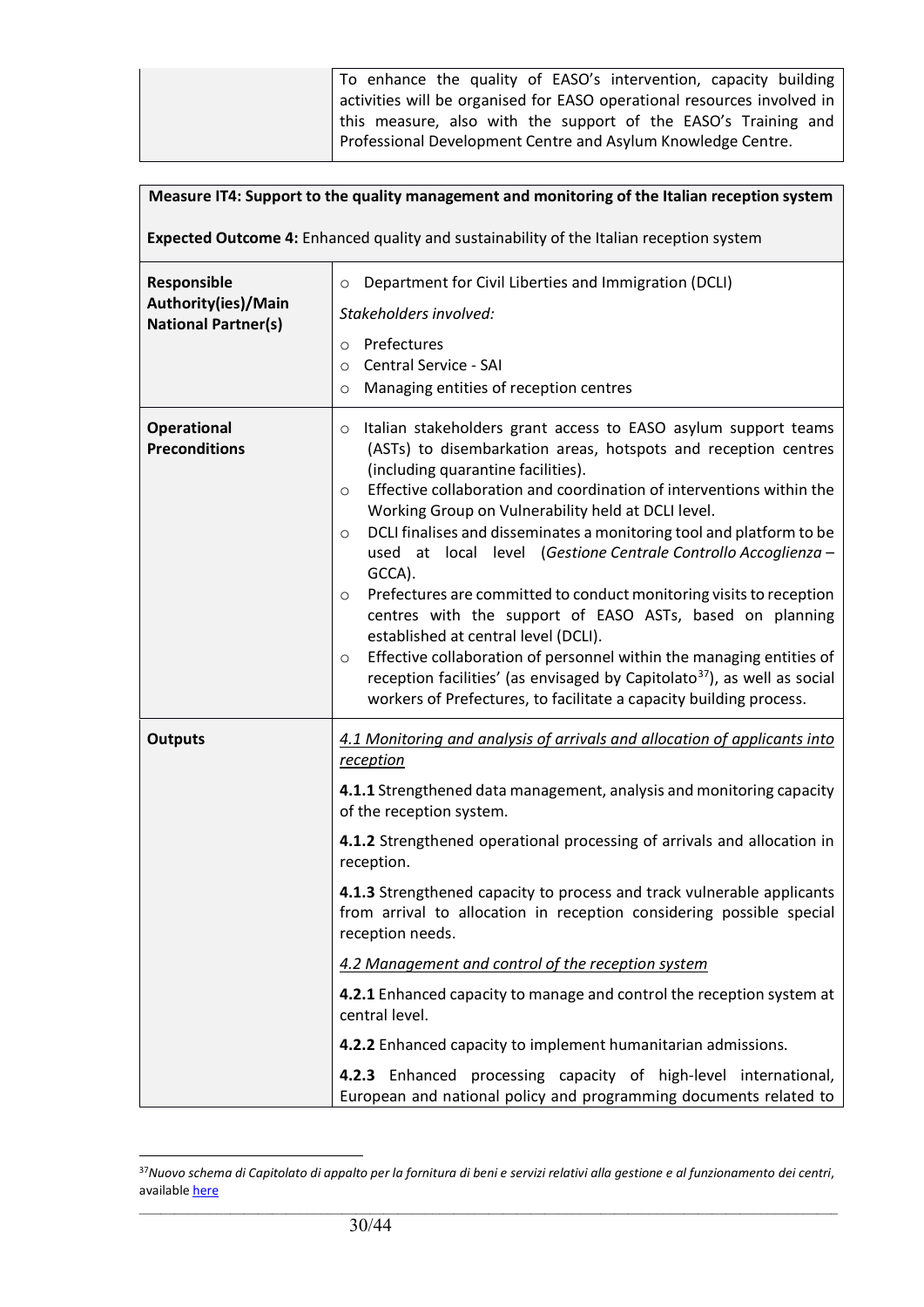|                | the reception of asylum seekers and beneficiaries of international<br>protection.                                                                                                                                                                                                                                                                                                                                                                                                                                        |
|----------------|--------------------------------------------------------------------------------------------------------------------------------------------------------------------------------------------------------------------------------------------------------------------------------------------------------------------------------------------------------------------------------------------------------------------------------------------------------------------------------------------------------------------------|
|                | 4.3 Monitoring of reception conditions and services                                                                                                                                                                                                                                                                                                                                                                                                                                                                      |
|                | 4.3.1 Enhanced capacity of monitoring reception conditions in first line<br>facilities.                                                                                                                                                                                                                                                                                                                                                                                                                                  |
|                | 4.3.2 Enhanced capacity for an effective monitoring and control system<br>of reception conditions in second line projects.                                                                                                                                                                                                                                                                                                                                                                                               |
|                | 4.3.3 Enhanced capacity to ensure a harmonised first reception and care<br>for Unaccompanied Minors (UAMs) among relevant stakeholders.                                                                                                                                                                                                                                                                                                                                                                                  |
| <b>Actions</b> | In 2022-2024, EASO aims at reinforcing and expanding the support<br>previously provided with an integrated approach throughout all<br>reception levels (first, second line and UAMs). EASO will implement a<br>threefold strategy based on i) Monitoring and analysis of arrivals and<br>allocation of applicants into reception; ii) Management and control of<br>the reception system; iii) Monitoring of reception conditions and<br>services.                                                                        |
|                | 4.1 Monitoring and analysis of arrivals and allocation of applicants into<br>reception                                                                                                                                                                                                                                                                                                                                                                                                                                   |
|                | This area of intervention will include activities concerning data,<br>information management and analysis with the objective of enhancing<br>cooperation and collaboration between the central and local level in the<br>monitoring and management of all reception phases.                                                                                                                                                                                                                                              |
|                | This area will closely interact with the crosscutting vulnerability and<br>information provision activities, outlined in measure IT6. Furthermore,<br>special efforts will be dedicated to strengthening the planning and<br>strategic decision making of DCLI on reception related matters through<br>a systematization of data analysis capacity.                                                                                                                                                                      |
|                | The following actions are planned:                                                                                                                                                                                                                                                                                                                                                                                                                                                                                       |
|                | 4.1.1 Strengthened data management, analysis and monitoring capacity<br>of the reception system                                                                                                                                                                                                                                                                                                                                                                                                                          |
|                | Support in the management of SGA, also in light of the transition to<br>$\circ$<br>SUA, both at central and local level.<br>Set-up of a dedicated data analysis team at central level for the<br>$\circ$<br>improvement of data exchange, analysis and planning related to the<br>reception system (first, second line and UAMs), as well as to meet<br>internal and external reporting needs.<br>Support to the collection, compiling and reporting of statistical<br>$\circ$<br>information to the Head of Department. |
|                | 4.1.2 Strengthened operational processing of arrivals and allocation in<br>reception                                                                                                                                                                                                                                                                                                                                                                                                                                     |
|                | Support in the operational data management and processing of<br>$\circ$<br>arrivals, transfers and allocation to the reception system of adults<br>and UAMs, both at central and local level.<br>Support efficient information and data sharing on transfers and<br>$\circ$<br>allocation in reception system between central level (DCLI), local<br>level (Prefectures) and Central Service.                                                                                                                            |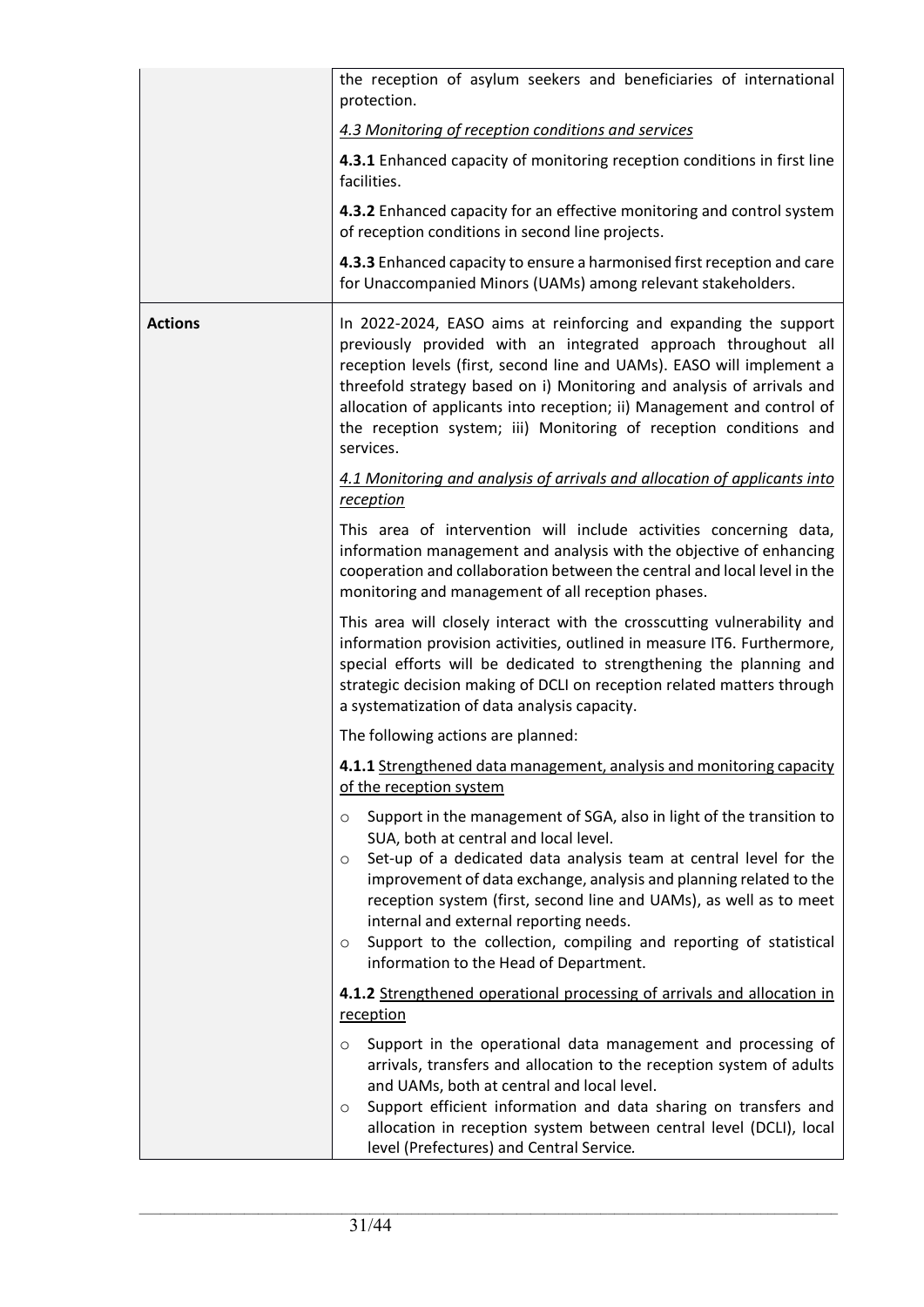| Support in the organization of workshops involving local authorities<br>$\circ$<br>to promote the adoption of workflows and tools for data and<br>information sharing to be developed in close collaboration to the<br>DCLI.                                                                                                                                                                                                                                                                                                                                                |
|-----------------------------------------------------------------------------------------------------------------------------------------------------------------------------------------------------------------------------------------------------------------------------------------------------------------------------------------------------------------------------------------------------------------------------------------------------------------------------------------------------------------------------------------------------------------------------|
| 4.1.3 Strengthened capacity to process and track vulnerable applicants<br>from arrival to allocation in reception considering possible special                                                                                                                                                                                                                                                                                                                                                                                                                              |
| reception needs                                                                                                                                                                                                                                                                                                                                                                                                                                                                                                                                                             |
| Improvement of the tracking system of persons with special needs,<br>$\circ$<br>from arrival to allocation phase, within the data management and<br>info systems in use at central (DCLI) and local level (Prefectures).<br>Support Prefectures in the coordination of all relevant actors at<br>$\circ$<br>disembarkation<br>points<br>and<br>mapping<br>of local<br>services<br>complementary to the reception system for a correct take in charge<br>and allocation of identified vulnerable cases, in close collaboration<br>with resources deployed under measure IT6. |
| 4.2 Management and control of the reception system                                                                                                                                                                                                                                                                                                                                                                                                                                                                                                                          |
| This area of intervention will include support to legal, policy and<br>financial monitoring activities, aimed at an effective and efficient<br>management of the reception system, both at central and local level.<br>Support on the processing of financial, administrative and legal aspects<br>to ensure the correct contractual management of COVID-19 quarantine<br>measures for migrants and asylum applicants at arrival will continue as<br>long as needed.                                                                                                        |
| Emphasis will be given to the support to the design and implementation<br>of procedures concerning humanitarian admissions to enhance an<br>effective coordination among all relevant actors and to strengthen the<br>absorption capacity of the national reception system.                                                                                                                                                                                                                                                                                                 |
| The following actions are envisaged:                                                                                                                                                                                                                                                                                                                                                                                                                                                                                                                                        |
| 4.2.1 Enhanced capacity to manage and control the reception system at<br>central level                                                                                                                                                                                                                                                                                                                                                                                                                                                                                      |
| Provide technical legal advice and support on reception related<br>O<br>matters as well as on the management of supranational, European<br>and national judicial processes in the field of reception (for adults<br>and UAMs).<br>Support the Head of Department on international litigations and on<br>$\circ$<br>the liaison with the legislative office.                                                                                                                                                                                                                 |
| Provide capacity building activities on legal and technical processes<br>$\circ$<br>to progressively start the handover of the developed tools and<br>workflows.                                                                                                                                                                                                                                                                                                                                                                                                            |
| Support in the management of financial procedures for the efficient<br>$\circ$<br>functioning of first- and second-line reception facilities.                                                                                                                                                                                                                                                                                                                                                                                                                               |
| Support in the management of contractual financial and legal<br>O<br>requirements for the effective functioning and monitoring of<br>quarantine measures (vessels, facilities and agreements with other<br>involved actors).                                                                                                                                                                                                                                                                                                                                                |
| 4.2.2 Enhanced capacity to implement humanitarian admissions                                                                                                                                                                                                                                                                                                                                                                                                                                                                                                                |
| Support in the design, set-up and implementation of ad-hoc<br>O<br>and workflows for<br>operational<br>procedures<br>humanitarian<br>admissions.                                                                                                                                                                                                                                                                                                                                                                                                                            |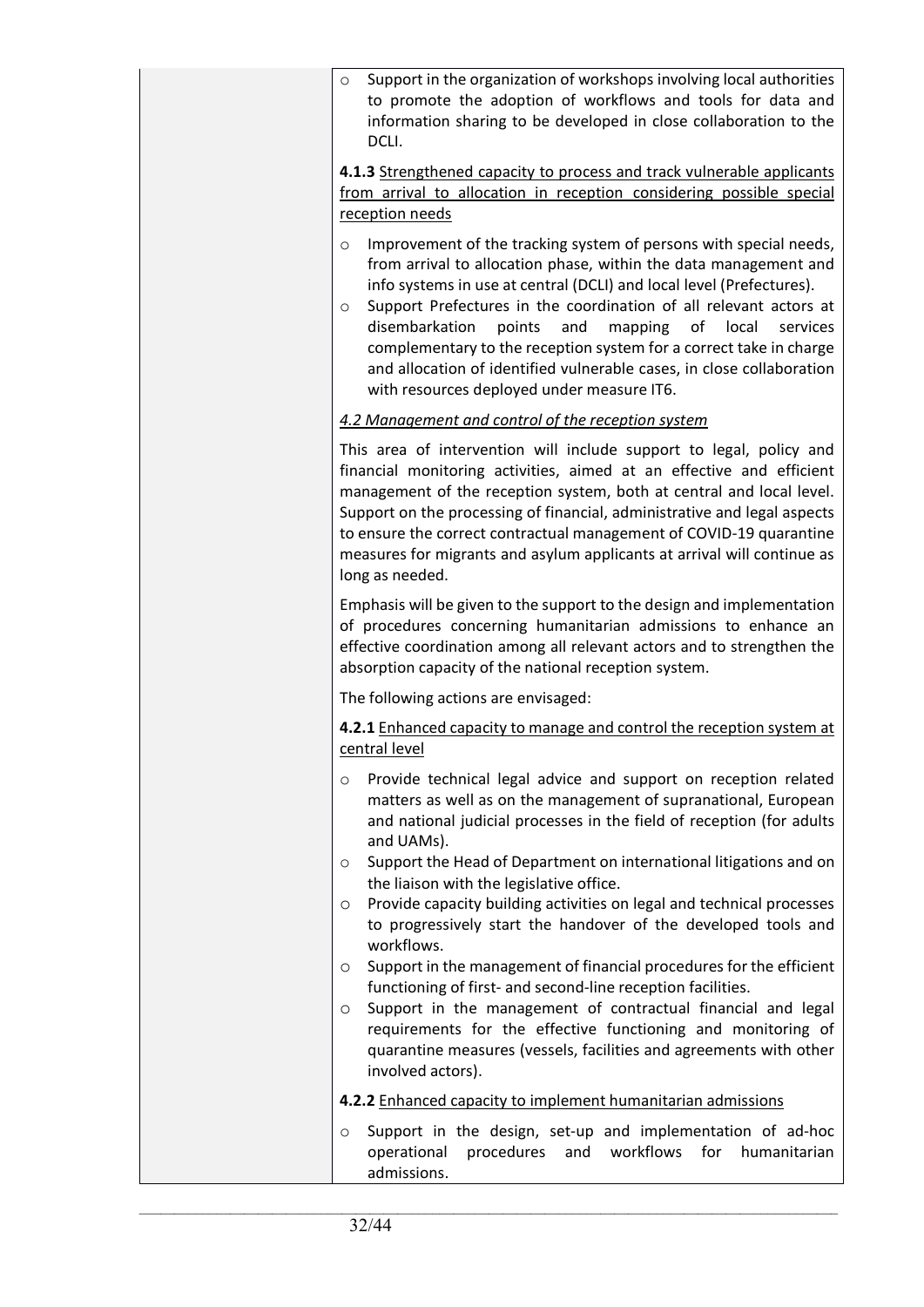| Support the coordination and administrative activities related to the<br>$\circ$<br>arrival and transfer phase of evacuees.                                                                                                                                                                                                                                                                                                                                                                                                                                                                                                                                                                                                                                                                                                                                                                                                                    |
|------------------------------------------------------------------------------------------------------------------------------------------------------------------------------------------------------------------------------------------------------------------------------------------------------------------------------------------------------------------------------------------------------------------------------------------------------------------------------------------------------------------------------------------------------------------------------------------------------------------------------------------------------------------------------------------------------------------------------------------------------------------------------------------------------------------------------------------------------------------------------------------------------------------------------------------------|
| 4.2.3 Enhanced processing capacity of high-level international,<br>European and national policy and programming documents related to<br>the reception of asylum seekers and beneficiaries of international<br>protection                                                                                                                                                                                                                                                                                                                                                                                                                                                                                                                                                                                                                                                                                                                       |
| Support in the analysis of recommendations and drafting reports on<br>$\circ$<br>reception related matters elaborated by national and supranational<br>actors.                                                                                                                                                                                                                                                                                                                                                                                                                                                                                                                                                                                                                                                                                                                                                                                 |
| 4.3 Monitoring of reception conditions and services                                                                                                                                                                                                                                                                                                                                                                                                                                                                                                                                                                                                                                                                                                                                                                                                                                                                                            |
| This sub-area will include support on the set-up and implementation of<br>a standardized and harmonised monitoring system on reception<br>conditions, in line with EU and national standards. The interventions<br>envisage the strengthening of the monitoring framework of reception<br>conditions in first and second line, to enhance an effective monitoring<br>and follow up of gaps and issues, as well as detecting, analysing and<br>sharing best practices, both by central (DCLI and Central Service) and<br>local authorities (Prefectures and municipalities). A specific tailored<br>support on activities related to UAMs will focus on the dissemination of<br>the guidelines developed by the authority with the support of EASO<br>(OP2021 "Vademecum on the Reception of UAMs"), according to a<br>specific methodology that will be designed and implemented.                                                              |
| The following actions are envisaged:                                                                                                                                                                                                                                                                                                                                                                                                                                                                                                                                                                                                                                                                                                                                                                                                                                                                                                           |
| 4.3.1 Enhanced capacity of monitoring reception conditions in first line<br>facilities                                                                                                                                                                                                                                                                                                                                                                                                                                                                                                                                                                                                                                                                                                                                                                                                                                                         |
| Support DCLI Monitoring Office to update the monitoring<br>$\circ$<br>guidelines, methodology and related tools in line with EASO<br>guidance on reception conditions, for their integration in the<br>monitoring platform to be developed and finalised by DCLI<br>(Gestione Centrale Controllo Accoglienza - GCCA) and to be used by<br>Nuclei Ispettivi of Prefectures.<br>Capacity building support and coaching on the job to Nuclei Ispettivi<br>O<br>on the use of the monitoring tool and methodology. This action<br>follows the pilot phase initiated in the third quarter of 2021 with a<br>temporary platform.<br>Technical support to the DCLI Monitoring Office and liaison with<br>O<br>Prefectures throughout the pilot and implementation phases<br>initiated in 2021 as well as regular consolidation of data, analysis<br>and reporting to DCLI of monitoring visits results done by Nuclei<br>Ispettivi at national level. |
| Support to the monitoring of the tender procedures of Prefectures<br>O<br>to provide regular updates on the harmonisation of national<br>reception standards.                                                                                                                                                                                                                                                                                                                                                                                                                                                                                                                                                                                                                                                                                                                                                                                  |
| 4.3.2 Enhanced capacity for an effective monitoring and control system<br>of reception conditions in second line projects                                                                                                                                                                                                                                                                                                                                                                                                                                                                                                                                                                                                                                                                                                                                                                                                                      |
| Support to the development and implementation of tools to collect,<br>O<br>analyse and report data on reception conditions and services in<br>second line projects.<br>Support to the promotion of a progressive harmonisation of first-<br>O                                                                                                                                                                                                                                                                                                                                                                                                                                                                                                                                                                                                                                                                                                  |
| second-line<br>reception<br>system<br>monitoring<br>and<br>tools<br>and                                                                                                                                                                                                                                                                                                                                                                                                                                                                                                                                                                                                                                                                                                                                                                                                                                                                        |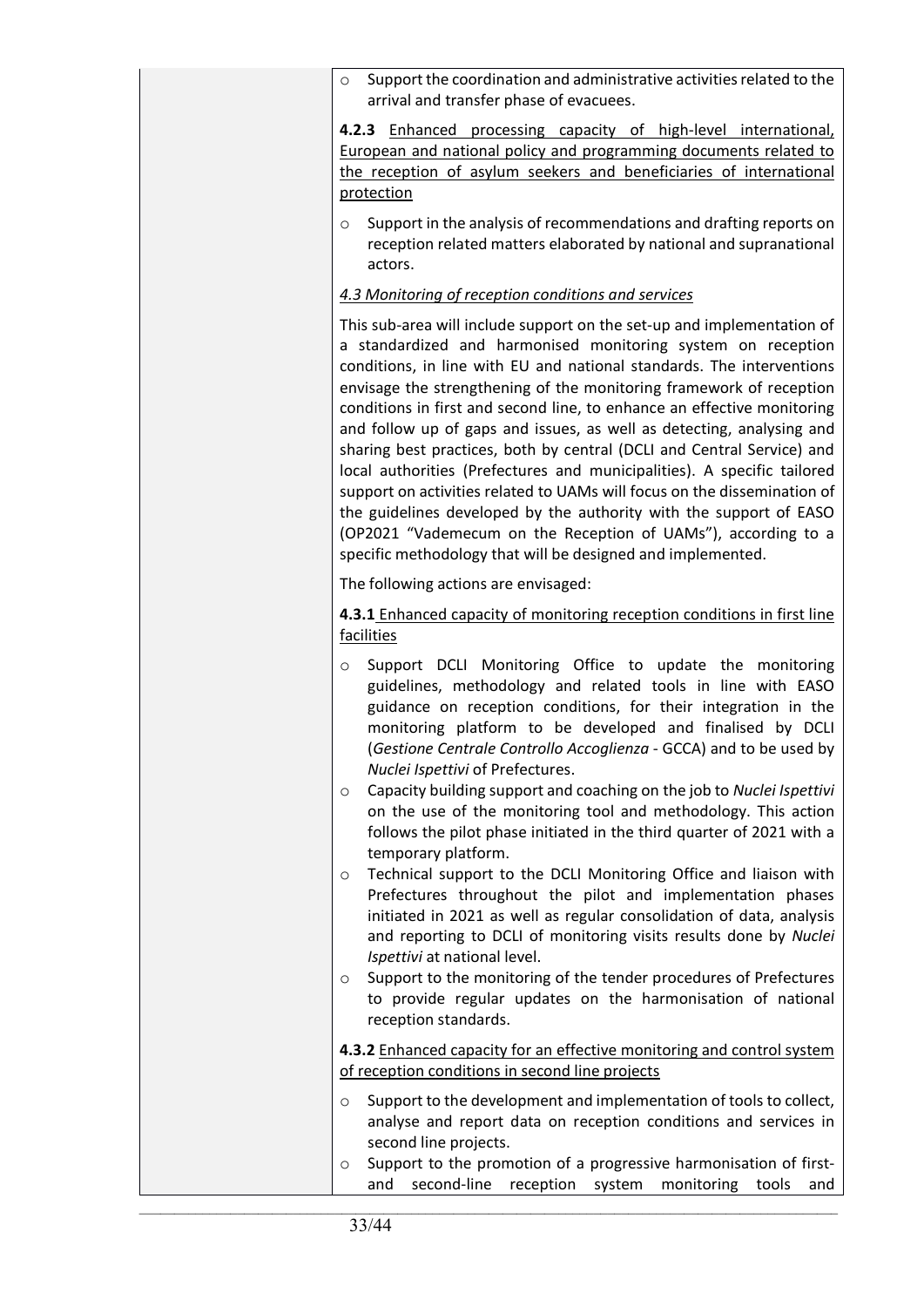|                      | methodology, also using standards and indicators included in the<br>EASO Guidance on reception conditions.<br>Support Prefectures to participate to monitoring visits to second<br>O<br>line reception projects together with Central Service.<br>4.3.3 Enhanced capacity to ensure a harmonised first reception and care<br>for Unaccompanied Minors (UAMs) among relevant stakeholders<br>Support in the organization of regional and national workshops to<br>O<br>discuss the first reception and care for UAMs across all relevant<br>institutional actors.<br>Support in the development and implementation of a methodology<br>O<br>to monitor and assess the impact of the Vademecum on the<br>harmonisation of UAMs' first reception and care (2024).<br>Finally, high level meetings with central authorities and stakeholders will<br>be held on the state of play of the implementation of the Operating Plan.<br>Also, operational meetings will be held at local level to ensure effective<br>coordination on the implementation of activities. |
|----------------------|---------------------------------------------------------------------------------------------------------------------------------------------------------------------------------------------------------------------------------------------------------------------------------------------------------------------------------------------------------------------------------------------------------------------------------------------------------------------------------------------------------------------------------------------------------------------------------------------------------------------------------------------------------------------------------------------------------------------------------------------------------------------------------------------------------------------------------------------------------------------------------------------------------------------------------------------------------------------------------------------------------------------------------------------------------------|
| Inputs <sup>38</sup> | Resources and capacity building activities planned for 2022<br>4.1 Monitoring and analysis of arrivals and allocation of applicants into<br>reception<br>Up to 4 Reception Information System (Business Analysis) Experts at<br>O<br><b>DCLI</b><br>Up to 55 Reception Experts at Prefectures who will also support<br>$\circ$<br>actions under 4.3<br>$\circ$ 1 Asylum and/or Reception Statistics Expert (1 <sup>st</sup> line)<br>1 Asylum and/or Reception Statistics Expert (2 <sup>nd</sup> line)<br>$\circ$<br>1 Asylum and/or Reception Statistics Expert (UAMs)<br>$\circ$<br>1 Asylum and/or Reception Statistics Expert (Central Service)<br>$\circ$<br>1 Asylum and/or Reception Statistics Expert (Head of Department)<br>$\circ$<br>o Up to 4 Reception Experts at DCLI<br>Up to 3 workshops to Prefectures on the adoption of workflow and<br>$\circ$<br>tools                                                                                                                                                                                 |
|                      | 4.2 Management and control of the reception system<br>Up to 4 Legal Experts – Asylum and/or Reception ( $1st$ line)<br>$\circ$<br>1 Legal Expert - Asylum and/or Reception (UAMs)<br>$\circ$<br>1 Legal Expert - Asylum and/or Reception (quarantine)<br>$\circ$<br>Up to 2 Asylum and Reception Financial Management Experts (1st<br>$\circ$<br>line)<br>Up to 3 Asylum and Reception Financial Management Experts (2nd<br>$\circ$<br>line)<br>Up to 2 Asylum and Reception Financial Management Experts<br>$\circ$<br>(quarantine facilities)<br>Up to 2 Reception Information System (Business Analysis) Experts -<br>$\circ$<br>Humanitarian admissions<br>Up to 2 Asylum and Reception Programme and Project Management<br>$\circ$<br>Experts                                                                                                                                                                                                                                                                                                            |

<span id="page-33-0"></span><sup>38</sup> The agreed inputs are the resources to be deployed during the first year of the Plan implementation. These will be subject to at least annual revision or more regular revision and may be revised as necessary for the forthcoming implementation period.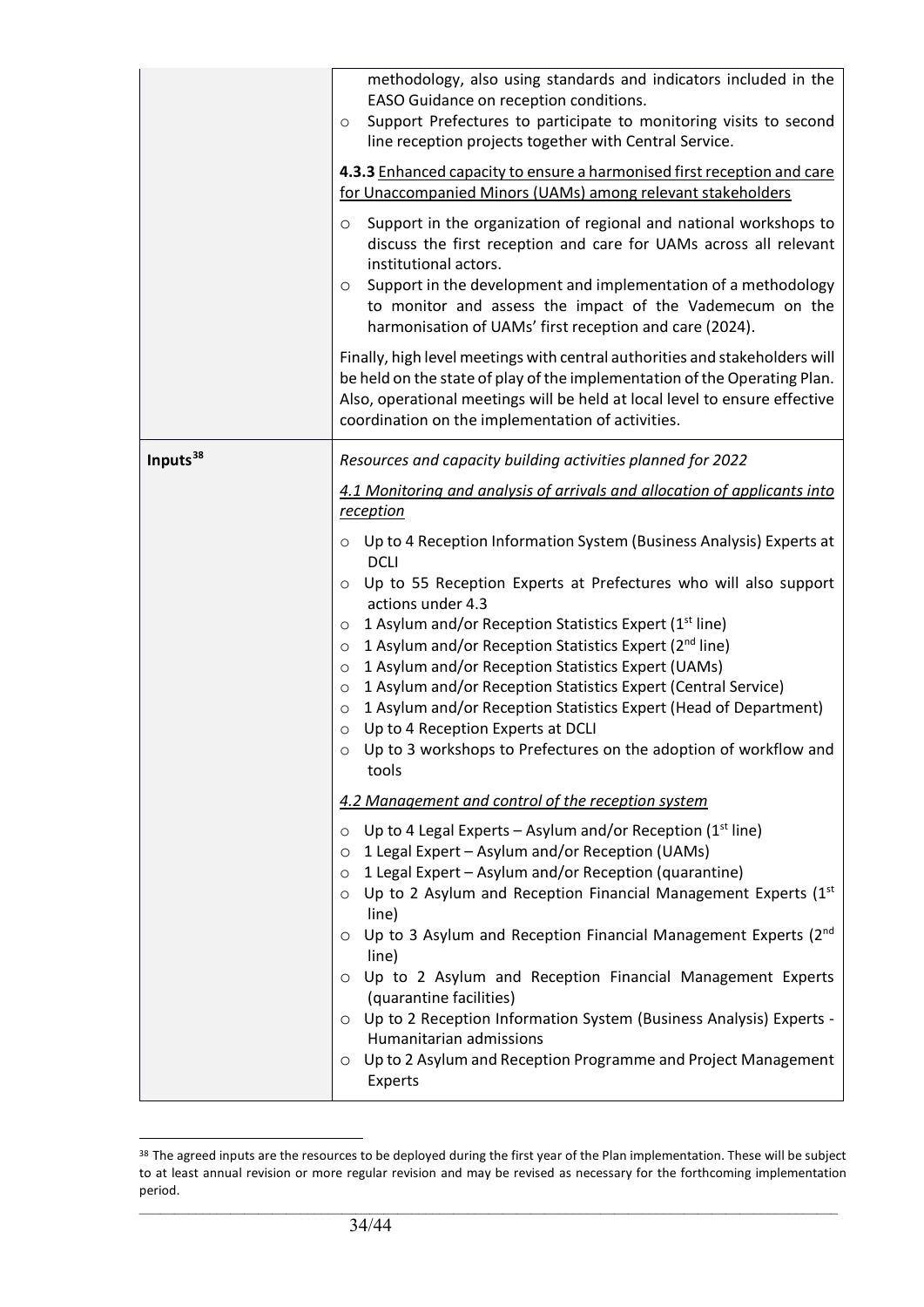|                               | 4.3 Monitoring of reception conditions and services                                                                                                                                                                                                                                                                             |
|-------------------------------|---------------------------------------------------------------------------------------------------------------------------------------------------------------------------------------------------------------------------------------------------------------------------------------------------------------------------------|
| $\circ$<br>$\circ$<br>$\circ$ | Up to 2 Reception Experts (DCLI $-1^{st}$ line)<br>Up to 2 Legal Experts - Asylum and/or Reception (DCLI - $2^{nd}$ line)<br>1 National workshop on UAMs                                                                                                                                                                        |
|                               | Support to the whole measure                                                                                                                                                                                                                                                                                                    |
| $\circ$<br>$\circ$            | 1 Asylum and/or Reception Operations Expert<br>1 Asylum Quality Assurance Expert                                                                                                                                                                                                                                                |
|                               | Participation of relevant Italian authorities' officials to EASO Networks<br>and meetings.                                                                                                                                                                                                                                      |
|                               | Provision of equipment, material and operational support, including<br>inter alia works, services, communication/promotional materials, costs<br>for trainings/meetings/workshops, infrastructure costs, IT equipment,<br>office supplies and others where required for the joint EASO and<br>national authorities' activities. |
|                               | To enhance the quality of EASO's intervention, capacity building<br>activities will be organised for EASO operational resources involved in<br>this measure, also with the support of the EASO's Training and<br>Professional Development Centre and/or the Asylum Knowledge<br>Centre.                                         |

#### **Measure IT5: Support to the cooperation mechanism/solidarity among EU MSs and to improve timely coordination of the main stakeholders, including in emergency situations such as SAR disembarkation events and voluntary relocations**

**Expected Outcome 5:** Improved coordination of the cooperation and solidarity mechanism among EU MSs and of post SAR disembarkation activities for timely implementation of the Voluntary Relocation process as per Standard Operating Procedures (under the 2019 Malta Declaration)

| <b>Responsible</b><br>Authority(ies)/Main<br><b>National Partner(s)</b> | Department for Public Security (DPS)<br>$\circ$<br>Department for Civil Liberties and Immigration (DCLI)<br>$\circ$<br>Central Directorate for immigration and asylum services - Dublin<br>$\circ$<br>Unit (DCLI Dublin Unit)                    |
|-------------------------------------------------------------------------|--------------------------------------------------------------------------------------------------------------------------------------------------------------------------------------------------------------------------------------------------|
|                                                                         | Stakeholders involved:                                                                                                                                                                                                                           |
|                                                                         | DCLI Planning of immigration and asylum services Office (Office I)<br>$\circ$<br>Prefectures<br>$\circ$<br><b>Immigration Offices</b><br>$\circ$                                                                                                 |
|                                                                         | Managing entities of the reception centres<br>$\circ$                                                                                                                                                                                            |
| <b>Operational</b><br><b>Preconditions</b>                              | DCLI and DPS put in place a streamlined process and identify<br>$\circ$<br>reception centres for Voluntary Relocations (VR) candidates to<br>ensure the efficient and swift implementation of the technical non-<br>binding SOPs <sup>39</sup> . |
|                                                                         | Where necessary, coordination between EASO and the relevant<br>$\circ$<br>international organisation (IOM) is ensured to mainstream the<br>collaboration.                                                                                        |

<span id="page-34-0"></span><sup>&</sup>lt;sup>39</sup> Standard Operating Procedures prepared by COM and adopted as a follow up of the Malta Declaration. Malta Declaration by the members of the European Council on the external aspects of migration: addressing the Central Mediterranean route [\(Consilium.europa.eu\)](https://www.consilium.europa.eu/en/press/press-releases/2017/02/03/malta-declaration/)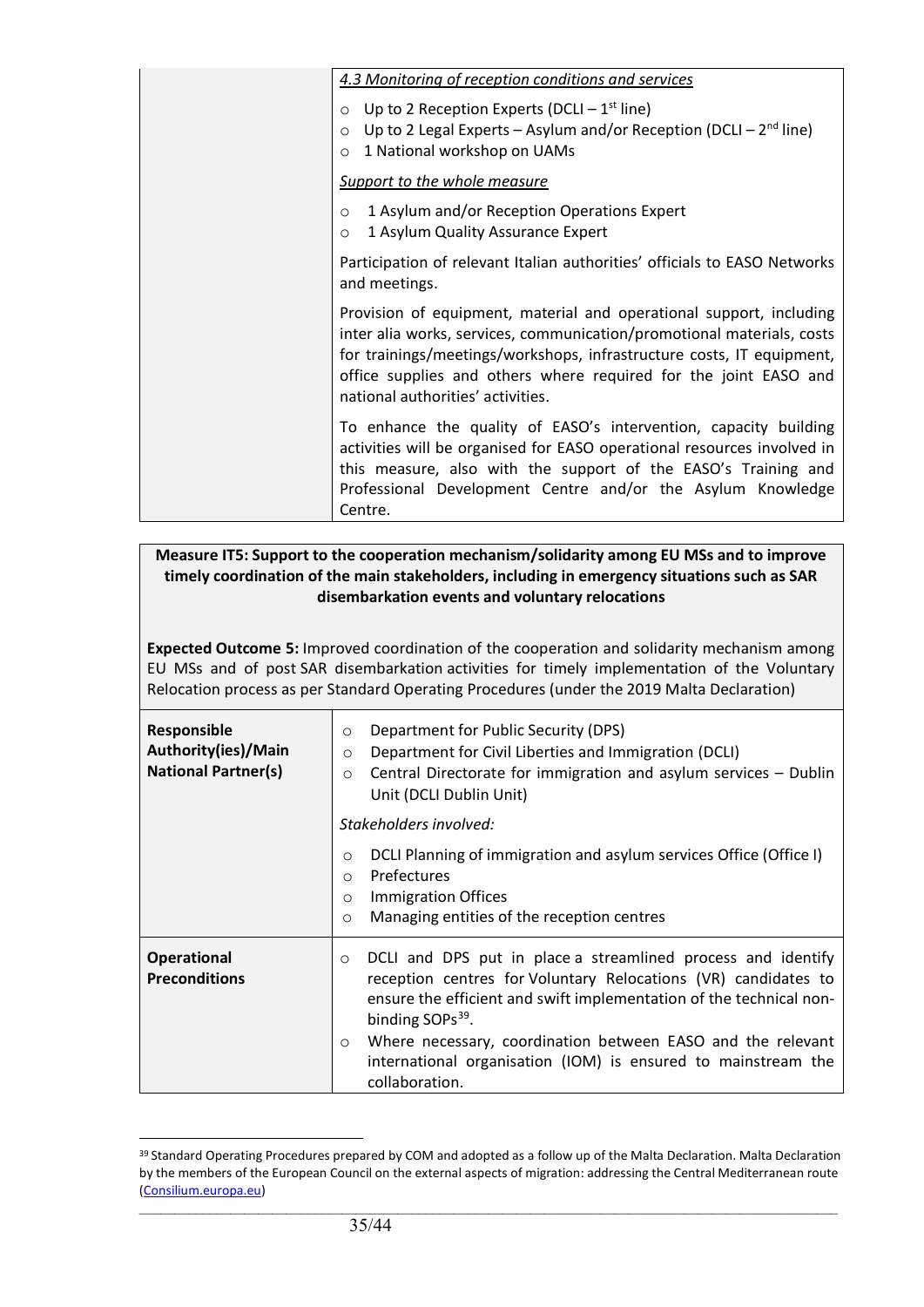|                | Availability of reception centres personnel and other local and/or<br>$\circ$<br>central authorities to attend the capacity building activities and<br>operational meetings organised by EASO.                                                                                                                                                                                                                                                                                                                                                                                                                                                                                                                                                                                                                                                                                                                                                                                                                                                                                                                                                                                                                                                                                                  |
|----------------|-------------------------------------------------------------------------------------------------------------------------------------------------------------------------------------------------------------------------------------------------------------------------------------------------------------------------------------------------------------------------------------------------------------------------------------------------------------------------------------------------------------------------------------------------------------------------------------------------------------------------------------------------------------------------------------------------------------------------------------------------------------------------------------------------------------------------------------------------------------------------------------------------------------------------------------------------------------------------------------------------------------------------------------------------------------------------------------------------------------------------------------------------------------------------------------------------------------------------------------------------------------------------------------------------|
| <b>Outputs</b> | 5.1 VR cases management from disembarkation to the lodging of the<br>application supported.<br>5.2 Coordination mechanism between actors involved supported.<br>5.3 Matching exercise supported.<br>5.4 Implementation of the national resettlement and/or humanitarian<br>admissions programs supported.                                                                                                                                                                                                                                                                                                                                                                                                                                                                                                                                                                                                                                                                                                                                                                                                                                                                                                                                                                                       |
| <b>Actions</b> | In the period 2022-2024, EASO will continue assisting the DPS and the<br>DCLI in the case management and monitoring of VR exercises as well as<br>supporting the internal coordination mechanism among Italian<br>stakeholders at the central and local level. EASO will also continue to<br>support tailor made capacity building activities of local stakeholders to<br>enhance their ability to ensure information provision on voluntary<br>relocation to applicants throughout the procedure. The following<br>actions will be implemented:<br>5.1 VR cases management from disembarkation to the lodging of the                                                                                                                                                                                                                                                                                                                                                                                                                                                                                                                                                                                                                                                                           |
|                | application supported<br>Direct support to information provision of applicants eligible for<br>O<br>voluntary relocation upon disembarkation and throughout the<br>procedure (upon lodging, in preparation of Member States<br>delegations' interviews, in preparation for request for consent to<br>transfer).<br>Capacity building activities for local stakeholders to enhance their<br>$\circ$<br>ability to ensure information provision to applicants throughout the<br>procedure.<br>Direct support to lodging of applications of applicants eligible for<br>$\circ$<br>voluntary relocation with deployment of dedicated EASO asylum<br>support teams (ASTs) operating as per the agreed SOPs. A clear<br>focus will be ensured on the delivery of comprehensive information<br>provision and on the identification of vulnerability indicators as per<br>EASO IPSN tool and referral to national authorities to apply due<br>procedural safeguards and adequate reception conditions.<br>Support to case management, including support to logistic and<br>$\circ$<br>administrative and monitoring activities (DPS and DCLI), from SGA<br>activities to finalisation of transfers (DPS, DCLI and DCLI Dublin<br>Unit).<br>5.2 Coordination mechanism between actors involved supported |
|                | the development<br>and<br>implementation<br>0f<br>Support to<br>a<br>O<br>continuous coordination mechanism between stakeholders at the<br>central and local level, including the facilitation of operational and<br>other coordination meetings.<br>Support to the concentration of VR activities in locations identified<br>$\circ$<br>national stakeholders and<br>with<br>in<br>coordination<br>with<br><b>DCLI</b><br>as responsible authority in charge of the allocation and transfer of<br>applicants.                                                                                                                                                                                                                                                                                                                                                                                                                                                                                                                                                                                                                                                                                                                                                                                  |
|                | 5.3 Matching exercise supported                                                                                                                                                                                                                                                                                                                                                                                                                                                                                                                                                                                                                                                                                                                                                                                                                                                                                                                                                                                                                                                                                                                                                                                                                                                                 |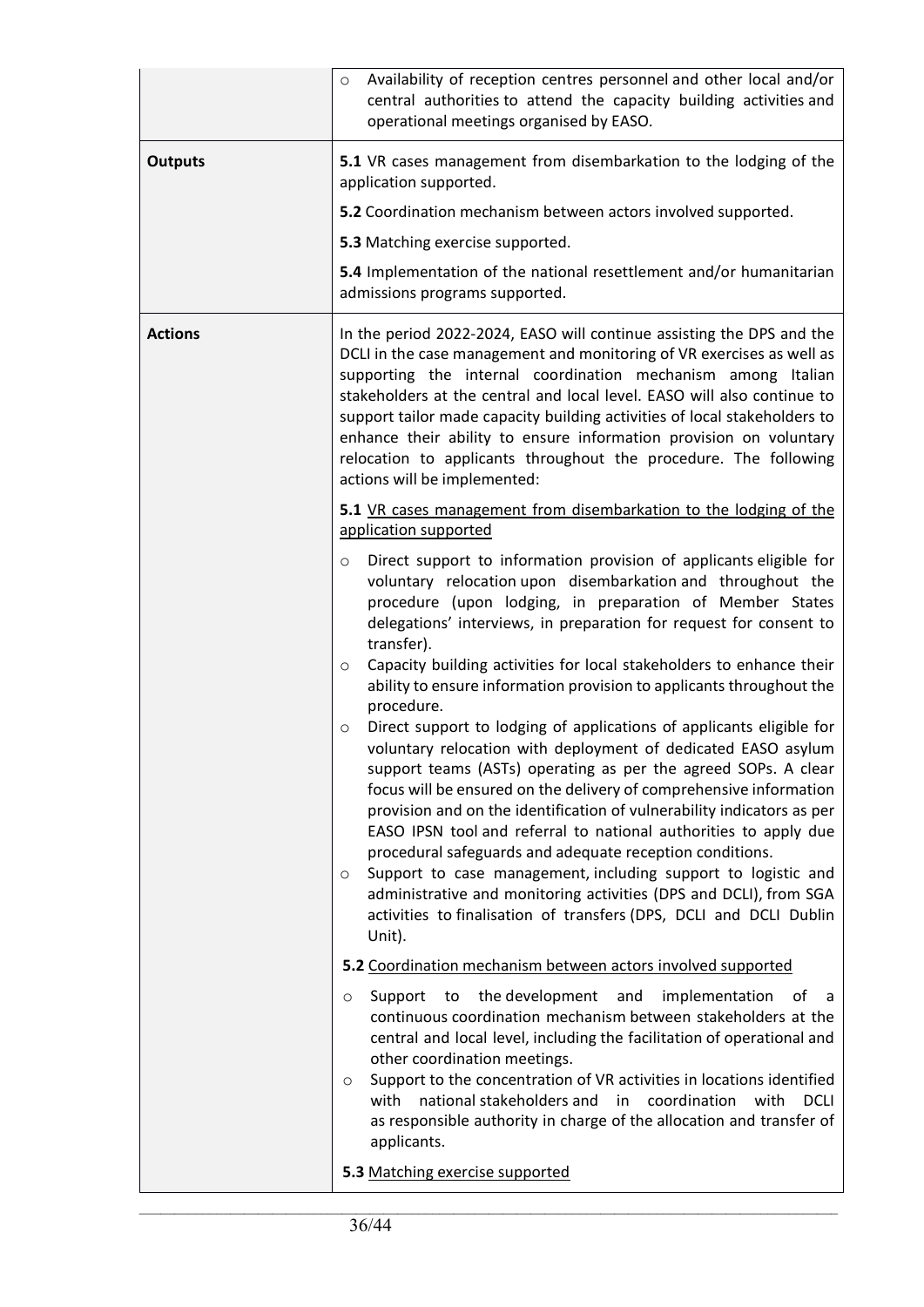|                      | Preparation of matching lists of applicants to be relocated<br>$\circ$<br>according to available pledges to be proposed to the European<br>Commission.<br>Support to Member States delegations' interviews for VR (including<br>$\circ$<br>preparatory information provision to concerned applicants, logistic<br>support, provision of linguistic support).<br>Furthermore, in the period 2022-2024, EASO will support the<br>strengthening of the cooperation and solidarity mechanism among EU<br>MSs. Specifically EASO will support the Department of Public Security in<br>the implementation of the resettlement and humanitarian admissions<br>related procedures.                                    |
|----------------------|---------------------------------------------------------------------------------------------------------------------------------------------------------------------------------------------------------------------------------------------------------------------------------------------------------------------------------------------------------------------------------------------------------------------------------------------------------------------------------------------------------------------------------------------------------------------------------------------------------------------------------------------------------------------------------------------------------------|
|                      | 5.4 Implementation of the national resettlement and/or humanitarian<br>admissions programs supported                                                                                                                                                                                                                                                                                                                                                                                                                                                                                                                                                                                                          |
|                      | Support the national authorities, if applicable, with the fulfilment of<br>O<br>their resettlement and/or humanitarian admissions commitments.<br>Support the coordination and administrative activities related to the<br>$\circ$<br>arrival and transfer phase of evacuees.<br>Promote the participation of the national authorities in the activities<br>$\circ$<br>of the EASO Resettlement and Humanitarian Admission Network<br>and its dedicated Working Groups.<br>Deployment of Resettlement Experts to support the Authorities to<br>$\circ$<br>review the existing resettlement and/or humanitarian admissions<br>programs, including used methods of delivery as well as the<br>supporting tools. |
| Inputs <sup>40</sup> | Resources and capacity building activities planned for 2022                                                                                                                                                                                                                                                                                                                                                                                                                                                                                                                                                                                                                                                   |
|                      | 5.1 VR cases management from disembarkation to the lodging of the<br>application supported                                                                                                                                                                                                                                                                                                                                                                                                                                                                                                                                                                                                                    |
|                      | Up to 6 Asylum Registration Experts<br>O<br>Up to 5 FTE Cultural Mediators to support ASTs and Member States<br>$\circ$<br>delegations<br>Up to 2 Asylum and/or Reception Operations Experts<br>O<br>1 Asylum and Reception Programme and Project Management<br>O<br><b>Expert at DPS</b><br>Up to 5 capacity building activities for local stakeholders<br>$\circ$                                                                                                                                                                                                                                                                                                                                           |
|                      | 5.2 Coordination mechanism between actors involved supported                                                                                                                                                                                                                                                                                                                                                                                                                                                                                                                                                                                                                                                  |
|                      | Up to 10 operational meetings with relevant stakeholders at the<br>$\circ$<br>central and/or local level on implementation, monitoring and<br>finalisation of VR exercises                                                                                                                                                                                                                                                                                                                                                                                                                                                                                                                                    |
|                      | 5.3 Matching exercise supported                                                                                                                                                                                                                                                                                                                                                                                                                                                                                                                                                                                                                                                                               |
|                      | 1 Asylum and/or Reception Operations Expert at DCLI Dublin Unit<br>$\circ$                                                                                                                                                                                                                                                                                                                                                                                                                                                                                                                                                                                                                                    |
|                      | 5.4 Implementation of the national resettlement and/or humanitarian<br>admissions programs supported                                                                                                                                                                                                                                                                                                                                                                                                                                                                                                                                                                                                          |
|                      | Up to 5 Resettlement Experts at the DPS<br>O                                                                                                                                                                                                                                                                                                                                                                                                                                                                                                                                                                                                                                                                  |

<span id="page-36-0"></span><sup>&</sup>lt;sup>40</sup> The agreed inputs are the resources to be deployed during the first year of the Plan implementation. These will be subject to at least annual revision or more regular revision and may be revised as necessary for the forthcoming implementation period.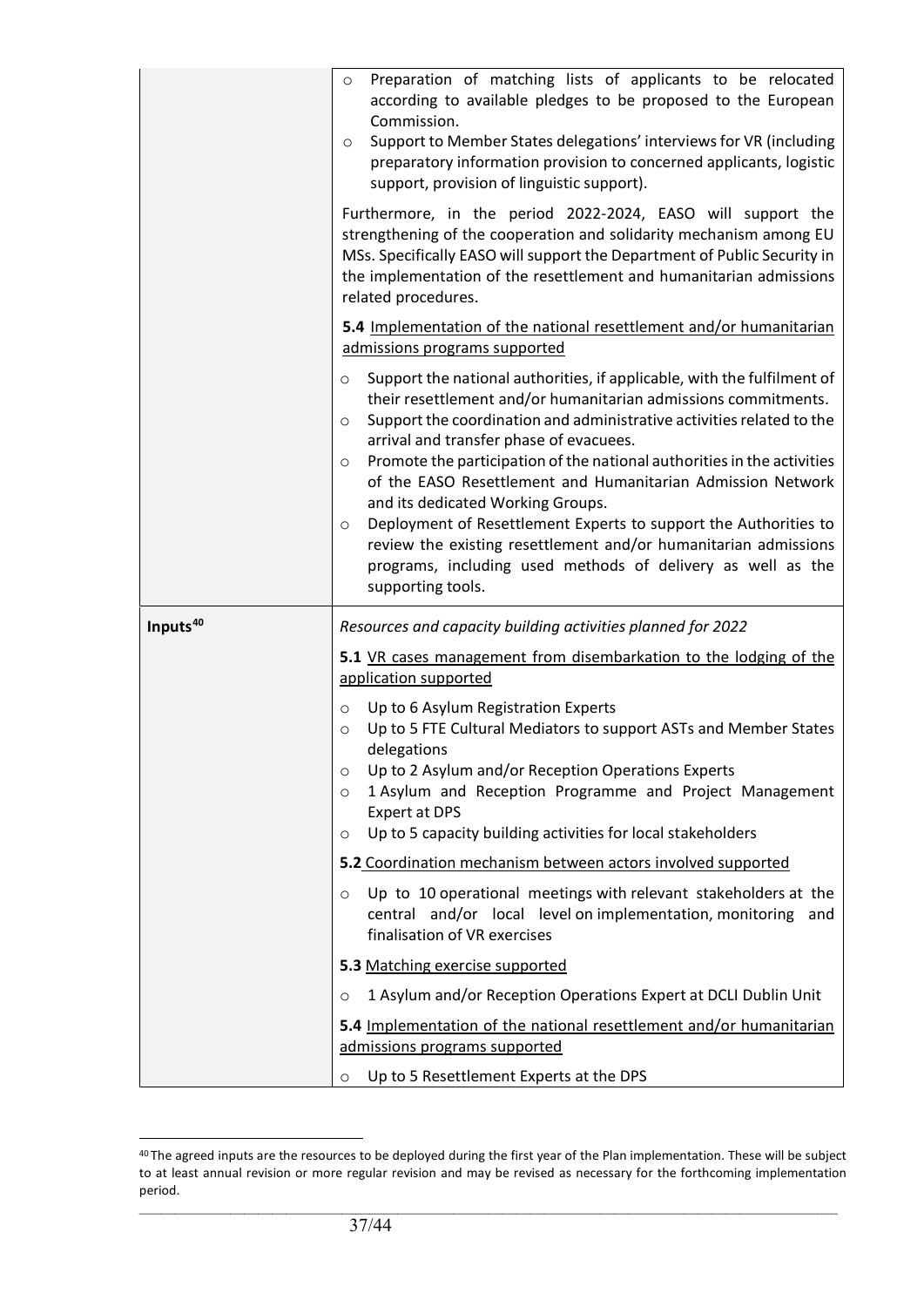| Up to 3 capacity building activities, including participation of<br>$\circ$<br>relevant Italian authorities' officials to EASO Networks and<br>meetings.                                                                                                                                                                        |
|---------------------------------------------------------------------------------------------------------------------------------------------------------------------------------------------------------------------------------------------------------------------------------------------------------------------------------|
| Provision of equipment, material and operational support, including<br>inter alia works, services, communication/promotional materials, costs<br>for trainings/meetings/workshops, infrastructure costs, IT equipment,<br>office supplies and others where required for the joint EASO and<br>national authorities' activities. |
| To enhance the quality of EASO's intervention, capacity building<br>activities will be organised for EASO operational resources involved in<br>this measure, also with the support of the EASO's Training and<br>Professional Development Centre and/or the Asylum Knowledge<br>Centre.                                         |

#### **Measure IT6: Support the access to information provision for international protection applicants and the timely identification and referral of vulnerable applicants and persons with special needs**

**Expected Outcome 6:** Enhanced capacity of the Italian asylum and reception systems to provide information to international protection applicants and to timely identify and refer vulnerable applicants and persons with special needs

| <b>Responsible</b><br>Authority(ies)/Main<br><b>National Partner(s)</b> | Department for Civil Liberties and Immigration (DCLI)<br>O<br>National Asylum Commission (NAC)<br>$\circ$<br>Department of Public Security (DPS)<br>$\circ$<br>Central Directorate for immigration and asylum services - Dublin<br>$\circ$<br>Unit (DCLI Dublin Unit)<br>Stakeholders involved:<br><b>Territorial Commissions</b><br>$\Omega$<br>Prefectures<br>$\circ$<br><b>Immigration Offices</b><br>$\circ$<br>Managing entities of the reception centres<br>$\circ$                                                                                                                                                                                                                                                                                                                                                                                              |
|-------------------------------------------------------------------------|------------------------------------------------------------------------------------------------------------------------------------------------------------------------------------------------------------------------------------------------------------------------------------------------------------------------------------------------------------------------------------------------------------------------------------------------------------------------------------------------------------------------------------------------------------------------------------------------------------------------------------------------------------------------------------------------------------------------------------------------------------------------------------------------------------------------------------------------------------------------|
| <b>Operational</b><br><b>Preconditions</b>                              | The Italian stakeholders grant access to EASO asylum support teams<br>O<br>(ASTs) to disembarkation areas, hotspots and reception centres<br>(including quarantine centres).<br>The Italian stakeholders share relevant documents related to the<br>$\bigcirc$<br>implementation of Italian asylum procedures for international<br>protection.<br>As necessary, coordination between EASO and relevant international<br>$\circ$<br>organizations (UNHCR and IOM) is ensured to mainstream the<br>collaboration.<br>Updated individual information on transfers between hotspots,<br>$\circ$<br>disembarkation areas and reception centres is made available to<br>ASTs to allow tracking of individual cases.<br>The Italian stakeholders integrate/implement relevant EASO tools<br>$\circ$<br>into their national procedures and/or adapt them with EASO<br>support. |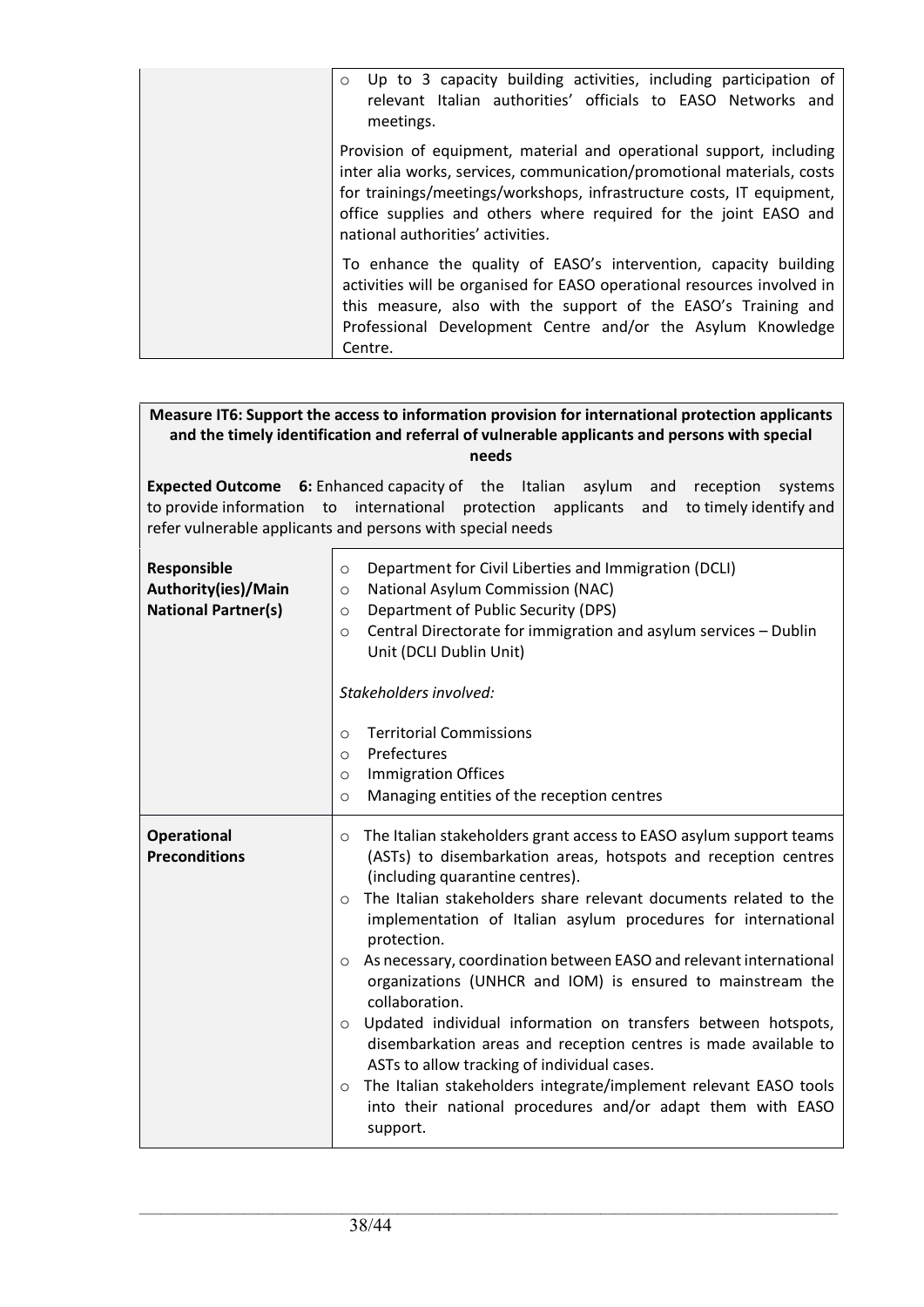| <b>Outputs</b> | 6.1 Development of tools/materials related to info provision and<br>vulnerability                                                                                                                                                                                                                                                                                                                                                                                                                                             |
|----------------|-------------------------------------------------------------------------------------------------------------------------------------------------------------------------------------------------------------------------------------------------------------------------------------------------------------------------------------------------------------------------------------------------------------------------------------------------------------------------------------------------------------------------------|
|                | 6.1.1 Tools and materials on asylum procedures and vulnerability<br>developed.                                                                                                                                                                                                                                                                                                                                                                                                                                                |
|                | 6.2 Deployment of Vulnerability and Info provision teams                                                                                                                                                                                                                                                                                                                                                                                                                                                                      |
|                | 6.2.1 Applicants with vulnerabilities and persons with special needs<br>timely identified and referred.                                                                                                                                                                                                                                                                                                                                                                                                                       |
|                | 6.2.2 Applicants disembarked in Italy received timely information on<br>asylum procedures.                                                                                                                                                                                                                                                                                                                                                                                                                                    |
|                | 6.3 Capacity building                                                                                                                                                                                                                                                                                                                                                                                                                                                                                                         |
|                | 6.3.1 Strengthened capacity of the managing entities of first line<br>reception centres to timely identify and refer applicants with special<br>needs/vulnerabilities.                                                                                                                                                                                                                                                                                                                                                        |
|                | 6.3.2 Strengthened capacity of the managing entities of first line<br>reception centres to provide information on the national asylum<br>procedure to applicants for international protection.                                                                                                                                                                                                                                                                                                                                |
| <b>Actions</b> | In the period 2022-2024, EASO aims at expanding the support previously<br>provided to the Italian authorities by ensuring that proper information<br>provision on asylum and reception procedures as well as timely<br>identification of applicants with vulnerabilities and persons with special<br>needs are implemented throughout the entire asylum and reception<br>procedures. This action will be implemented in coordination with other<br>relevant actors to ensure complementarity of interventions.                |
|                | To increase its outreach and with the aim of enhancing Italian<br>authorities' capacities, EASO will implement a threefold strategy based<br>on: i) the development and/or update of information provision and<br>vulnerability tools/materials, ii) the deployment of ASTs, and iii) the<br>design and implementation of capacity building activities for relevant<br>reception authorities and actors.                                                                                                                      |
|                | EASO envisages to structure its support by deploying ASTs at both<br>disembarkation and reception facilities. This intervention integrates and<br>supports the outputs embedded in measures IT1, IT4 and IT5.                                                                                                                                                                                                                                                                                                                 |
|                | 6.1 Development of tools/materials related to info provision and<br><b>vulnerability</b>                                                                                                                                                                                                                                                                                                                                                                                                                                      |
|                | 6.1.1 Tools and materials on asylum procedures and vulnerability<br>developed                                                                                                                                                                                                                                                                                                                                                                                                                                                 |
|                | Development and/or update of info provision materials on Dublin<br>$\circ$<br>Regulation and Voluntary Relocation, such as guidance and key<br>messages for oral info provision for ASTs and multilingual user-<br>friendly leaflets for applicant, upon endorsement by the relevant<br>national authorities.<br>Development/update and dissemination of tools and materials<br>$\circ$<br>related to the timely identification of applicants with special<br>procedural and or reception needs (e.g. Vulnerability toolkit). |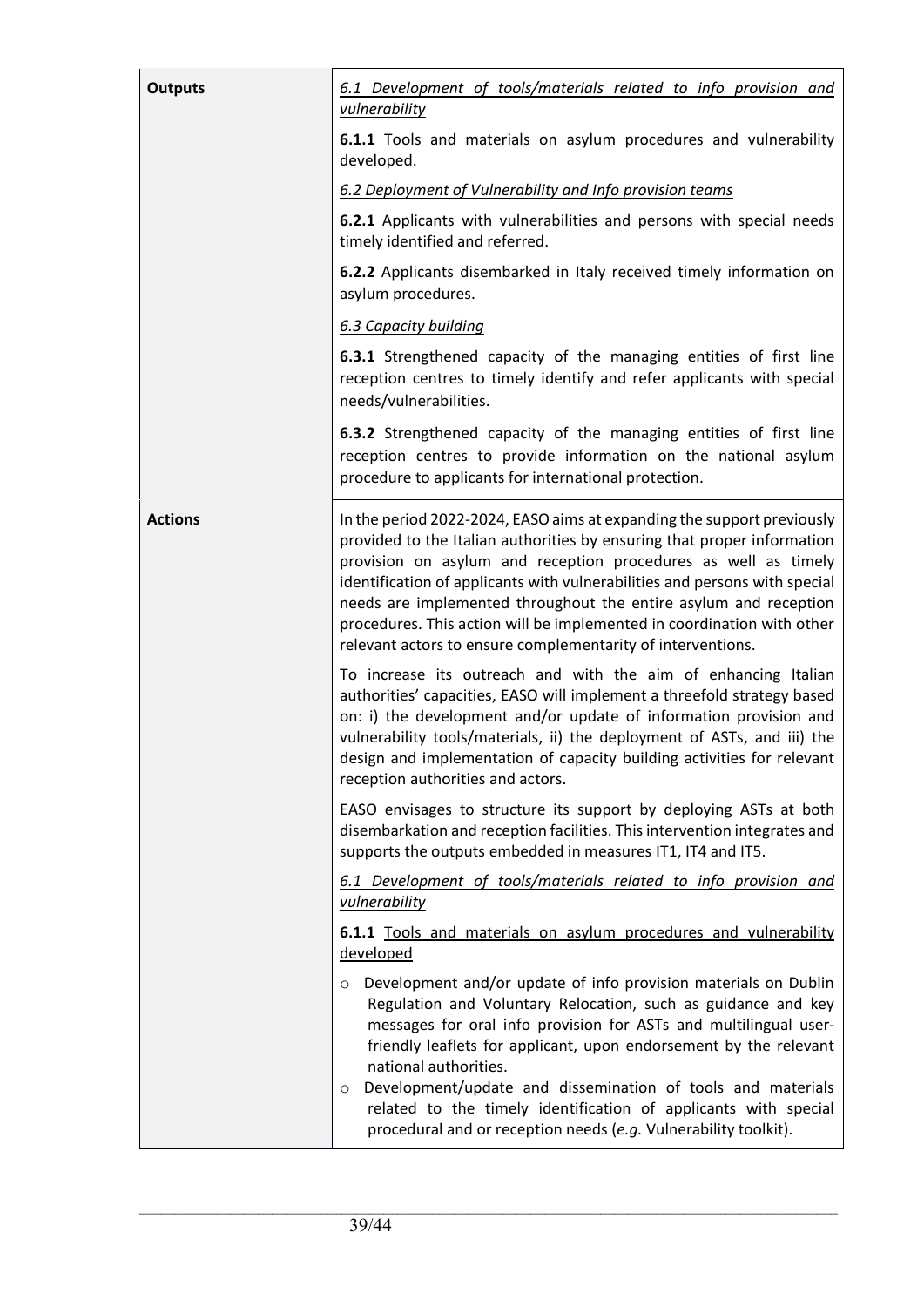| Additionally, and in the framework of the DCLI Vulnerability Working    |
|-------------------------------------------------------------------------|
| Group, EASO will support the Italian authorities in the development and |
| update of SOPs for disembarkation events.                               |

*6.2 Deployment of Vulnerability and Info provision teams*

**6.2.1** Applicants with vulnerabilities and persons with special needs timely identified and referred

With the aim to support the Italian authorities on timely identification of applicants with vulnerabilities/special procedural and/or reception needs, EASO will deploy Vulnerability teams at both disembarkation and reception sites. EASO Vulnerability teams will support the preidentification of vulnerability indicators as per EASO IPSN Tool and will liaise with the relevant authorities and organisations to ensure an adequate referral and follow up. Vulnerability Experts/ASTs will carry out the following actions:

- o Support Immigration Offices and Prefectures in the preidentification of vulnerability indicators in main disembarkation points, hotspots and land borders under particular pressure, also including disembarkation from quarantine vessels.
- o Support relevant authorities (reception managing entities, Prefectures, and other actors) in the pre-identification of applicants with vulnerabilities and persons with special needs within reception facilities, including quarantine centres.

**6.2.2** Applicants disembarked in Italy received timely information on asylum procedures

EASO will deploy ASTs to carry out the following actions:

- Provision of information to newly arrived migrants in Italy at main landing points and hotspots on: access to international protection procedures (including duties and rights of applicants), Dublin Regulation (including the family unity criteria under Dublin Regulation) and Voluntary Relocation when applicable, together with information on quarantine procedures if applicable. Information will be provided with the support of a cultural mediator in a language that the person concerned understands or is reasonably supposed to understand.
- o Support dedicated information provision for UAMs and potential THB survivors at main disembarkation points and reception facilities upon requests by local Prefectures, in case child protection and anti-trafficking organisations are not present.
- o Provision of information to international protection applicants within the reception system (including main quarantine facilities particularly under pressure) and related to international protection procedures and Dublin Regulation, provided with the help of cultural mediators and in a language that the person concerned understands or is reasonably supposed to understand.
- o Provision of operational support for emergency situations like evacuations, humanitarian corridors etc., when required by the national authorities.

*6.3 Capacity building*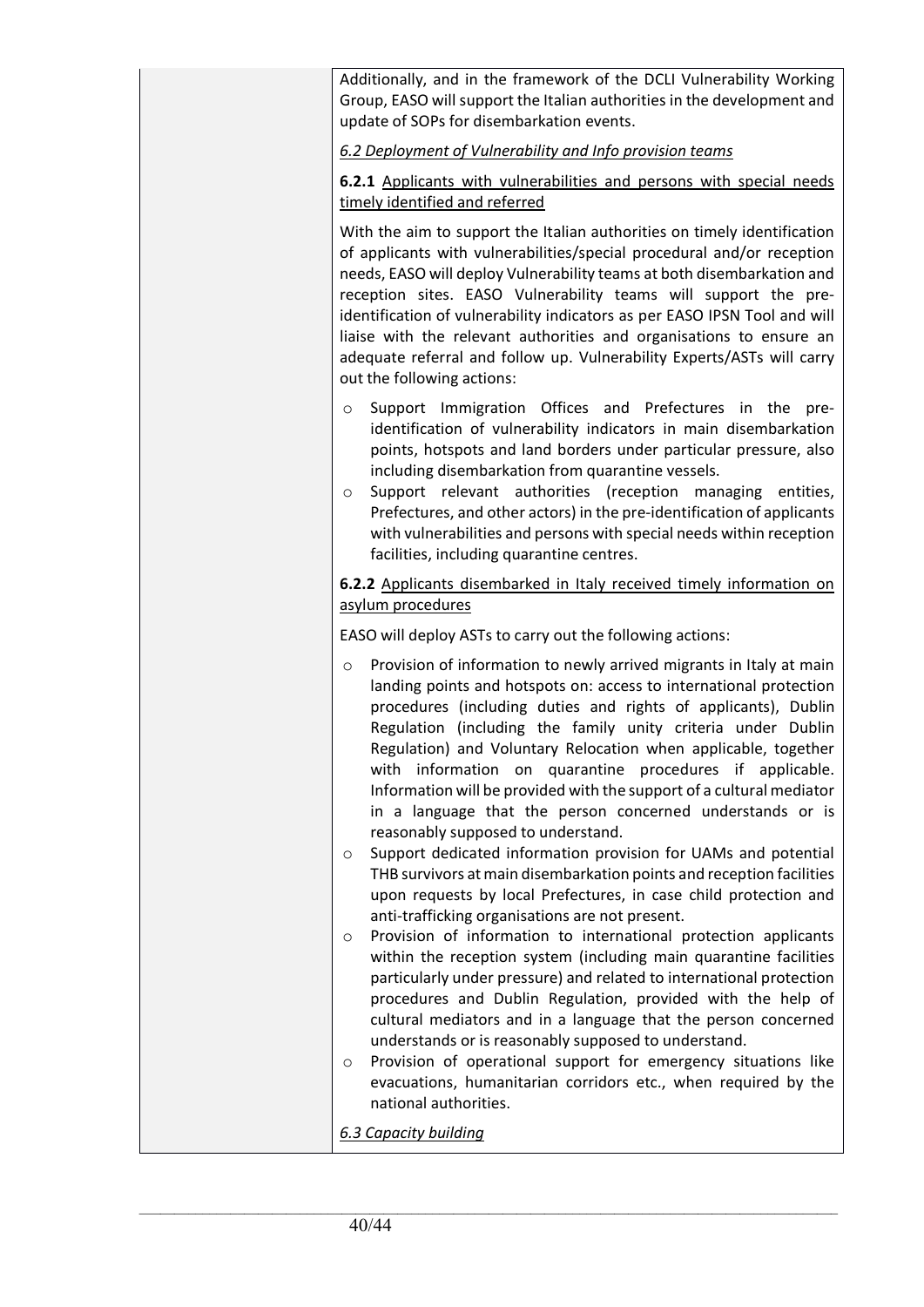|                      | 6.3.1 Strengthened capacity of the managing entities of first line<br>reception centres to timely identify and refer applicants with special<br>needs/vulnerabilities                                                                                                                                                                                                                                                                                                                                                                                                                                                                                                                                                                                           |
|----------------------|-----------------------------------------------------------------------------------------------------------------------------------------------------------------------------------------------------------------------------------------------------------------------------------------------------------------------------------------------------------------------------------------------------------------------------------------------------------------------------------------------------------------------------------------------------------------------------------------------------------------------------------------------------------------------------------------------------------------------------------------------------------------|
|                      | Building up on the experience acquired over the past years through the<br>design and implementation of capacity building activities for Italian<br>authorities in the area of access to international protection procedure,<br>EASO aims to strengthen reception authorities' capacity to promptly<br>identify persons with vulnerabilities and persons with special needs<br>through the organisation of Train the Trainers activities thus ensuring<br>the multiplier effect of the EASO Training Curriculum.                                                                                                                                                                                                                                                 |
|                      | EASO foresees to support central reception authorities and manging<br>entities of first line reception centres through the development and<br>implementation of the following actions:                                                                                                                                                                                                                                                                                                                                                                                                                                                                                                                                                                          |
|                      | Carry out Train the Trainers activities on vulnerability topics for<br>$\circ$<br>relevant reception authorities (e.g. Prefectures' social workers and<br>personnel, Ministerial officers) and organisations, in view of the<br>potential roll out of national training sessions. This action will be<br>carried out in close coordination with EASO Training and<br>Professional Development Centre.<br>EASO will identify and address training needs of reception facilities'<br>$\circ$<br>managing entities related to the identification and referral of<br>persons with vulnerabilities/special needs including thematic<br>workshops. To this end, EASO ASTs will carry out coaching on the<br>job missions in selected first line reception facilities. |
|                      | 6.3.2 Strengthened capacity of the managing entities of first line<br>reception centres to provide information on the national asylum                                                                                                                                                                                                                                                                                                                                                                                                                                                                                                                                                                                                                           |
|                      | procedure to applicants for international protection                                                                                                                                                                                                                                                                                                                                                                                                                                                                                                                                                                                                                                                                                                            |
|                      | Support the managing entities of first line reception facilities<br>$\circ$<br>through ad hoc capacity building activities to enhance their capacity<br>to ensure information provision to applicants with the use of<br>developed and/or updated information materials.                                                                                                                                                                                                                                                                                                                                                                                                                                                                                        |
| Inputs <sup>41</sup> | Resources and capacity building activities planned for 2022                                                                                                                                                                                                                                                                                                                                                                                                                                                                                                                                                                                                                                                                                                     |
|                      | Info provision:                                                                                                                                                                                                                                                                                                                                                                                                                                                                                                                                                                                                                                                                                                                                                 |
|                      | Up to 7 Asylum Information Provision Experts<br>$\circ$<br>Up to 5 FTE Cultural Mediators for EASO ASTs<br>$\circ$<br>1 Asylum and/or Reception Operations Expert<br>$\circ$<br>Up to 10 Capacity building activities to managing entities of first line<br>$\circ$<br>reception facilities                                                                                                                                                                                                                                                                                                                                                                                                                                                                     |
|                      | Vulnerability:                                                                                                                                                                                                                                                                                                                                                                                                                                                                                                                                                                                                                                                                                                                                                  |
|                      | Up to 9 Vulnerability Experts/Social Workers assigned to key<br>$\circ$<br>locations<br>Up to 5 FTE Cultural Mediators for EASO ASTs<br>$\circ$<br>1 Train the Trainers session on vulnerability topics for relevant<br>$\circ$<br>reception authorities                                                                                                                                                                                                                                                                                                                                                                                                                                                                                                        |

<span id="page-40-0"></span><sup>&</sup>lt;sup>41</sup> The agreed inputs are the resources to be deployed during the first year of the Plan implementation. These will be subject to at least annual revision or more regular revision and may be revised as necessary for the forthcoming implementation period.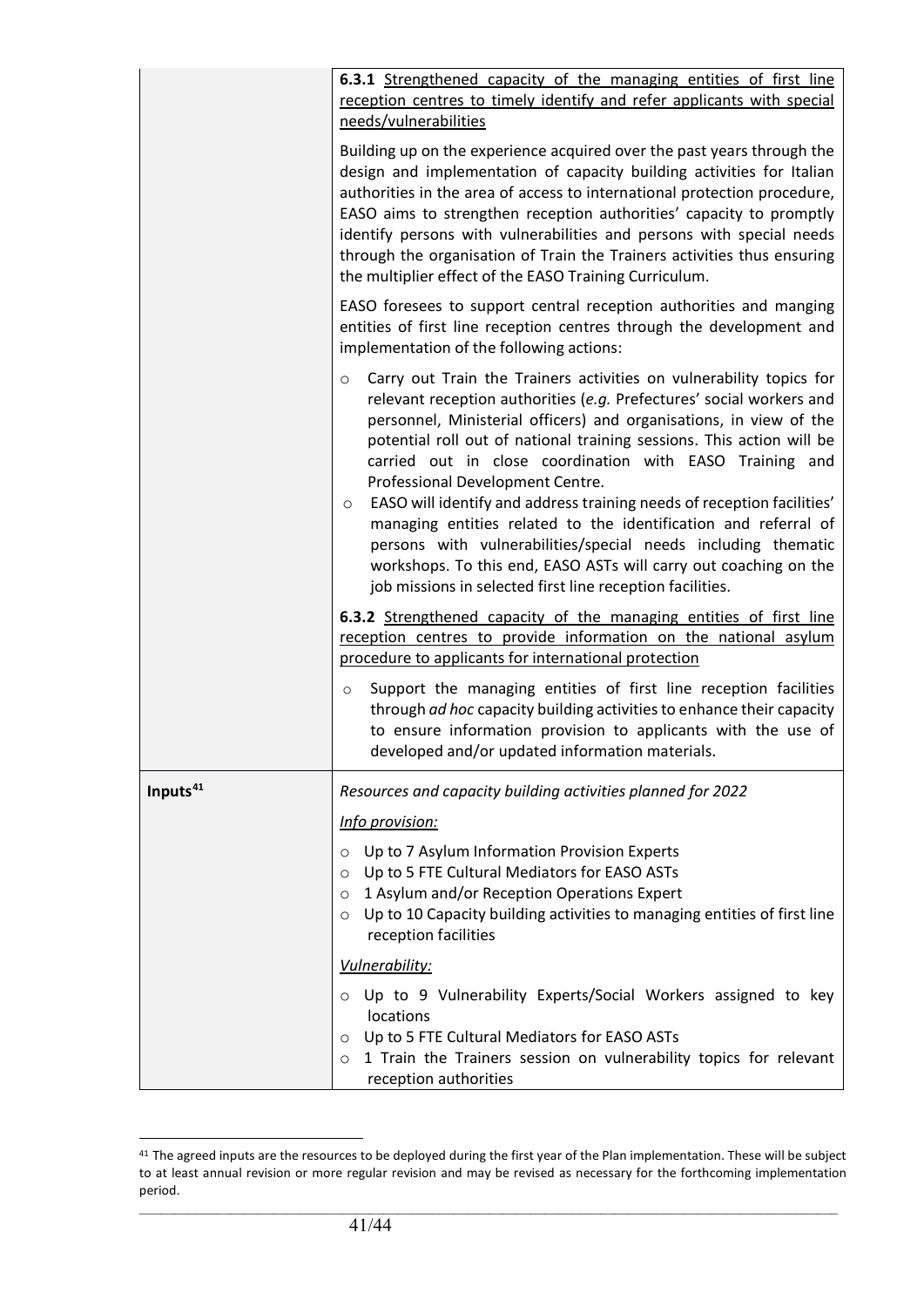| $\circ$ Up to 10 Capacity development activities for managing entities of<br>first line reception facilities                                                                                                                                                                                                                    |
|---------------------------------------------------------------------------------------------------------------------------------------------------------------------------------------------------------------------------------------------------------------------------------------------------------------------------------|
| Provision of equipment, material and operational support, including<br>inter alia works, services, communication/promotional materials, costs<br>for trainings/meetings/workshops, infrastructure costs, IT equipment,<br>office supplies and others where required for the joint EASO and<br>national authorities' activities. |
| To enhance the quality of EASO's intervention, capacity building<br>activities will be organised for EASO operational resources involved in<br>this measure, also with the support of the EASO's Training and<br>Professional Development Centre and/or the Asylum Knowledge<br>Centre.                                         |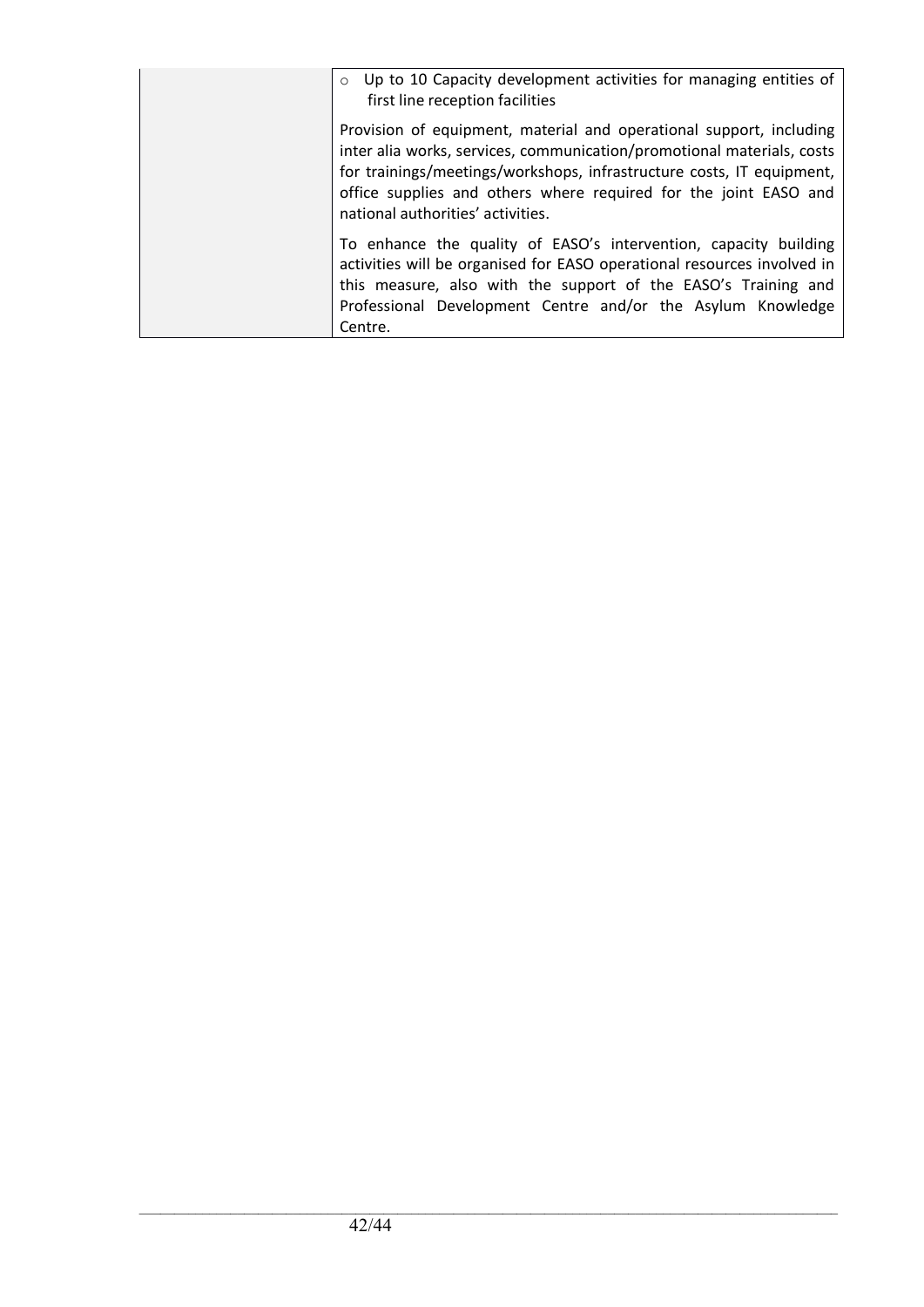# **ANNEX II – Incident Report Form**

# **[CONFIDENTIAL] Incident Report**

| Location:                           |  |
|-------------------------------------|--|
| Date:                               |  |
| <b>Name of EASO staff:</b>          |  |
| <b>Name of responsible National</b> |  |
| <b>Authority Authorised</b>         |  |
| <b>Representative:</b>              |  |

Date of incident:

Information on the incident: